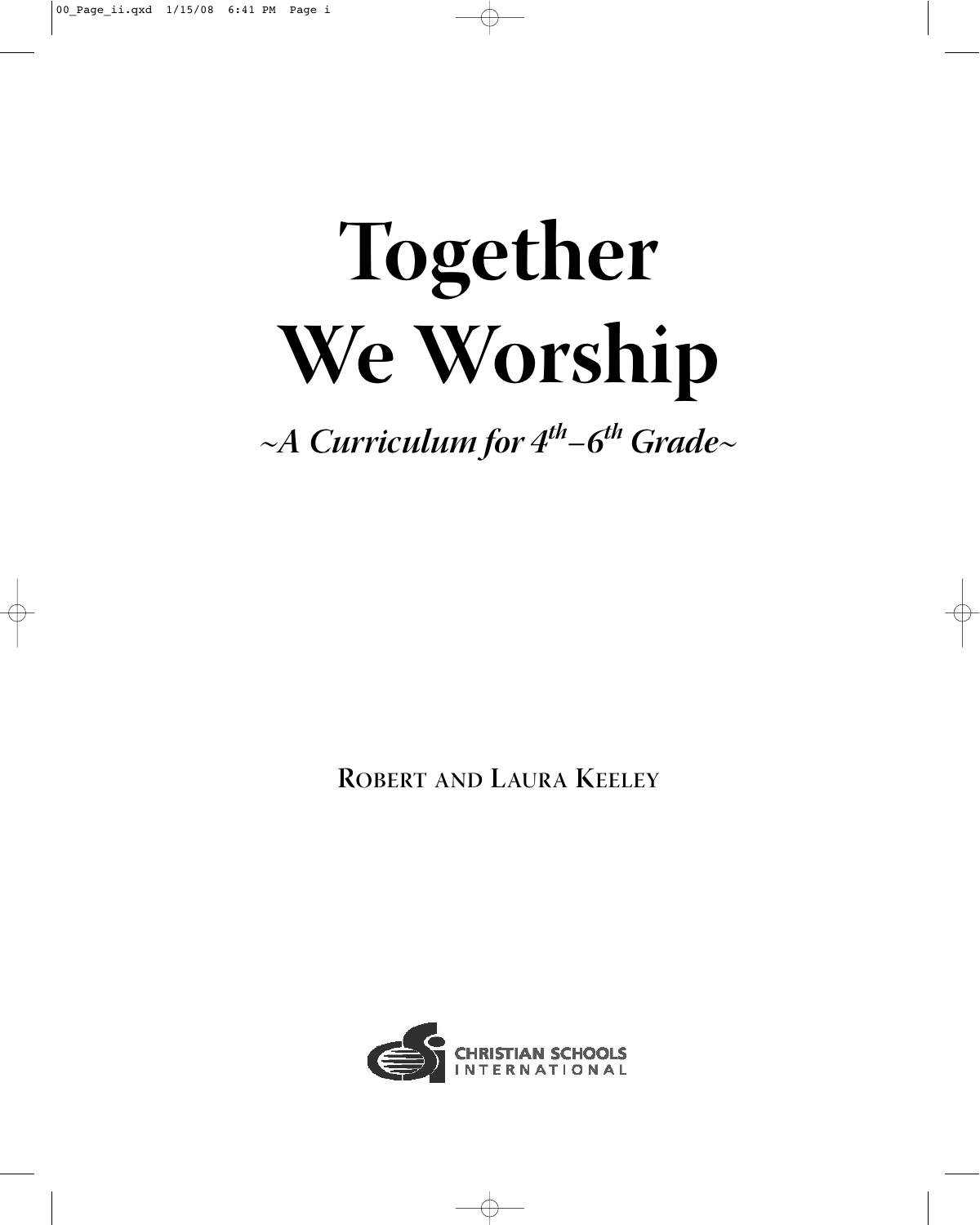Cover image © istockphoto.com/Dean Millar

Copyright © 2008 by Robert and Laura Keeley

ISBN 978-0-7575-5110-9

Kendall/Hunt Publishing Company has the exclusive rights to reproduce this work, to prepare derivative works from this work, to publicly distribute this work, to publicly perform this work and to publicly display this work.

All rights reserved. No part of this publication may be reproduced, stored in a retrieval system, or transmitted, in any form or by any means, electronic, mechanical, photocopying, recording, or otherwise, without the prior written permission of the copyright owner.

Printed in the United States of America 10 9 8 7 6 5 4 3 2 1 12 11 10 09 08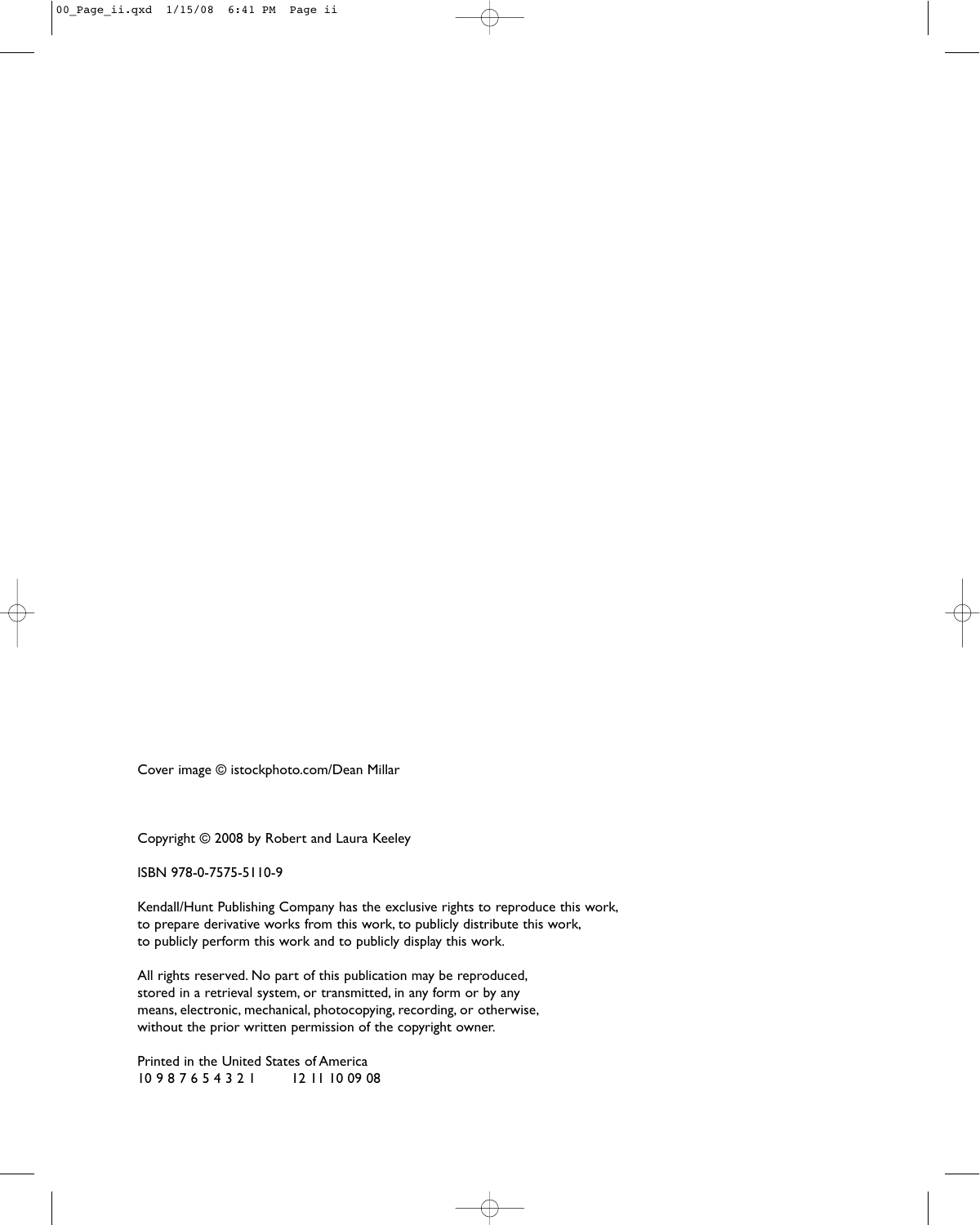# Contents

| <b>SESSION I</b> |
|------------------|
|                  |
| <b>SESSION 2</b> |
|                  |
| <b>SESSION 3</b> |
|                  |
| <b>SESSION 4</b> |
|                  |
| <b>SESSION 5</b> |
|                  |
|                  |
|                  |
|                  |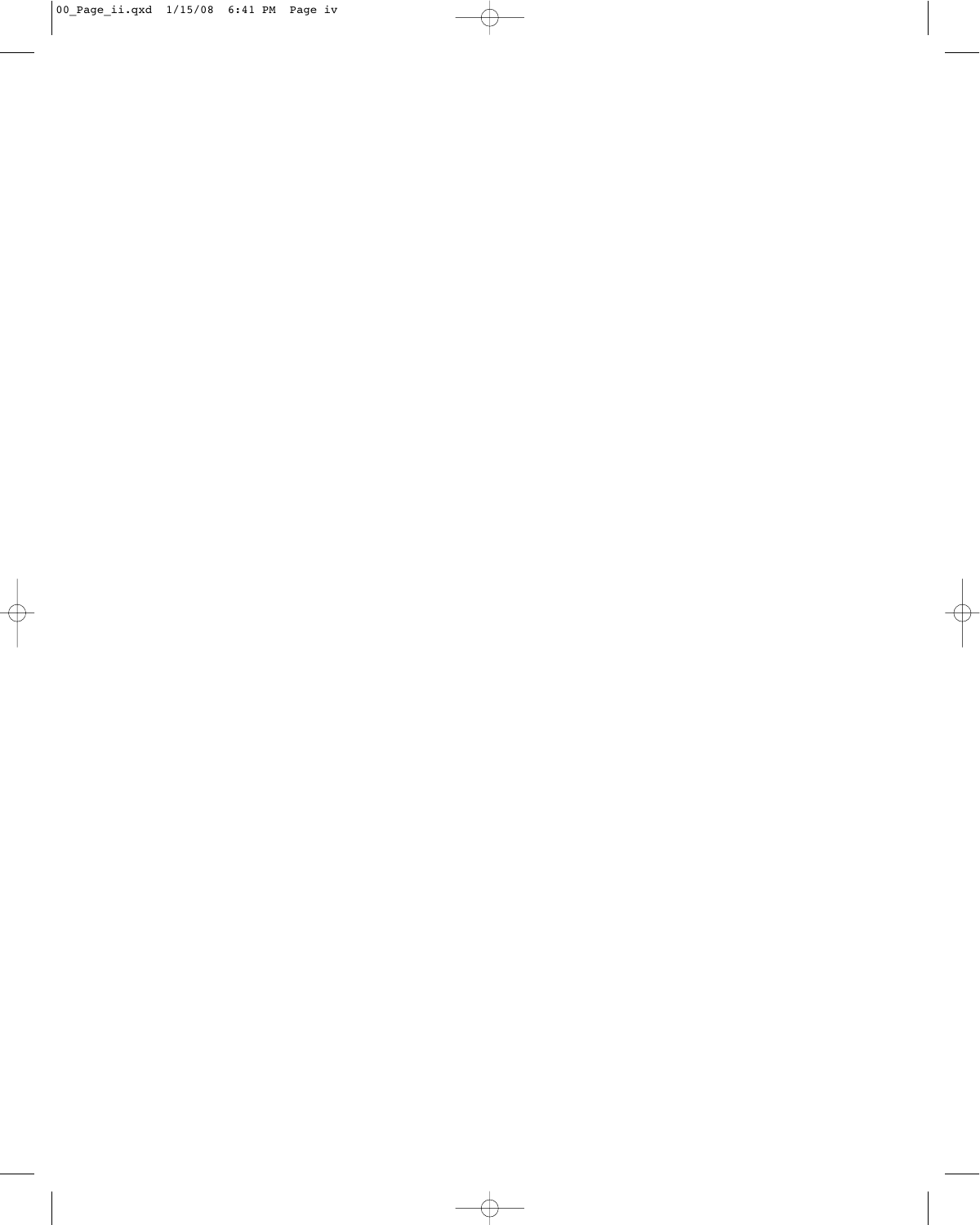# <span id="page-4-0"></span>**Acknowledgments**

Special thanks to:

Calvin Institute of Christian Worship:

| John Witvliet    | <b>Betty Grit</b>            | Anne Zaki |
|------------------|------------------------------|-----------|
| Kristen Verhulst | <b>Betsy Steele Halstead</b> |           |

Marv Hofman, for help with the pastor interview.

The following teachers who used this curriculum and provided valuable feedback:

| Liz Kingma        | Matt Tegtmeier             | <b>Wayne Clousing</b> |
|-------------------|----------------------------|-----------------------|
| Judy Robinson     | <b>Bill Haagsma</b>        | <b>Greta Clousing</b> |
| <b>Becky Cole</b> | Julie Schnell              | Joy Tjoelker          |
| Connie Kooi       | Lisa Gossman               | Lora DeVries          |
| Karla Engbers     | <b>Annette VandenBrink</b> |                       |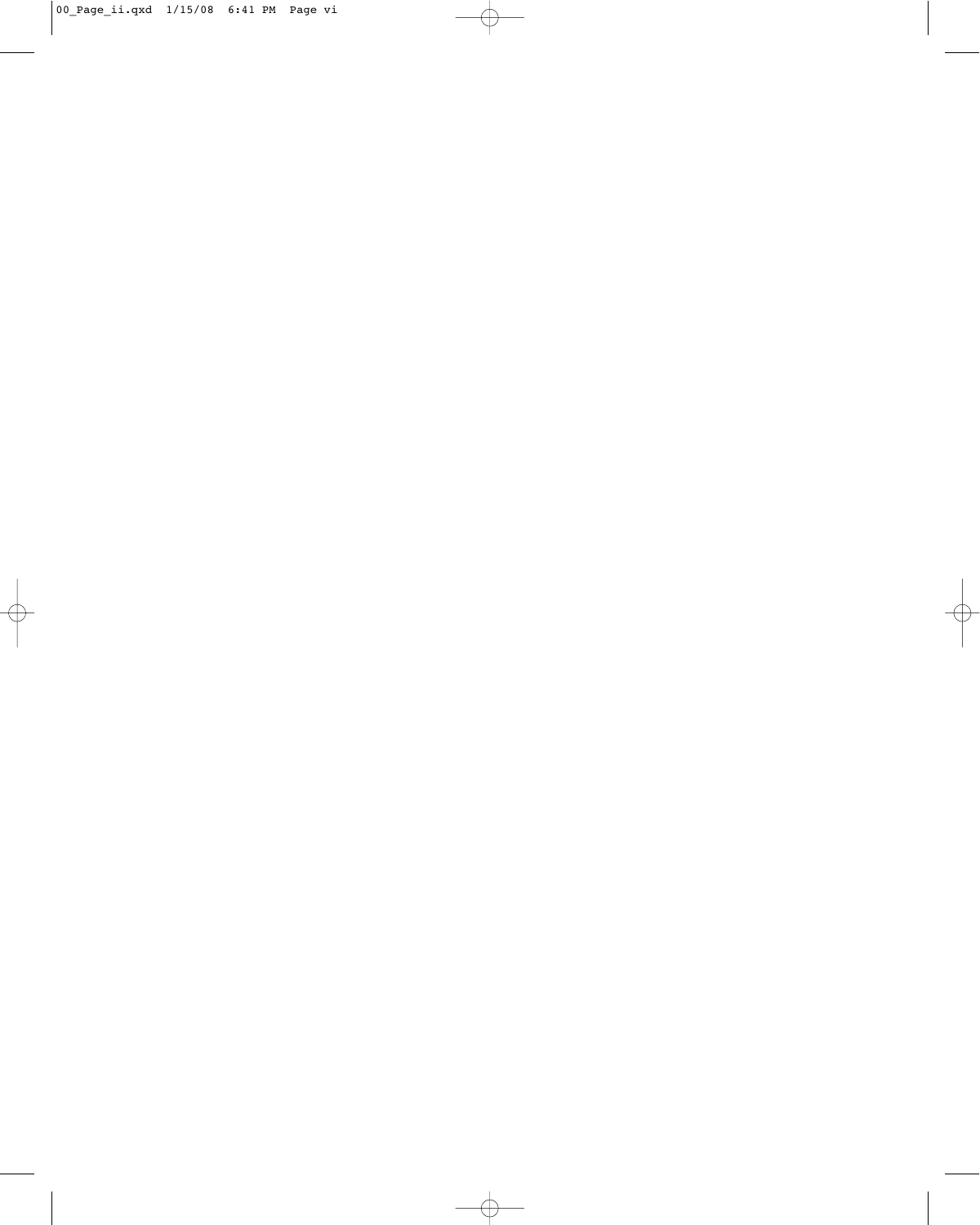# <span id="page-6-0"></span>**Introduction**

Christians are called to worship. Your students may represent only one or two congregations or they may represent a wide variety of churches with a number of different worship styles. Regardless of how many churches or worship styles your classroom represents, there are certain things that we all do when we gather to worship. Many of these have been passed down to us for centuries. When we worship, we are connected to Christians from around the world and across the ages.

This unit is meant to be taught in five sessions. This is not a complete study of worship; there is much that we won't have time to consider. We have chosen to focus on four elements of worship:

- God Calls,We Respond—Call to Worship
- Freedom in Christ Confession and Forgiveness
- Shaped by God-The Word
- God with Us-The Blessing

In the fifth session the students will have an opportunity to put together the four elements of worship and design a worship service that we hope you will actually be able to use in your school. We've chosen a theme for the service—Living Water—and have included notes for a brief sermon or devotional to help your students prepare this service. A teacher can read the devotional, or ask a pastor or another adult to lead this section of the service.

As with any subject area worship has a particular vocabulary. In the first four lessons, the teacher and students will make a display of words used in worship. Knowing the words on this list will help the students feel more comfortable with the language of worship and better able to discuss ideas about worship.

Worship is enhanced by art, music and drama. Music is listed in the optional activities for each session. This list includes traditional and contemporary titles. (Many contemporary songs are available on a number of CDs. We have listed only one CD for each song.) We encourage you to expand this study of worship to include the arts as much as possible and to reflect the creativity of your students in the worship service they design at the end of the unit.

### **Teaching Tip**

The first three lessons might take more than one class session each to complete.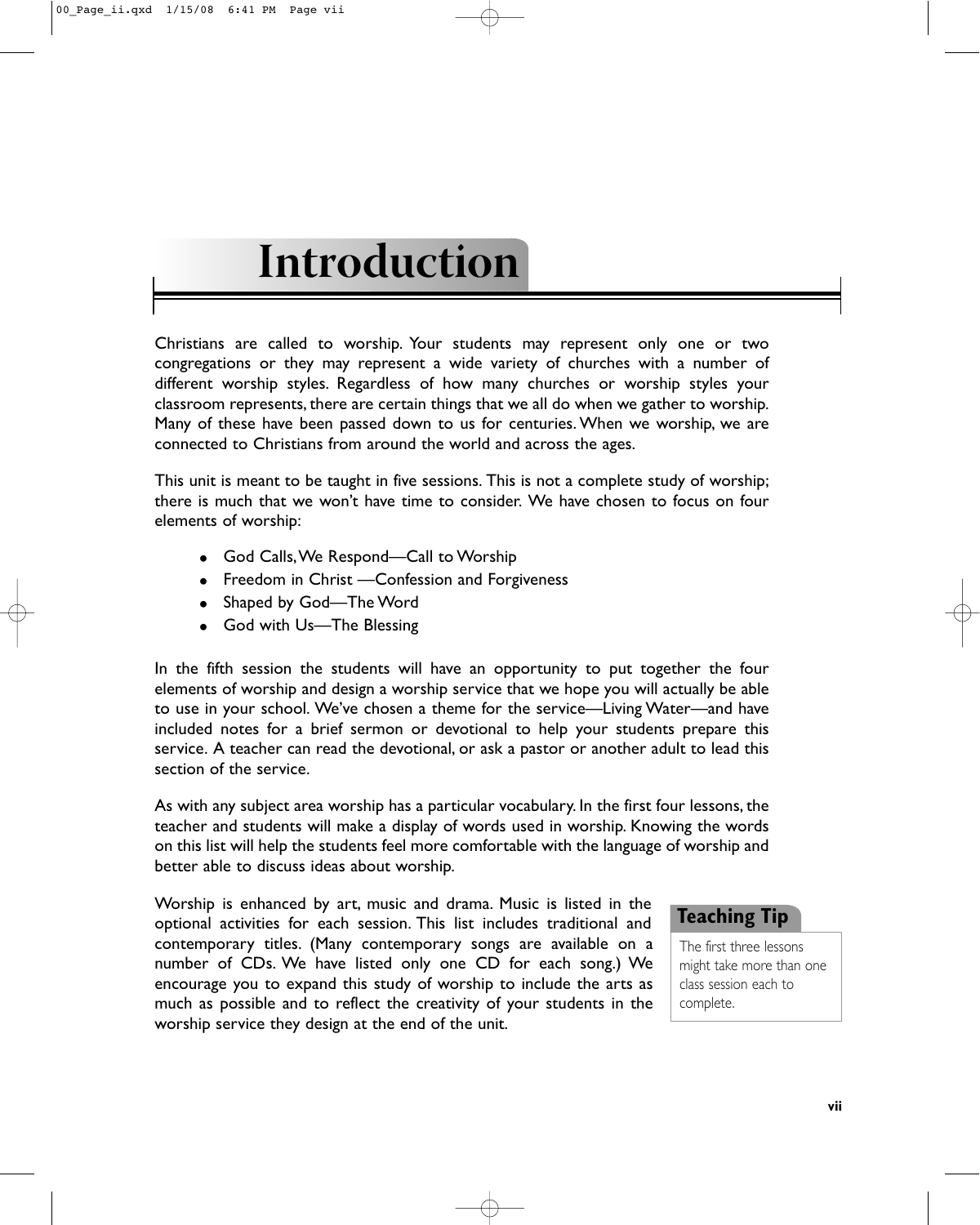The Appendix includes a sample letter to parents about this unit. In this letter, children are encouraged to bring one of their church bulletins to class with arrows drawn on it indicating the direction of the dialogue.

It is not our intention to promote any one style of worship.The aspects of worship that we address in this unit are not bound to any particular style of music or type of worship. There will be times when you as the teacher will help the students see that the differences between churches are often differences in style and that these stylistic differences reflect the character and creativity of the members and leaders of the church. We are all called to praise God in ways that are uniquely "us," and so some differences in the way we worship are not only to be expected, they are to be cherished.

There are some things, however, that God calls us to do in worship that reflect that we are part of a much larger Christian community—things that go far beyond the walls of our sanctuary and even the borders of our countries. Part of your task will be to show how the different churches represented by your students do the same thing in different ways.We can't write these into a curriculum—only someone who is with your students can do this.You will find it useful to visit a few of the churches that your students attend.

Above all, we want this unit to be a blessing to you and to your students as you worship together as a class or school and also as you worship in your individual churches. To worship God side by side with His people is a wonderful thing.The more we learn about worship, the more we understand the joy of gathering in His presence. It is our prayer that the time you spend in these lessons will help your students to appreciate these aspects of corporate worship and to worship more thoughtfully.

#### *~ Robert and Laura Keeley*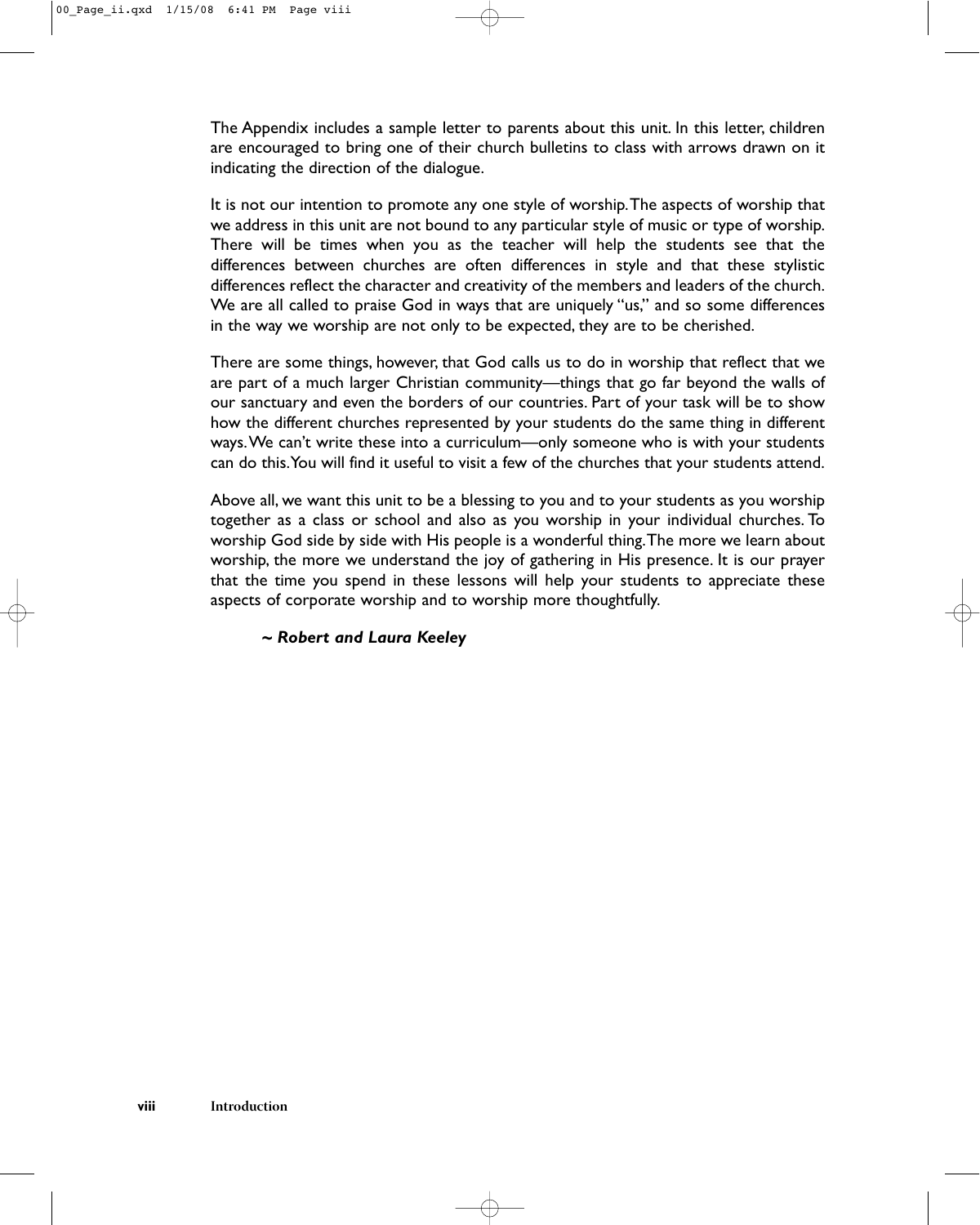# <span id="page-8-0"></span>**Session 1**

# **GOD CALLS, WE RESPOND— CALL TO WORSHIP**

### Scripture: I Samuel 3:1-10

Goals: Students will study pictures of churches and congregations from around the world, and discuss why people gather for worship.

> The students will be able to tell the story of Samuel's call and explain how that story is connected to God's call in our lives.

> The students will identify who voices the words they hear in worship—God talking to us, us talking to God, or us talking to each other.

> The students will be able to appropriately use words that are connected with the call to worship.

### **Session Overview**

| <b>Learning Activity</b>              | <b>Materials</b>                                                                                                                                  |
|---------------------------------------|---------------------------------------------------------------------------------------------------------------------------------------------------|
| I. Worship Words                      | Bulletin board or white board space<br>Markers                                                                                                    |
| 2. Worshiping Around the World        | PowerPoint <sup>®</sup> presentation—Worshipping Around the World,<br>downloaded from http://www.calvin.edu/~rkeeley/together                     |
| 3. Discussion: Why Do We Gather?      | <b>Worship Words List</b>                                                                                                                         |
| 4. Bible Story: Samuel, Called by God | <b>Bible</b><br>Reading from I Samuel 3:1-10 (page 9)                                                                                             |
| 5. Worship as Dialogue                | Bulletin board or white board space<br>Worship Dialogue Cards (pages 10-12)<br>Scissors (one for each group)<br>Dialogue Worksheets (pages 13–18) |
| 6. Worship Words Dialogue             | <b>Worship Words List</b>                                                                                                                         |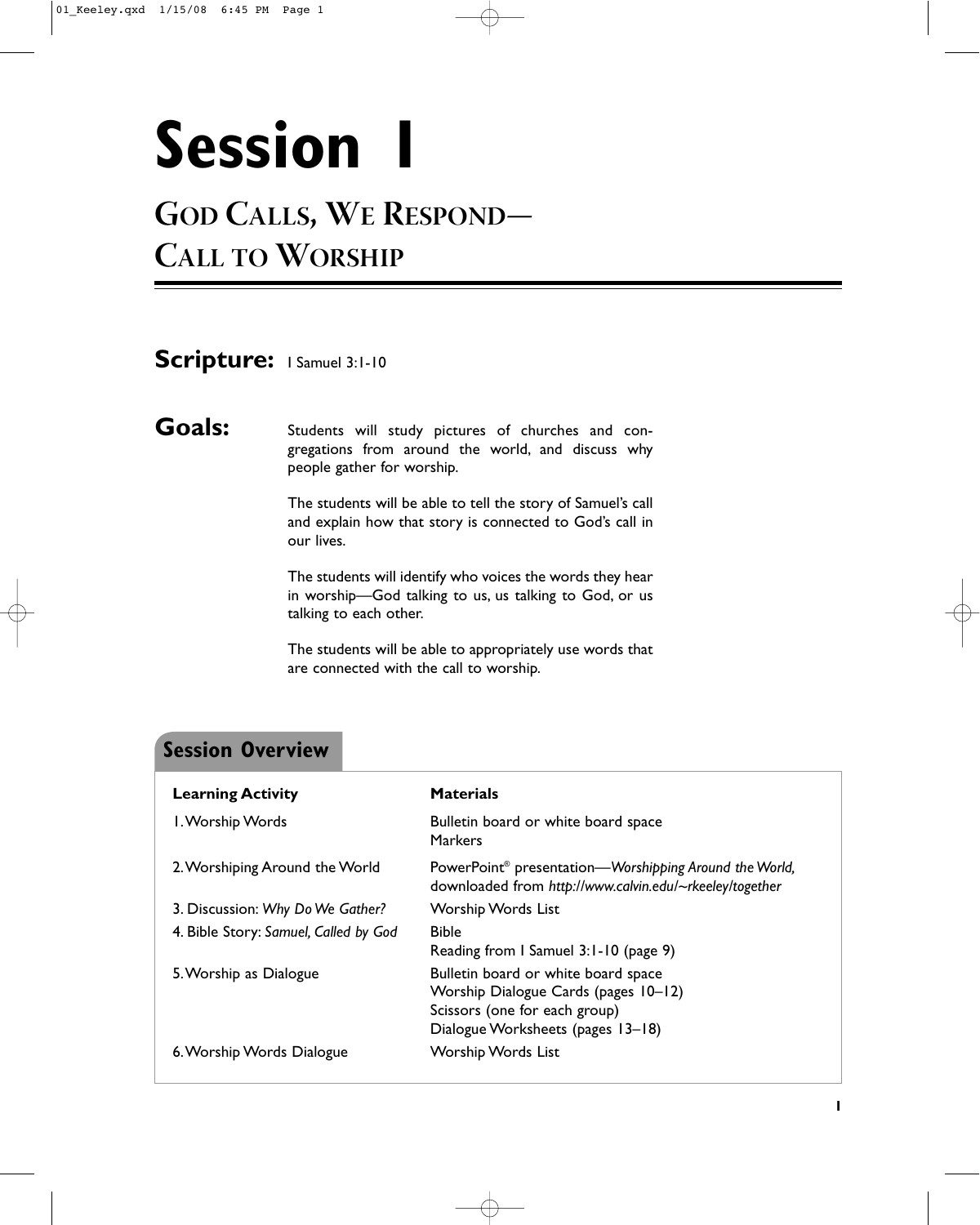### **Background**

Worship has a long history. King David wrote in the Psalms,"I was glad when they said to me,'Let us go to house of the Lord.' " Since that time—and even before—people have gathered for the worship of the Lord in churches and in homes. Centuries of wisdom have informed what we do when we gather to worship. Through this brief study we hope to give students a better understanding of what is happening when they go to church and why worship is the way it is.

In this first lesson the students look at the question "What is worship?" Many students will not have much to say in response to this question. (For that matter, many adults have never had to articulate what worship is.) So for some of your students, this is brand new material. During this lesson, we will begin to build a vocabulary relating to worship.This will help students to be better able to articulate what worship is and to discuss ideas that relate to worship.

Your students probably know that the Church is *people,* not the building. But the building is perhaps the first mental image that many of them have when you mention the word "church." A PowerPoint® presentation will show many different church buildings from around the world. More importantly, though, students will see that people from many places around the world gather to worship. What we hope the students will see are both differences and similarities.

There are some striking differences.The buildings can look quite different.The art, the furniture, the hymn books, the musical instruments all reflect the culture of the people who designed and built the worship space shown in the pictures. If we could hear them, we'd notice that the languages are different, the music is different, and even the noises that go along with worship—the sounds that occur in the background, things that we have become so used to in our worship—are different and reflect the particular place and people who worship there.

But look closer and you will see that the people, many of whom come from places that most of us will never visit, all worship the same God. We also worship this God in much the same way. Even though the places look different, we all gather for the same purpose. Even though we come from different cultures, we have the same needs: we need to gather together for worship; we need to confess our sins and receive God's forgiveness; we need to hear God's word proclaimed; and we need to receive God's blessing as we leave our corporate worship and go out to serve and bless others.

No matter where we live, we are all called to worship God.We are called in the same way that God called Moses,Abraham, and Samuel. God calls us, and we respond to Him. God calls us as individuals; He also calls us as a community of believers to come to Him in worship. The word "church" literally means "called-out ones." Of course, we come to God as individuals; but it is in the context of the Church that God calls us to worship Him. When we gather together something wonderful happens. *We become the Church.* It is this *community worship* that is our focus in this unit.What should worship look like? What does it mean when we get together to worship God?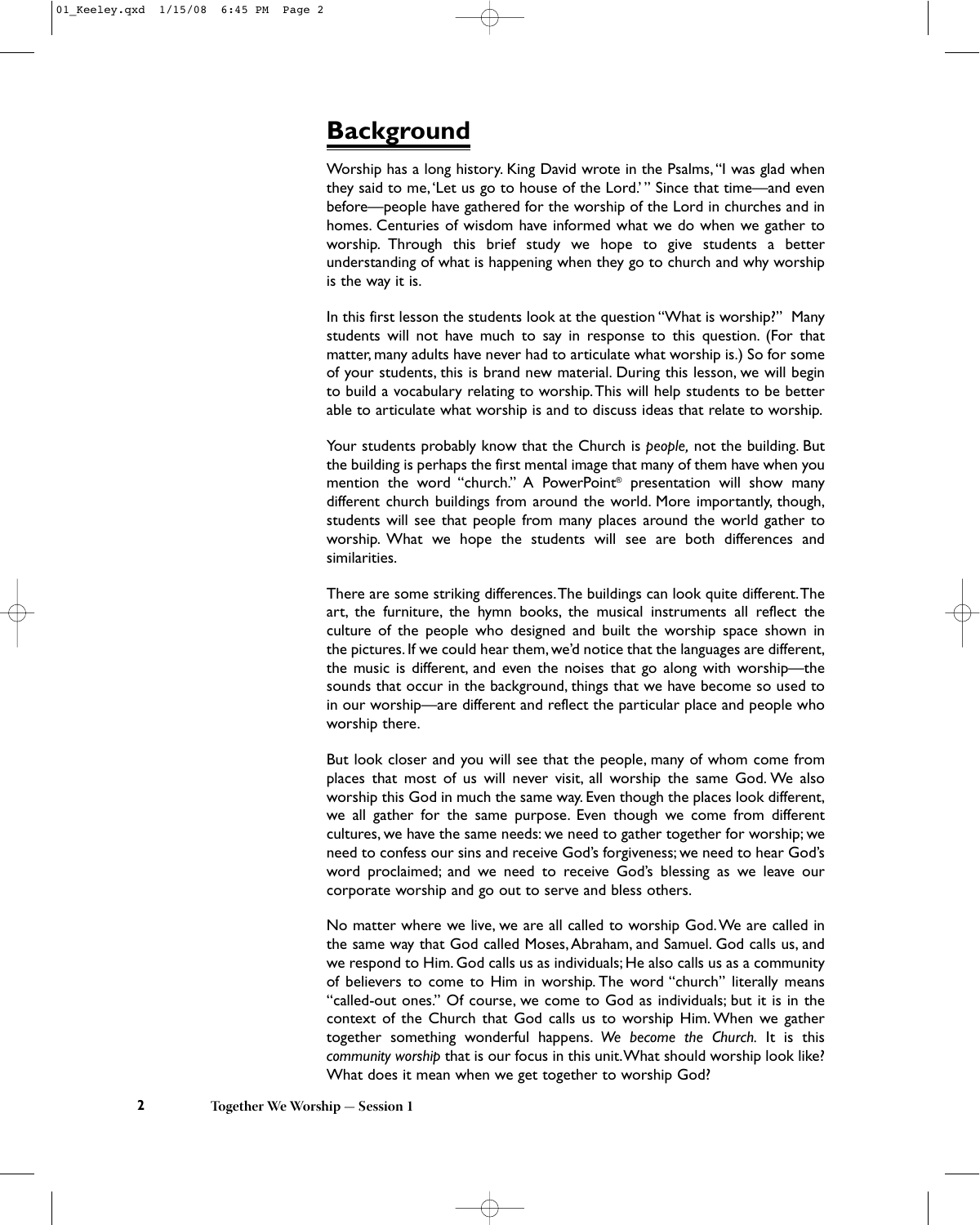The first part of worship is not merely throat-clearing.We do not open with a song or some words of welcome to give everyone a chance to settle down or to allow latecomers a chance to file in without disturbing others. We gather together deliberately to speak to God, to hear His words, and to enjoy fellowship together in His presence. John Witvliet, in his essay in *A More Profound Alleluia,* writes that "the first words spoken in worship are crucial for establishing the purpose of the event, for making clear how the lines of communication in a worship service go." (p 12)

We will also look at the bigger question of what worship is. A number of writers have suggested that worship is like a drama where God is the audience and the congregation the actors. This emphasizes that the congregation is actively worshipping, not just observing.The role of the worship leader in this scenario is that of prompter—one who stands just off the stage and helps the actors with their lines.While this is a helpful metaphor, it can lead us to neglect the idea that we also *hear* God in worship. If we focus too much on worship as "performance," we might ignore the part of worship that involves listening.

The view of worship that we will use with the students is that worship is a dialogue—a time when we gather together to talk to God, where God talks to us, and where we talk to each other. Just as we spend time in dialogue with our friends and our family, we want to be in dialogue with God. In order for any dialogue to work, of course, all of the participants need to speak, and they also need to listen.This reinforces the idea that, in worship, God speaks to us and we listen, but we also come to speak to God who is listening to us.

While this view of worship is helpful, it has been misunderstood in two ways. First, this view can be taken too literally.We actually run the risk of this in the lesson by asking students to identify who is talking to whom. It can be difficult to figure out exactly who is speaking when. Sometimes the pastor speaks for God and sometimes for the people. Sometimes the people speak God's words. To avoid this misunderstanding, some have preferred the term "engagement" to "dialogue." We think that for elementary students "engagement" is probably not helpful, so we'll use "dialogue" or "conversation." The teacher needs to remember, though, that even as we ask students to think about who is talking at various points in worship, the answer is not always clear-cut.

A second way this view of worship tends to lead to a misunderstanding is that the horizontal perspective—God's people talking to each other—is left out. This is an important part of the act of worship.The joy we find in worshipping together is not a distraction from worship. Rather, it is an integral part of worship, and we should not minimize its importance. That is why we have included horizontal arrows in our work with students—to remind them that it is good for us to talk to each other in worship.We talk to each other about our joys, our sorrows, our concerns, our struggles and our love for the Lord.

This lesson is just one step in a journey that you and your students have already been on—a journey to understand the call of the Lord to worship Him. The experiences of you and your students will enrich this study. Build in time to hear from your students about their life of worship and share with them what moves your heart as you come to God with His people in worship. It is God who calls, and we respond. Praise the Lord!

### **Teaching Tip**

Before you begin this unit, ask your students to bring a bulletin from their church to class. Together you can look at the order of worship (if it is listed) and note similarities and differences.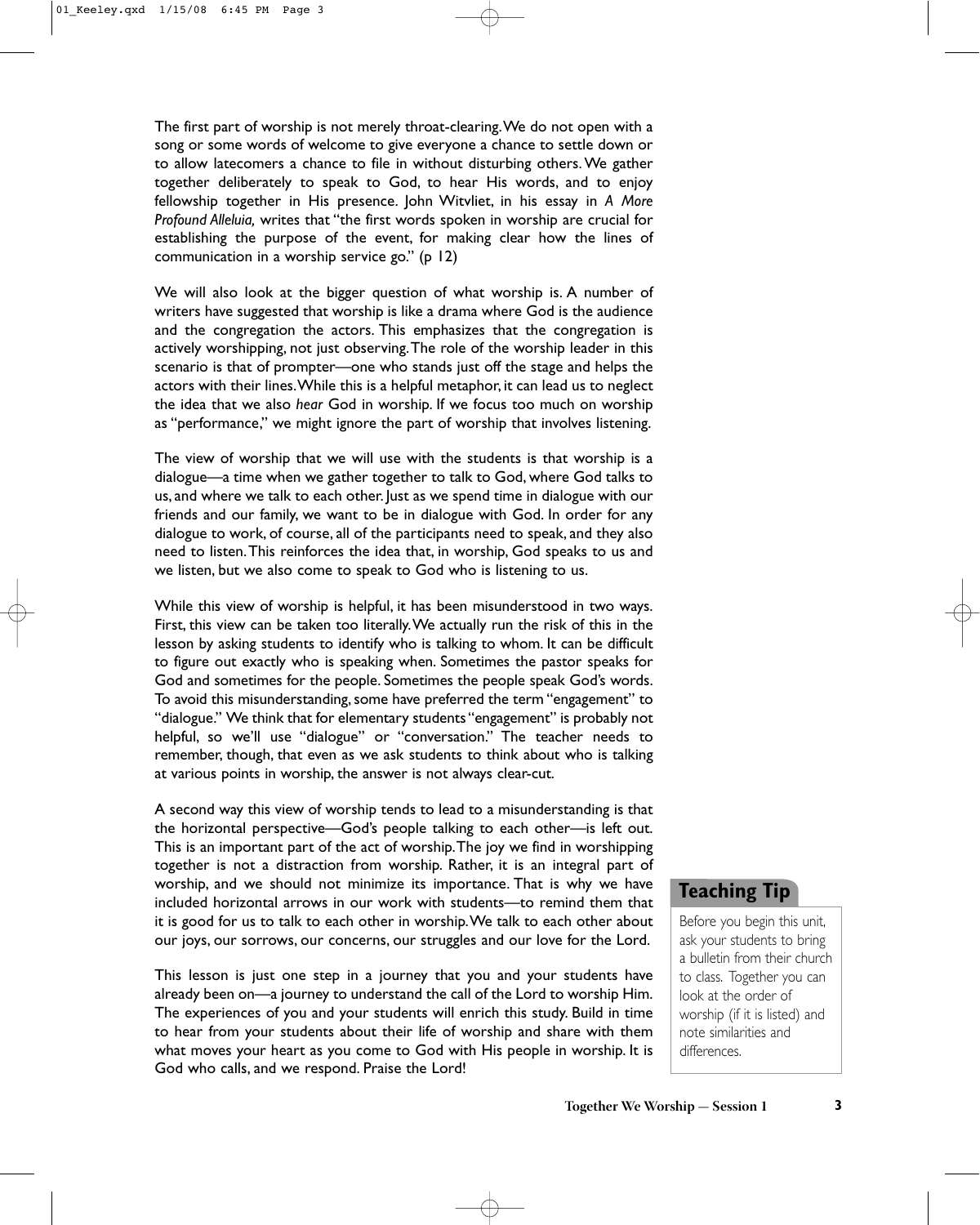### **Leading the Session**

### **Teaching Tip**

If you put your list of worship words on the wall of your classroom, you can refer to it as your *Worship Word Wall.*

#### **1. Worship Words**

*Materials: Bulletin board or white board space Markers*

Before class, prepare a large board or paper where a list of worship words can be written.This list will be added to in the next three lessons in this unit.The words should also be available for review between lessons.This will be called the Worship Words List.

Begin with something like this:

**Today we will begin a unit about worship.What do you think of when you think of the word worship?** (Note: Boldfaced questions and discussion points throughout this study are examples; do not feel that you need to use these verbatim.) Title the board "Worship Words." Write the responses on the board.There may be very few answers; that is all right. Hopefully, one of the responses will be "church." As we study worship, more words will be added.

#### **2. Worshipping Around the World**

*Materials: PowerPoint® presentation—*Worshipping Around the World, *downloaded from http://www.calvin.edu/~rkeeley/together*

Show the PowerPoint® program of photos of many different churches from around the world. In the PowerPoint® program file you will find a notes section for each slide, including information about where each church is located and other notes of interest.Take a moment to look at each picture with your class and focus on these questions:

- **Where do you think this photo comes from?**
- $\bullet$  **Do you notice anything in this photo that is a lot like your church?**
- **Do you notice anything that is different?**
- **What makes a particular building a church?**
- **Do churches all have to look the same?**
- $\bullet$  **How many church communities are represented in our classroom?**
- **3. Discussion:Why Do We Gather?**

*Materials: Worship Words List*

After viewing the pictures, ask:

**If we asked the people in the pictures to come up with a list of what they think of when they hear the word "worship," would the list be the same as ours or different?** Answers will vary. Emphasize that people have built many churches in many different styles and in many different places, but the churches are all built for one purpose—to worship God.You may want to add some of the words your students come up with to the Worship Words List.

### **Teaching Tip**

Acts 2:42 and Hebrews 10:25 contain more information about how the early Church was called to worship.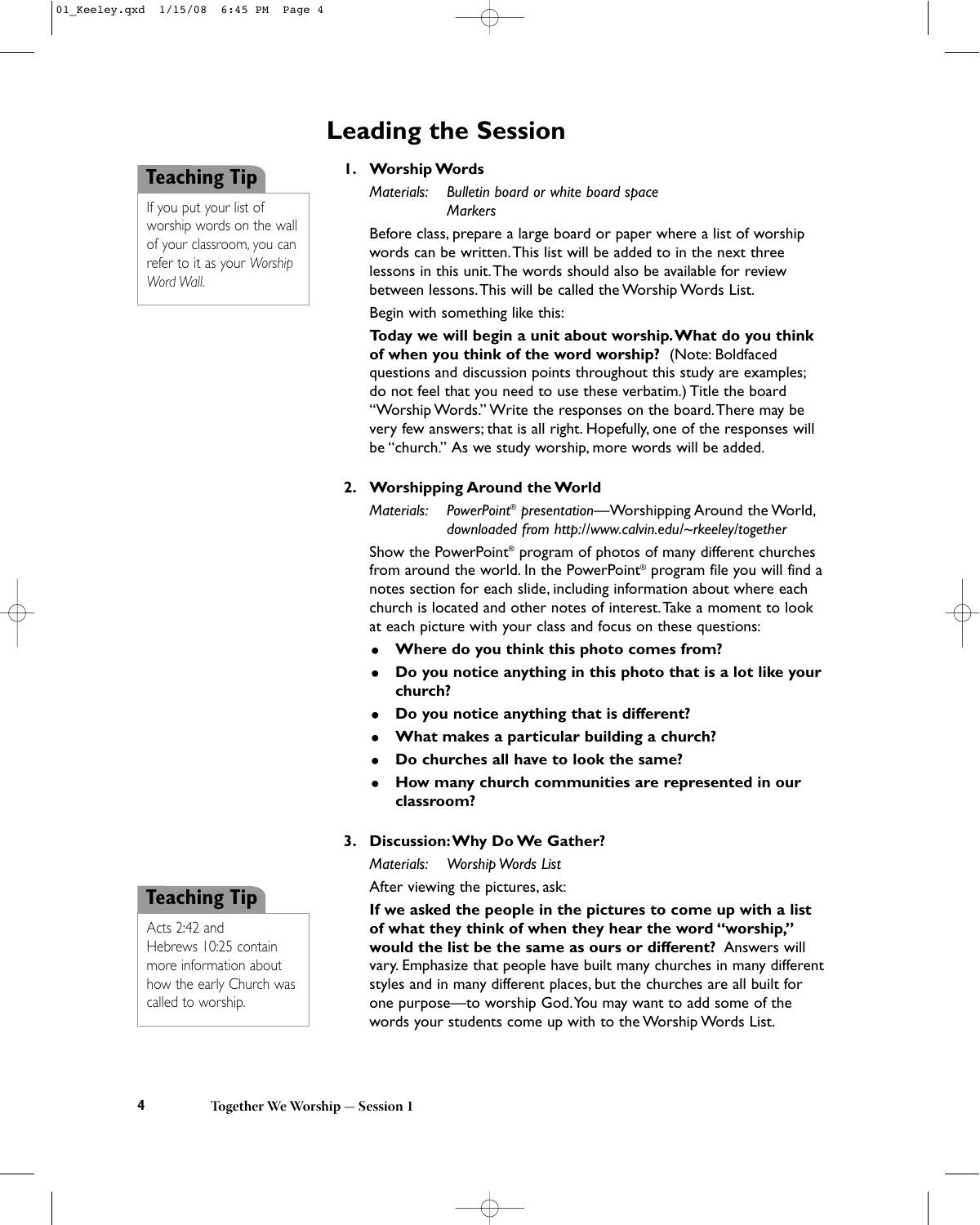**Does God live at church? If he doesn't live at church, why do we go there to worship him?** Responses will vary, but after the students have a chance to suggest reasons, you should suggest that God calls us to worship Him, and He calls us to worship Him with other believers.

#### **4. Bible Story: Samuel, Called by God**

*Materials: Bible Reading from I Samuel 3:1-10 (page 9)*

Hold up a Bible:

#### **The Bible tells us about people called by God. Can you think of any of those people? Today we are going to look at the story of Samuel.**

Hand out the reading from I Samuel 3:1-10

Characters:

Reader 1

Reader 2

Reader 3

Samuel—We suggest that all the students except the Readers 1, 2 and 3 read the part of Samuel together in chorus.

Assign the parts and read the passage.

#### **5. Worship as Dialogue. God calls us.We respond. Who's talking?**

*Materials: Bulletin board or white board space Worship Dialogue Cards (pages 10–12) Scissors (one for each group) Dialogue Worksheets (page 13–18)*

Before class, copy the Worship Dialogue Cards (pages 10–12) and place them on a large sheet of paper, a bulletin board or white board so the students can clearly see them.You will need space for the students to add words and phrases under each card. This space will be called the Worship Dialogue Board.

**How did Samuel respond to the call from God**? "Speak, Lord, for your servant is listening." Add Samuel's response to the list of worship words.

**How do you think you would respond to God's call? Would you respond as Samuel did?** Some of your students will quickly answer "yes" because they love the Lord and know that they want to serve him. But don't be too eager to accept quick answers here.This is a big question. Use this opportunity to talk about their response to God's call. If your students already know the story of the call of Samuel, talk about how Samuel's message from God was not a happy one. Just because God calls us doesn't mean it's going to be something we like doing.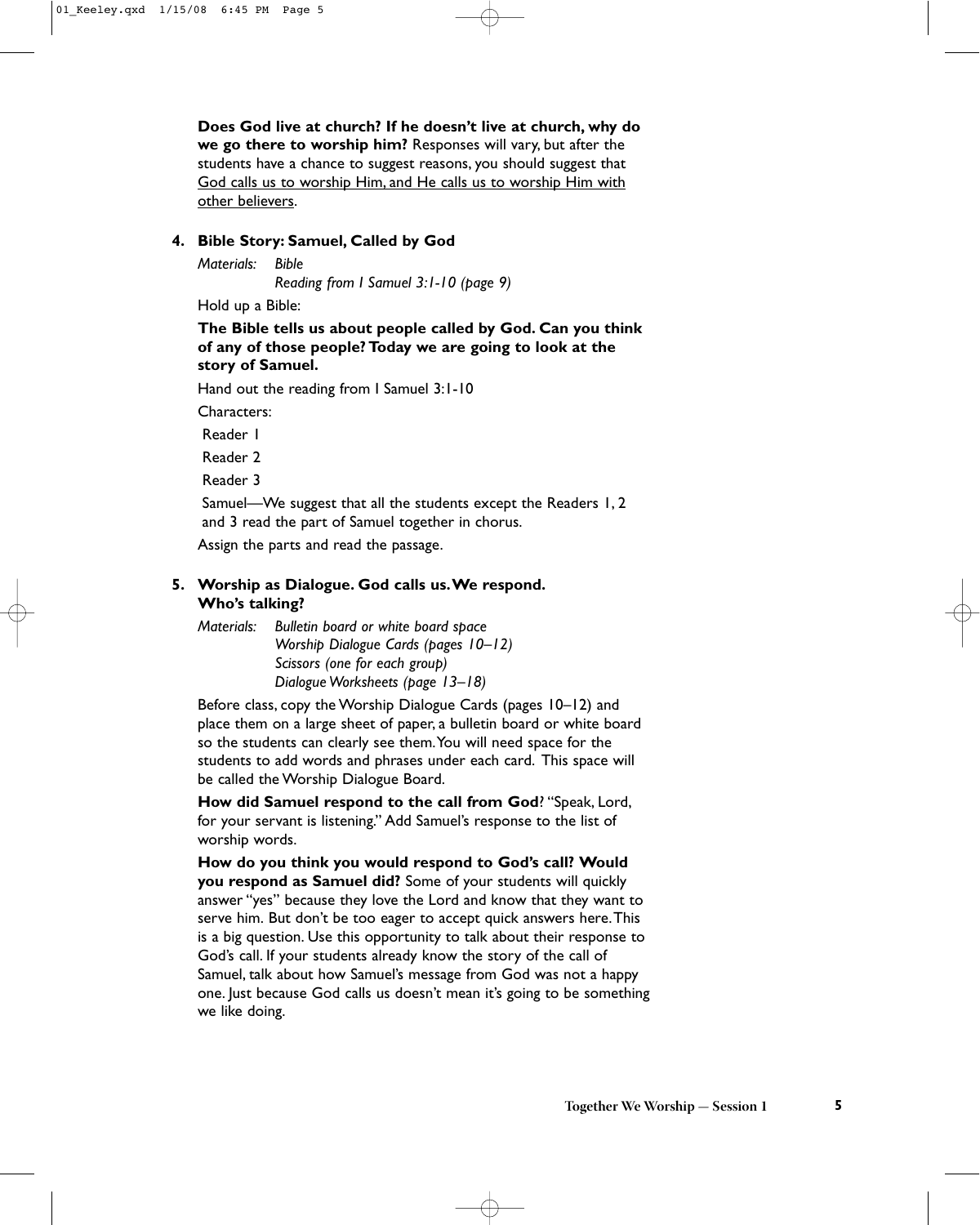Introduce the Worship Dialogue Board:

**In worship, God calls us.** Point to the Worship Dialogue Card with the arrow pointing from the word "God" to the word "Us."

**And like Samuel we respond.** Point to the Worship Dialogue Card with the arrow pointing from the word "Us" to the word "God."

S**ometimes in worship, we talk to each other.** Point to the Worship Dialogue Card with the arrows between "Us" and "Us."

**These arrows will help us think about who is talking when we worship. Even though Samuel wasn't in a worship service when he heard God, let's listen to the story of Samuel again to see if it can help us think about who is talking to whom in worship.This time, if God is talking to Samuel use your hand** and point down  $(\dagger)$ . If Samuel is talking to God, point up  $(\dagger)$ . If Samuel is talking to Eli, point to your classmates  $(\rightarrow)$ .

- God calls Samuel.
- $\leftrightarrow$  Samuel says to Eli, "Here am I, you called me."
- God calls "Samuel!"
- $\leftrightarrow$  Samuel says to Eli, "Here am I, you called me."
- God calls Samuel a third time.
- $\leftrightarrow$  Samuel says to Eli, "Here am I, you called me" to Eli.
	- God calls "Samuel! Samuel!"
	- Samuel says "Speak for your servant is listening." ٨

Split the class into six groups. Give each group one of the three worksheets found at the end of this session. Each worksheet has three Bible verses, songs or worship phrases on it.The group should cut the sheet into the three parts. Each group will place one paper under each of the Worship Dialogue Arrows.

Review the work of the groups with the whole class.

#### **6. Worship Words**

*Materials: Worship Words List* Ask:

#### **Are there any other words or phrases we should add to this Worship Words List? Does your church use any of these phrases?**

Add the words and phrases the children have learned. Examples:

- $\triangle$  God
- ▲ Church
- $\blacktriangle$  people
- $\triangle$  calling
- $\triangle$  Here I am
- response
- gather
- dialogue

### **Teaching Tip**

You may wish to split the class into five groups and go through one of the worksheets together as a class.

### **Teaching Tip**

By adding these phrases we are making a vocabulary of faith that the children can then use to build on in their own church worship services.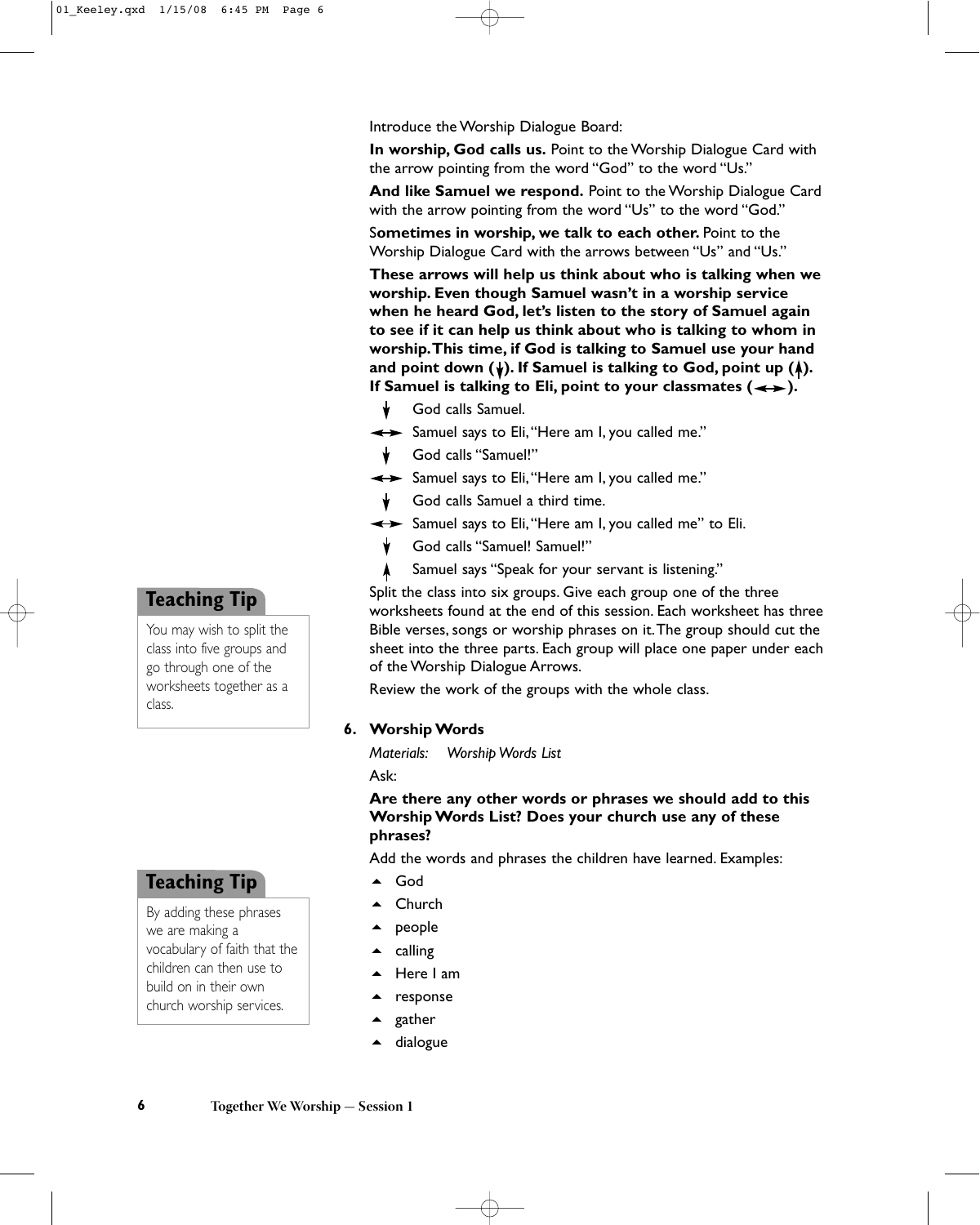# **Optional Activities**

- Chalk Talk. Before the lesson, write a question on the board and invite your students to write responses under it, beginning a dialogue with each other before you discuss the lesson together. Encourage the students to write, but not talk, about the issue until the time comes for the lesson. Today's question is:Why do we go to church?
- In the Old Testament, Israel was also called to worship; a trumpet was used to gather the people. We also use music today to gather the congregation. We have listed songs that are used to gather people for worship. Play a recording of the songs or sing them with your class; talk about how they call us to worship. Feel free to add songs that are used in your students' churches. (Note: songs that are on CD are usually available on a large number of CDs performed by a number of different artists.We've given one example of each.)
	- "All Creatures of Our God and King" *Psalter Hymnal,* CRC Publications, 1987 #431.
	- "Be Still, for the Presence of the Lord" *Sing a New Creation,* CRC Publications, 2001 #11.
	- "Come into His Presence" *Sing a New Creation,* CRC Publications, 2001 #3.
	- "Come, Now Is the Time to Worship" performed by Noel Richards written by Brian Doerksen on the CD *I Could Sing of Your Love Forever: 25 Modern Worship Songs for a New Generation* (Worship Together, 2000).
	- "Gather Us In" *Sing a New Creation,* CRC Publications, 2001 #8.
	- "Here I am to Worship" written and performed by Tim Hughes on the CD *Worship Together: I Could Sing of Our Love Forever* (Worship Together, 2002).
	- "I Love You, Lord" *Sing a New Creation,* CRC Publications, 2001 #16.
	- "O Worship the King" *Psalter Hymnal,* CRC Publications, 1987 #428.
	- "We Bring a Sacrifice of Praise" *Sing a New Creation,* CRC Publications, 2001 #12.
- Church Buildings:
	- Add pictures of churches in your community to the PowerPoint® presentation.
	- Before you show any of the pictures invite the students to draw a picture of their own church. Discuss the similarities and differences in the drawings.

### **Teaching Tip**

Choose only one or two songs from this list, or songs that you bring to the class, to help your students better focus on the subject.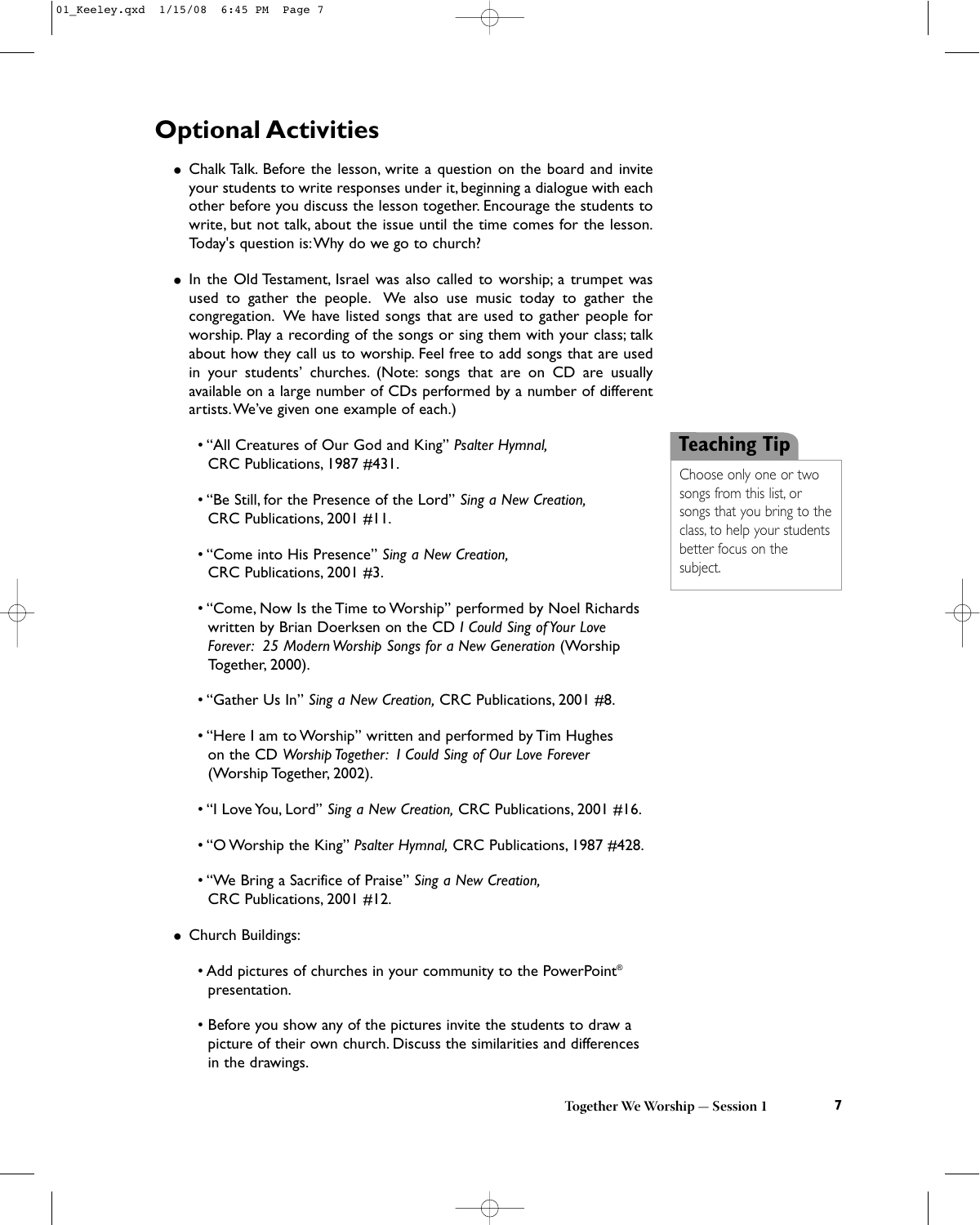- Look at the book *Cathedral: The Story of Its Construction* by David Macaulay (Houghton Mifflin/Walter Lorraine Books, 1981).
- Discuss: **"What are some ways the Holy Spirit uses to bring us to worship?"** There are many good responses, including an invitation from a friend, an ad in a newspaper, or a sense of obligation because this is what we "should" do. Use this time to think with your students about the varied ways the Holy Spirit calls us. Perhaps the students' parent gets them up in the morning—that could also be a way the Spirit is calling them to worship.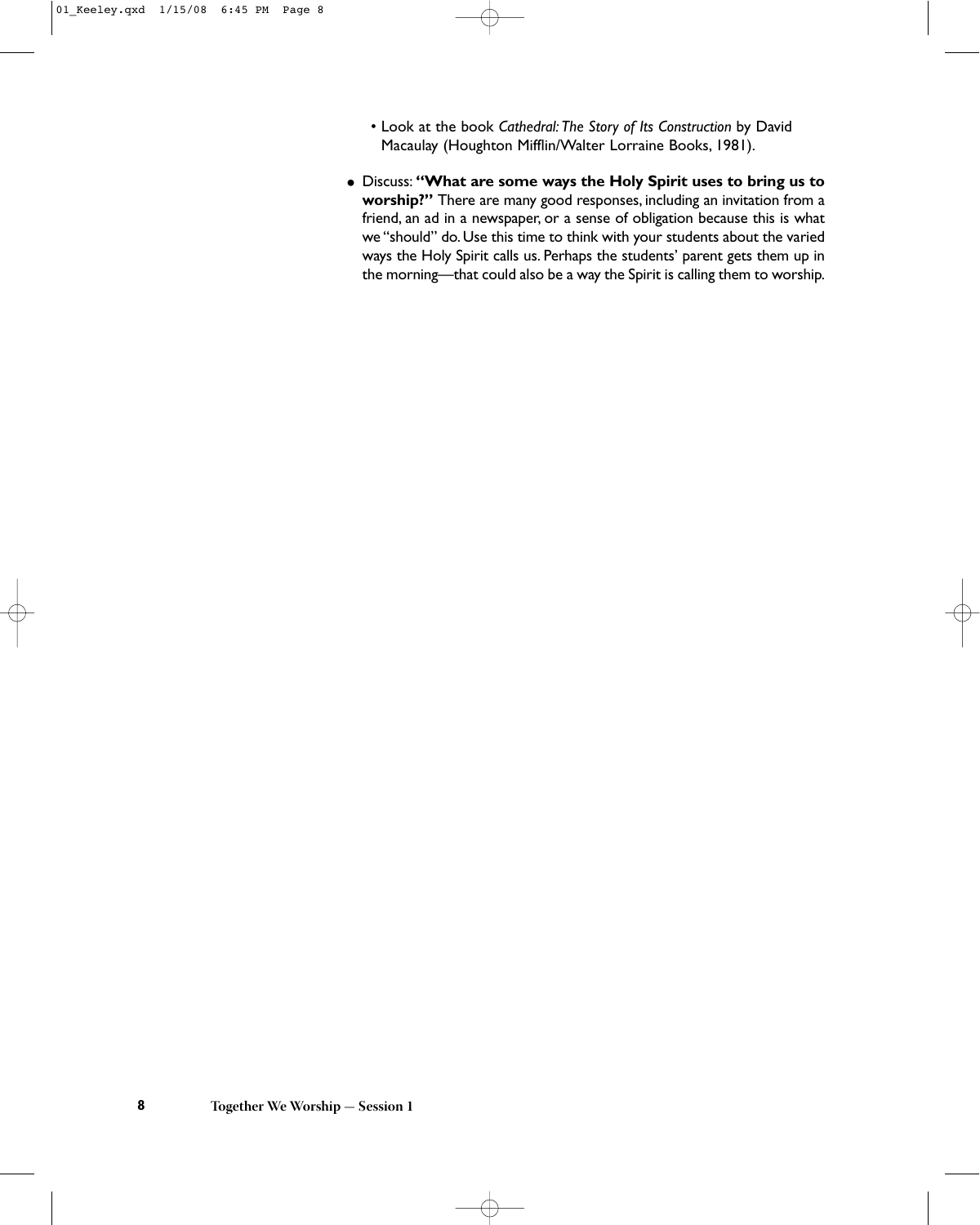# **Reading from I Samuel 3:1-10**

| Reader I:        | The boy Samuel ministered before the LORD under Eli. In those days the         |
|------------------|--------------------------------------------------------------------------------|
|                  | word of the LORD was rare; there were not many visions.                        |
| <b>Reader 2:</b> | One night Eli, whose eyes were becoming so weak that he could barely see,      |
|                  | was lying down in his usual place.                                             |
| Reader I:        | The lamp of God had not yet gone out, and Samuel was lying down in the         |
|                  | temple of the LORD, where the ark of God was. Then the LORD called             |
|                  | Samuel.                                                                        |
| <b>Reader 3:</b> | Samuel answered,                                                               |
| Samuel:          | "Here I am."                                                                   |
| <b>Reader 3:</b> | And he ran to Eli and said,                                                    |
| Samuel:          | "Here I am; you called me."                                                    |
| <b>Reader 2:</b> | But Eli said, "I did not call; go back and lie down." So he went and lay down. |
| Reader I:        | Again the LORD called, "Samuel!"                                               |
| Reader 3:        | And Samuel got up and went to Eli and said,                                    |
| Samuel:          | "Here I am; you called me."                                                    |
| Reader 2:        | "My son," Eli said, "I did not call; go back and lie down."                    |
| Reader I:        | Now Samuel did not yet know the LORD: The word of the LORD had not yet         |
|                  | been revealed to him. The LORD called Samuel a third time.                     |
| Reader 3:        | Samuel got up and went to Eli and said,                                        |
| Samuel:          | "Here I am; you called me."                                                    |
| <b>Reader 2:</b> | Then Eli realized that the LORD was calling the boy. So Eli told Samuel, "Go   |
|                  | and lie down, and if he calls you, say, 'Speak, LORD, for your servant is      |
|                  | listening."                                                                    |
| <b>Reader 3:</b> | So Samuel went and lay down in his place.                                      |
| Reader 2:        | The LORD came and stood there, calling as at the other times, "Samuel!         |
|                  | Samuel!"                                                                       |
| <b>Reader 3:</b> | Then Samuel said,                                                              |
| Samuel:          | "Speak, for your servant is listening."                                        |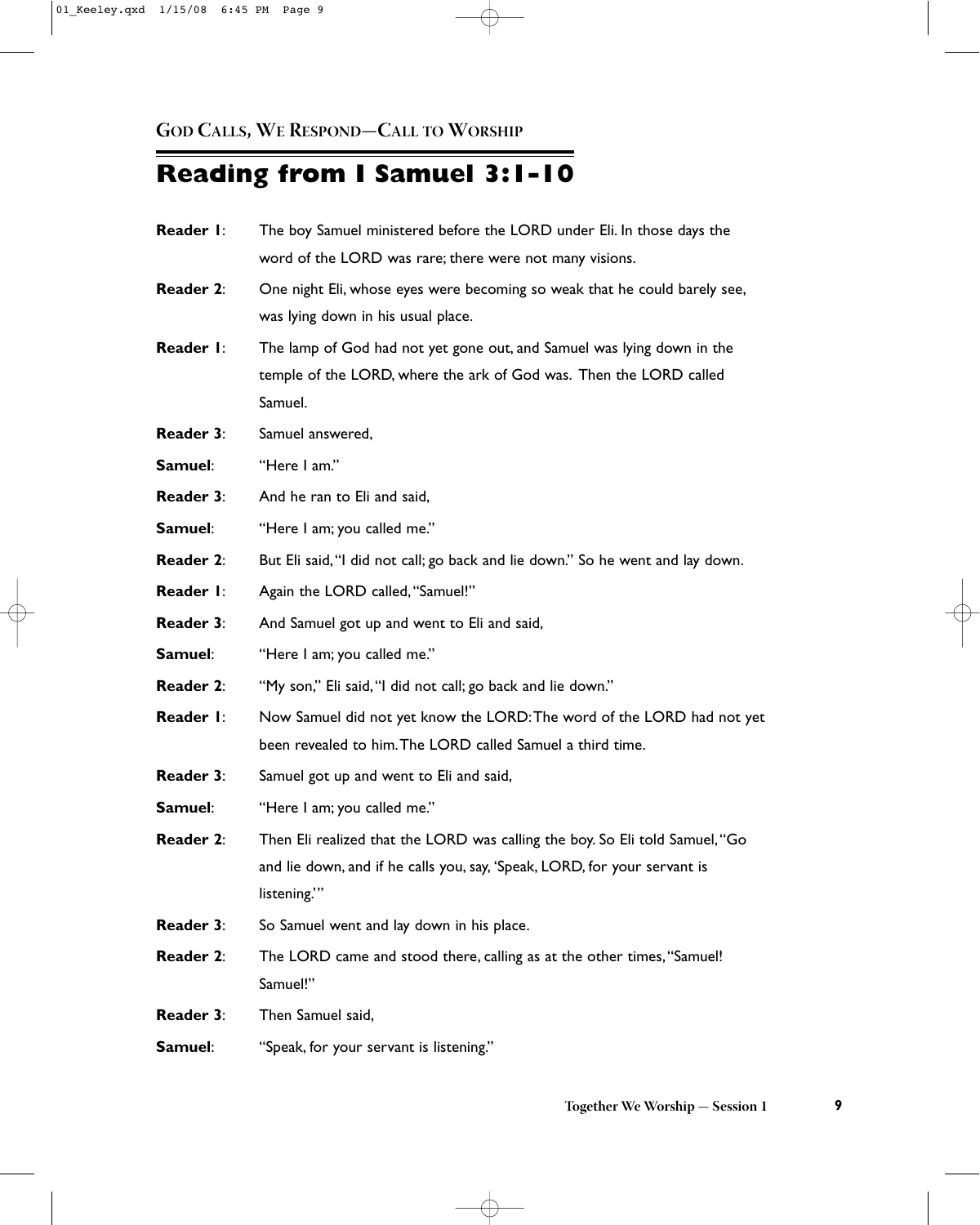# **Worship Dialogue Cards**

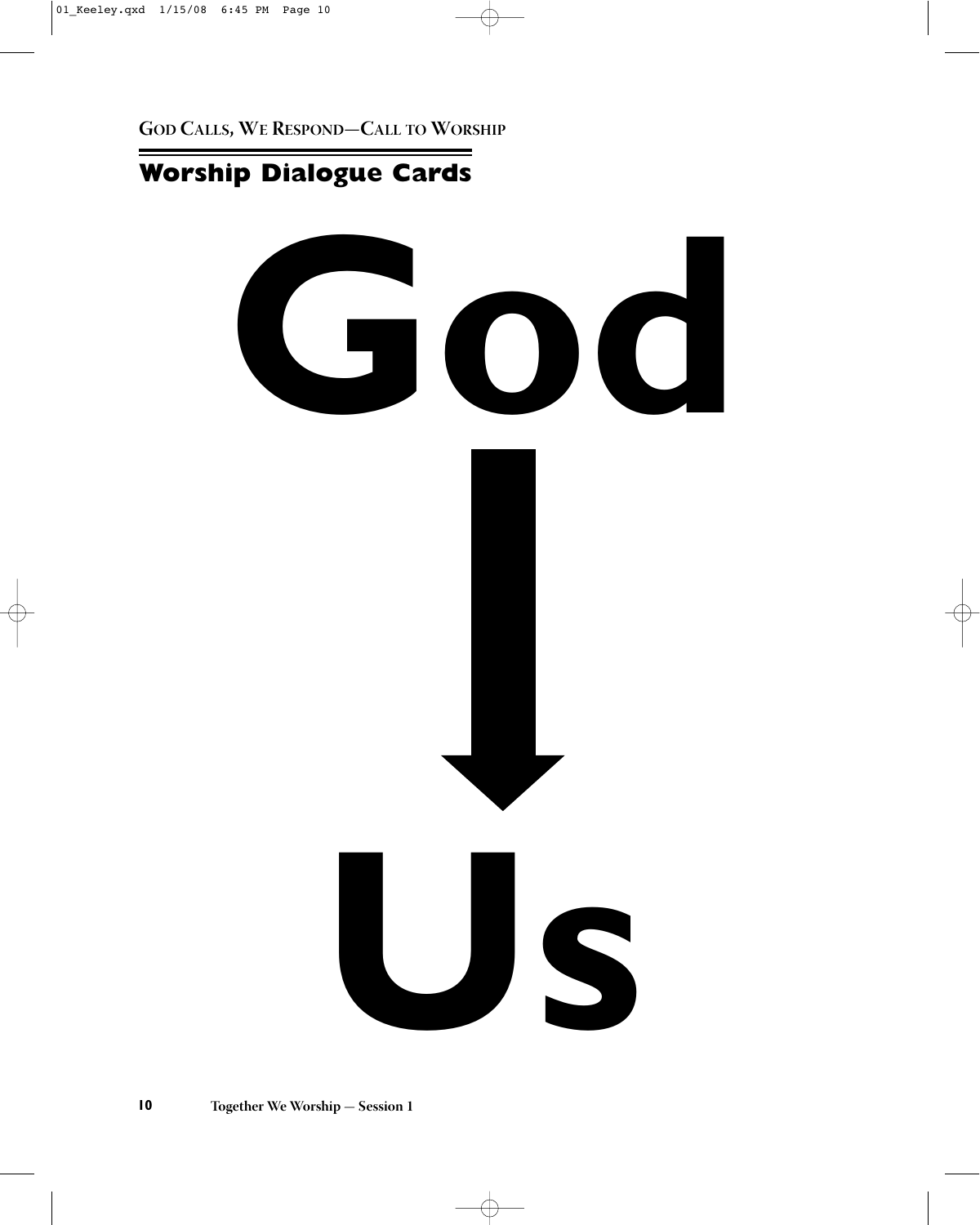# **Worship Dialogue Cards**

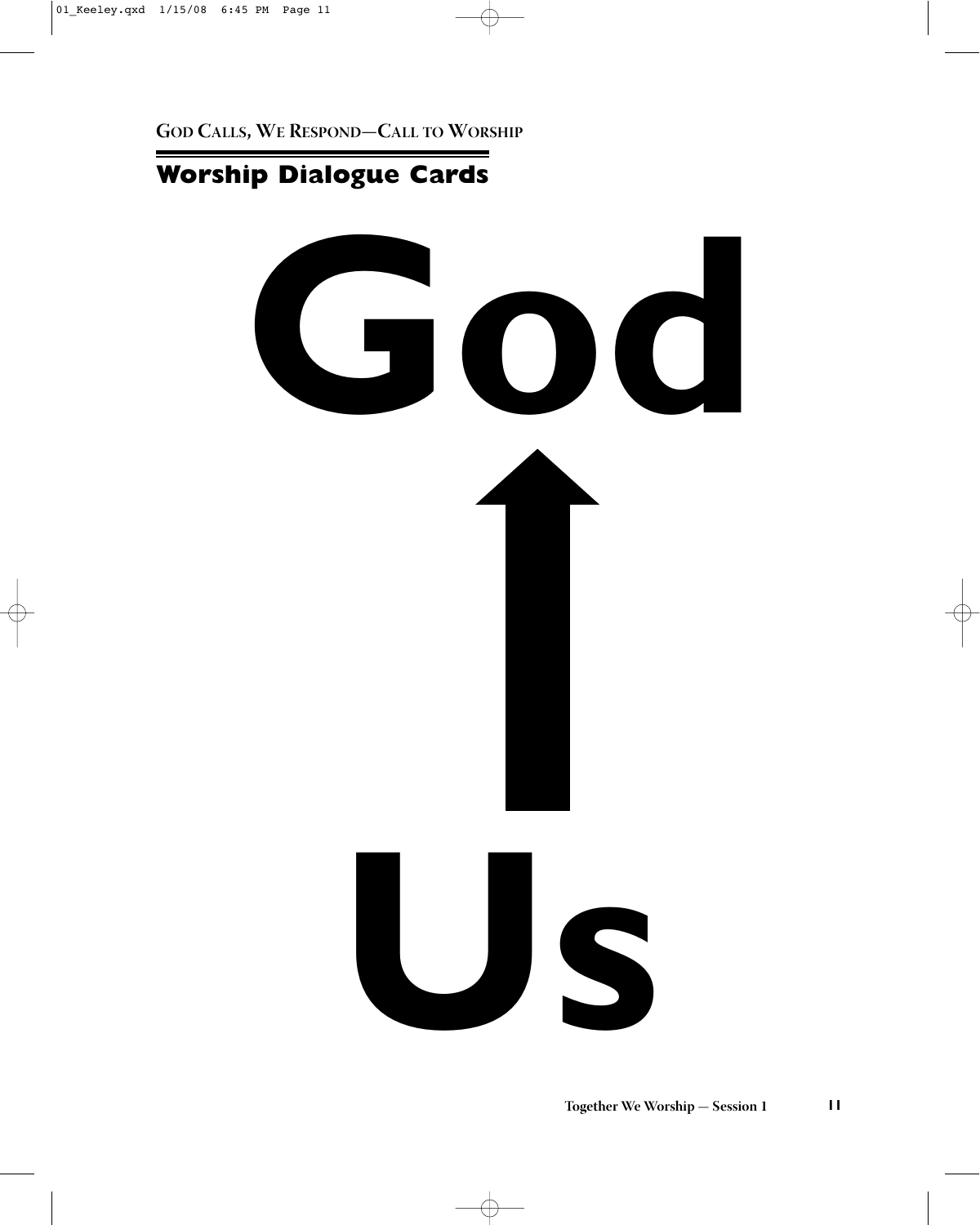# **Worship Dialogue Cards**

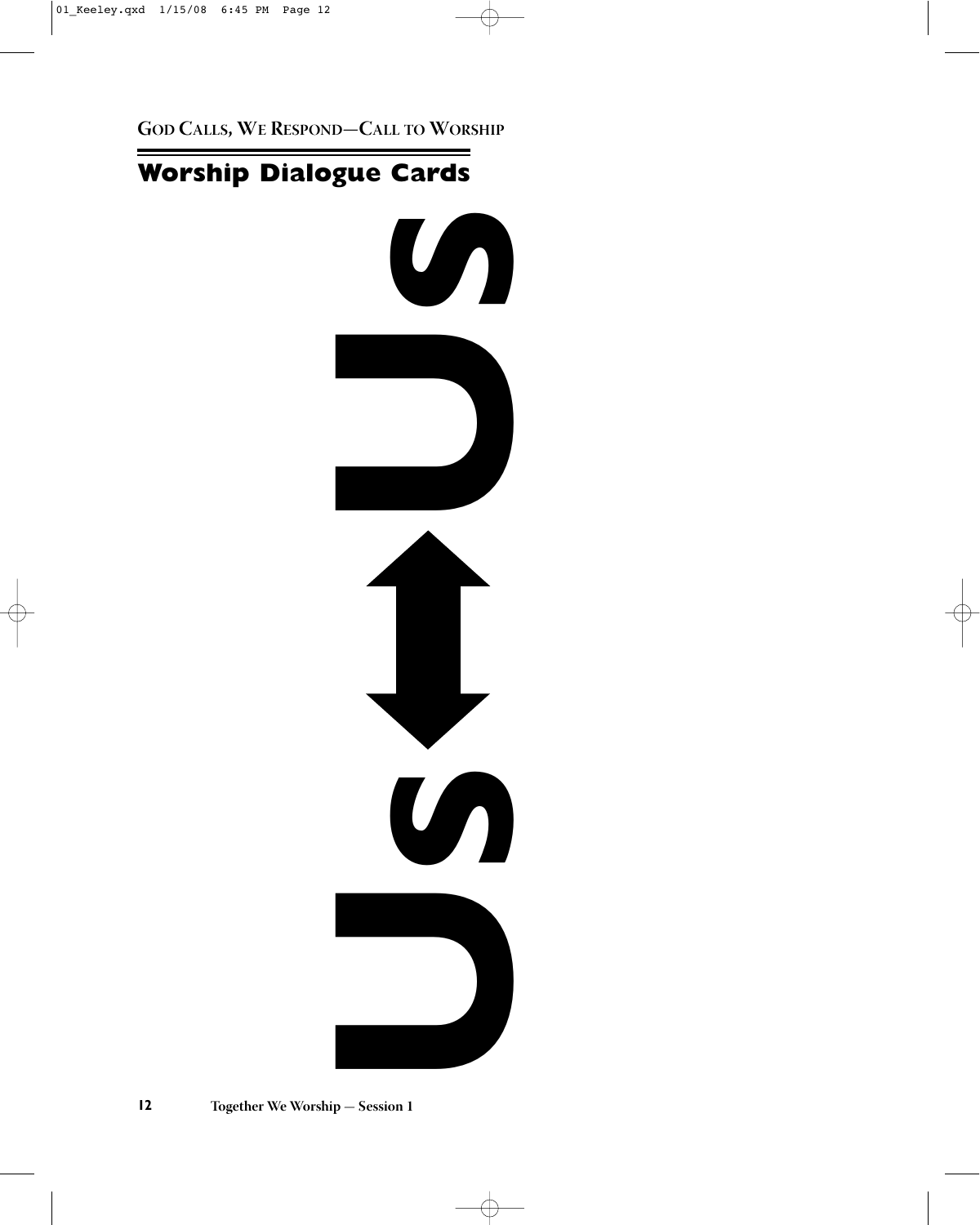## **Dialogue Worksheet**

**Group 1:**

# **"I am the Lord your God who brought you out of the land of Egypt, out of the house of slavery." Exodus 20:2**

**The song** *"Here I Am to Worship"*

# **"Let us exalt God's name together!" Psalm 34:3**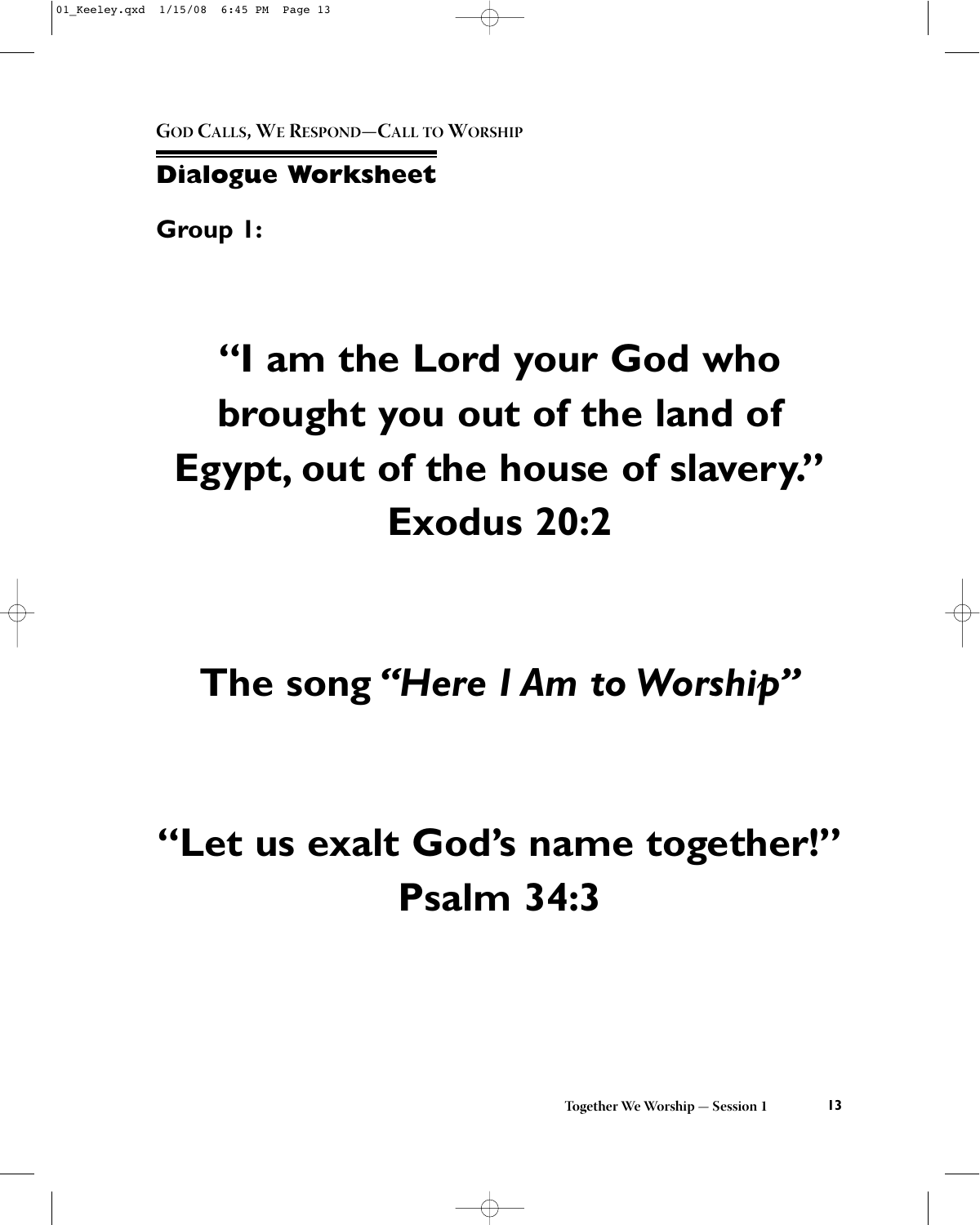### **Dialogue Worksheet**

**Group 2:**

# **"Sing to the Lord a new song." Psalm 96:1**

# **"I am the Lord; that is my name!" Isaiah 42:8**

# **"Great and marvelous are your deeds, Lord God Almighty!" Revelations 15:3-4**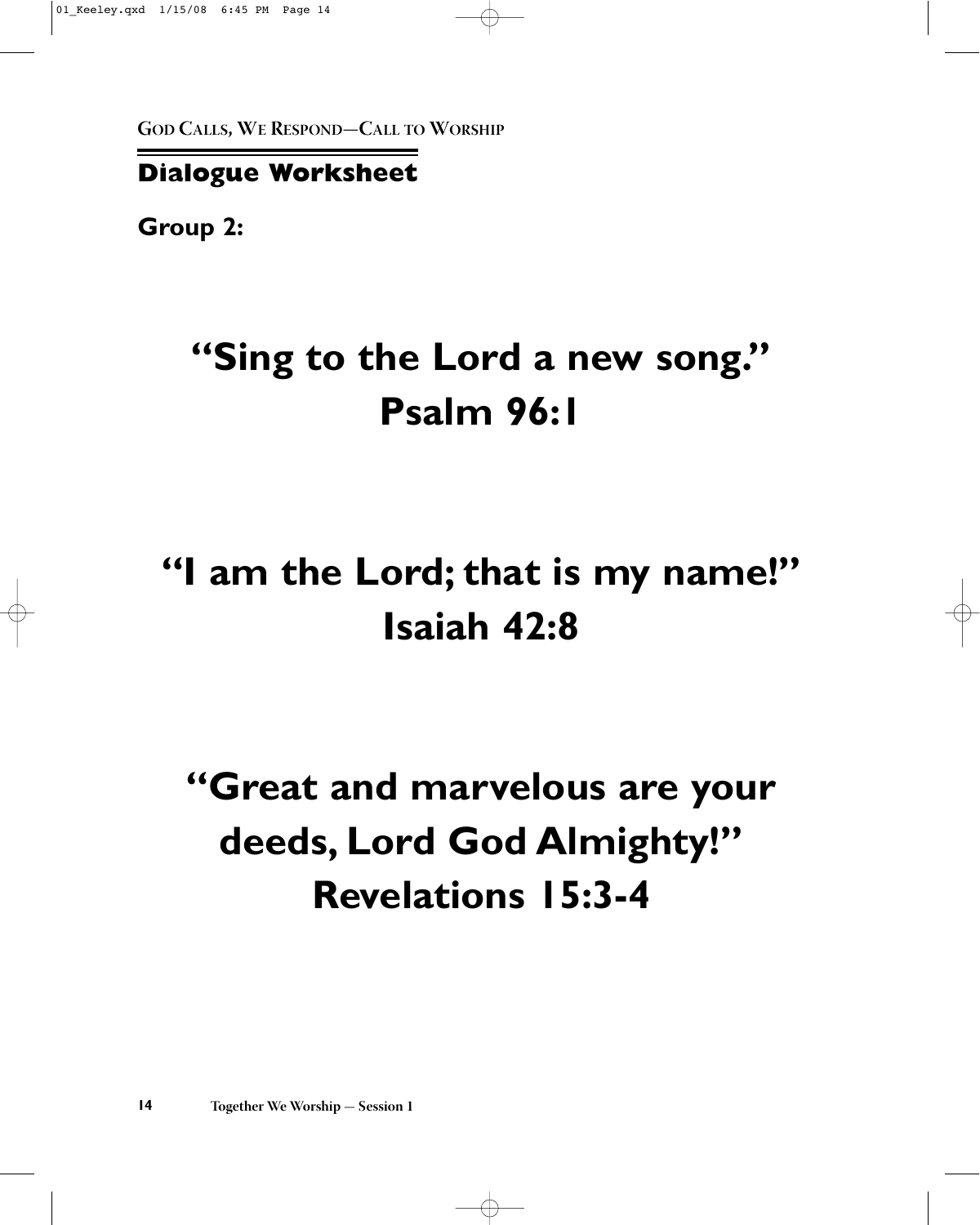# **Dialogue Worksheet**

**Group 3:**

# **"The Lord God is with you, He is mighty to save. He will take great delight in you, He will quiet you with his love, He will rejoice over you with singing." Zephaniah 3:17**

# *The song "Come, Now Is the Time to Worship"*

**"Come, let us bow down in worship, let us kneel before the Lord our Maker; for He is our God and we are the people of His pasture, the flock under His care." Psalm 95:6-7**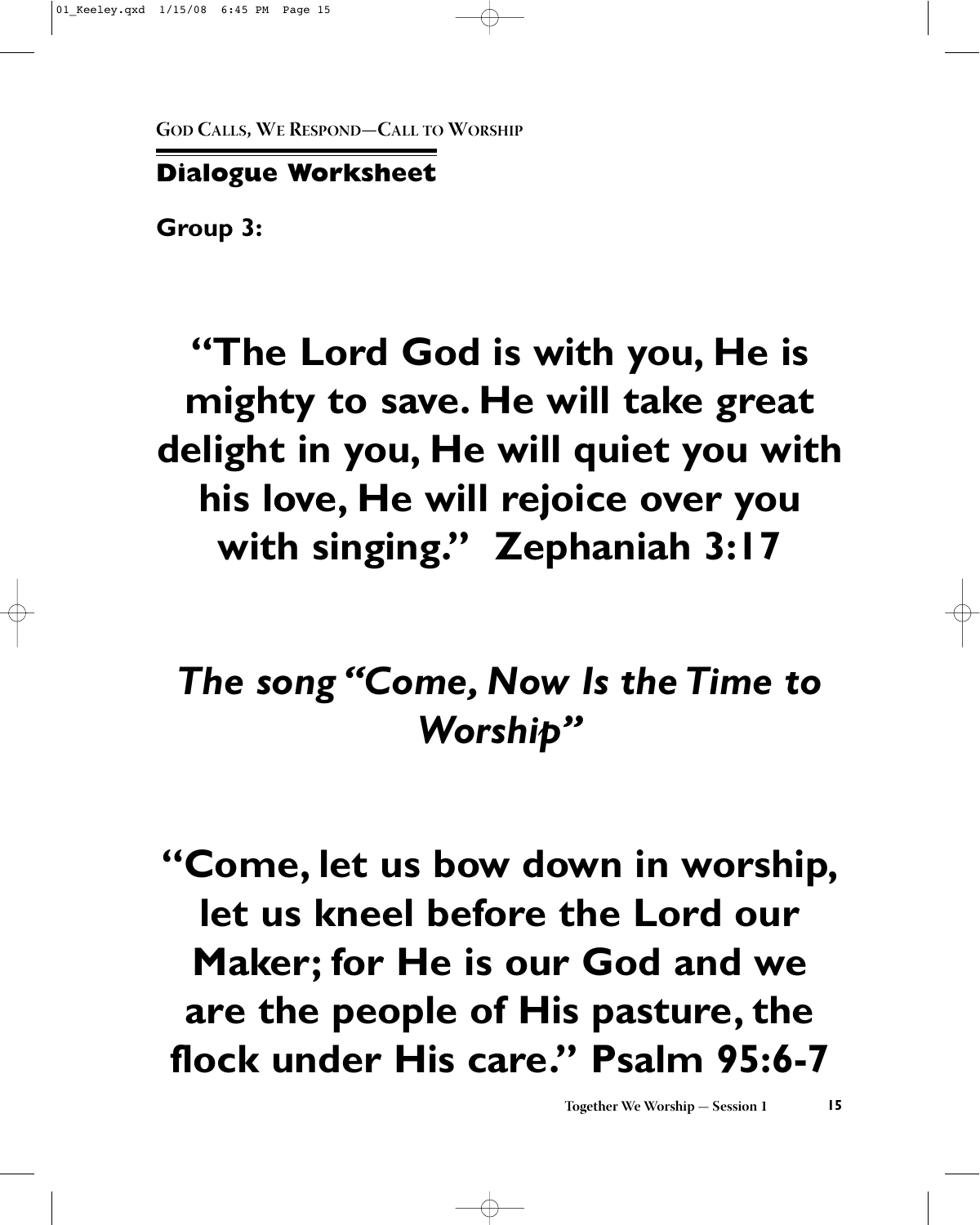# **Dialogue Worksheet**

**Group 4:**

# **"Fear not, for I have redeemed you; I have summoned you by name; you are mine." Isaiah 43:1-3**

# **"Great and marvelous are your deeds, Lord God Almighty." Revelation 15:3**

# **"Shout to the Lord, all the earth, sing out your joy." Psalm 98:4**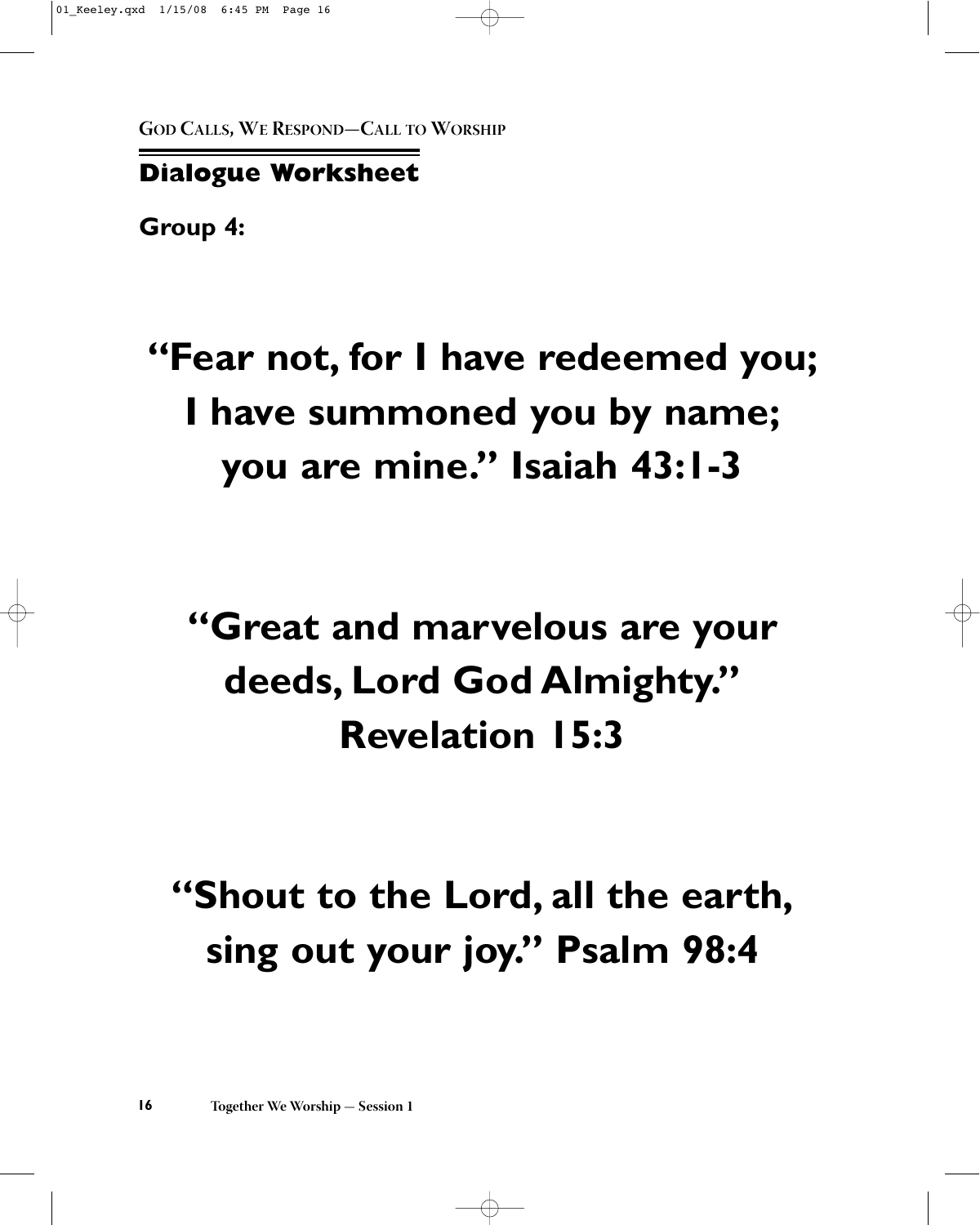# **Dialogue Worksheet**

**Group 5:**

# **"Grace and peace to you from God our Father and the Lord Jesus Christ." Philippians 1:2**

# **"You are the source of all life,And in your light, we see light." Based on Psalm 36:9**

**"This is the day that the Lord has made; let us rejoice and be glad in it." Psalm 118:24**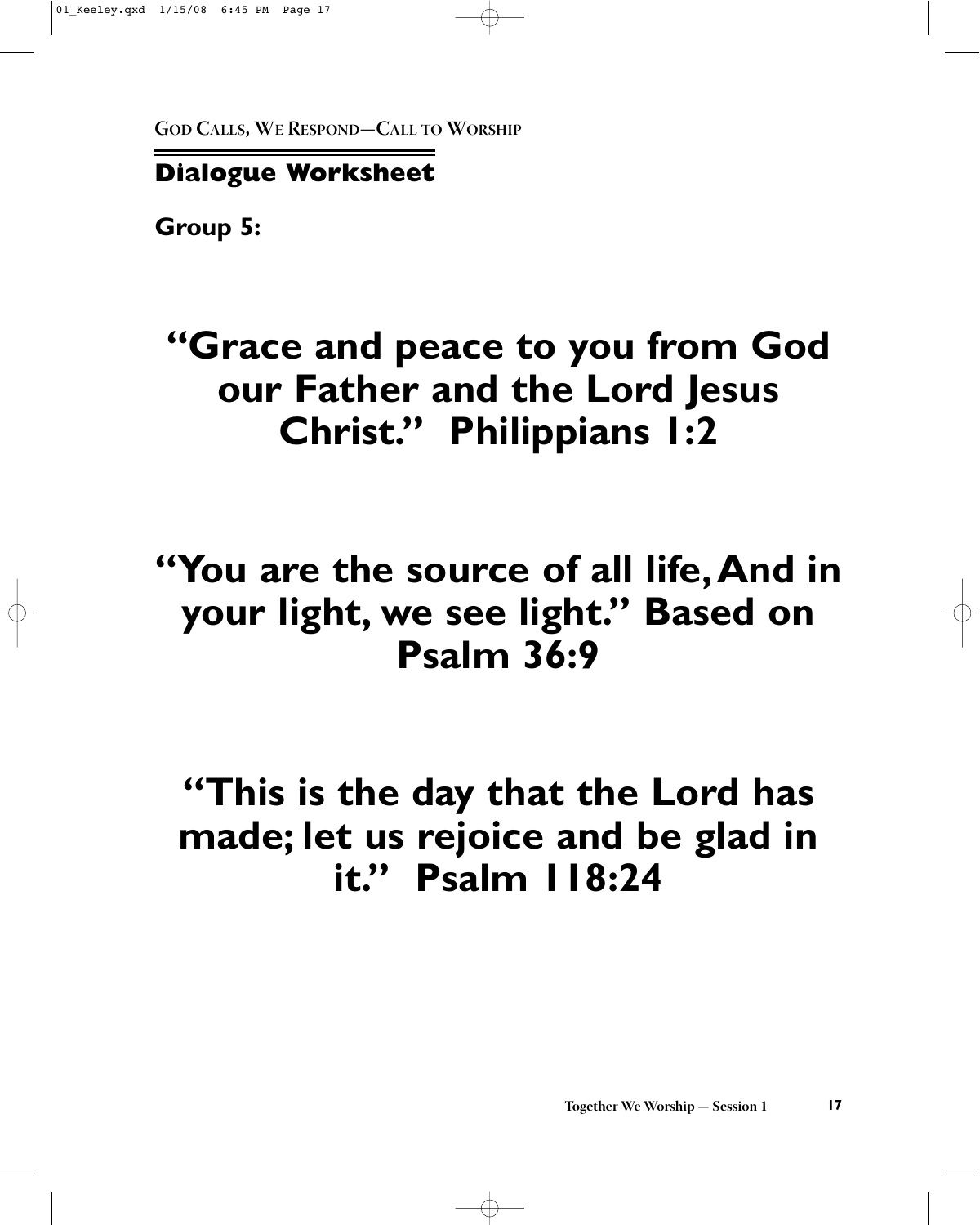### **Dialogue Worksheet**

**Group 6:**

# **"Glorify the Lord with me. Let us exalt God's name together!" Psalm 34:3**

# **"All the earth worships you; they sing praises to you, sing praises to your name." Psalm 66:4**

**"So do not fear, for I am with you, do not be afraid, for I am your God." Isaiah 41:10**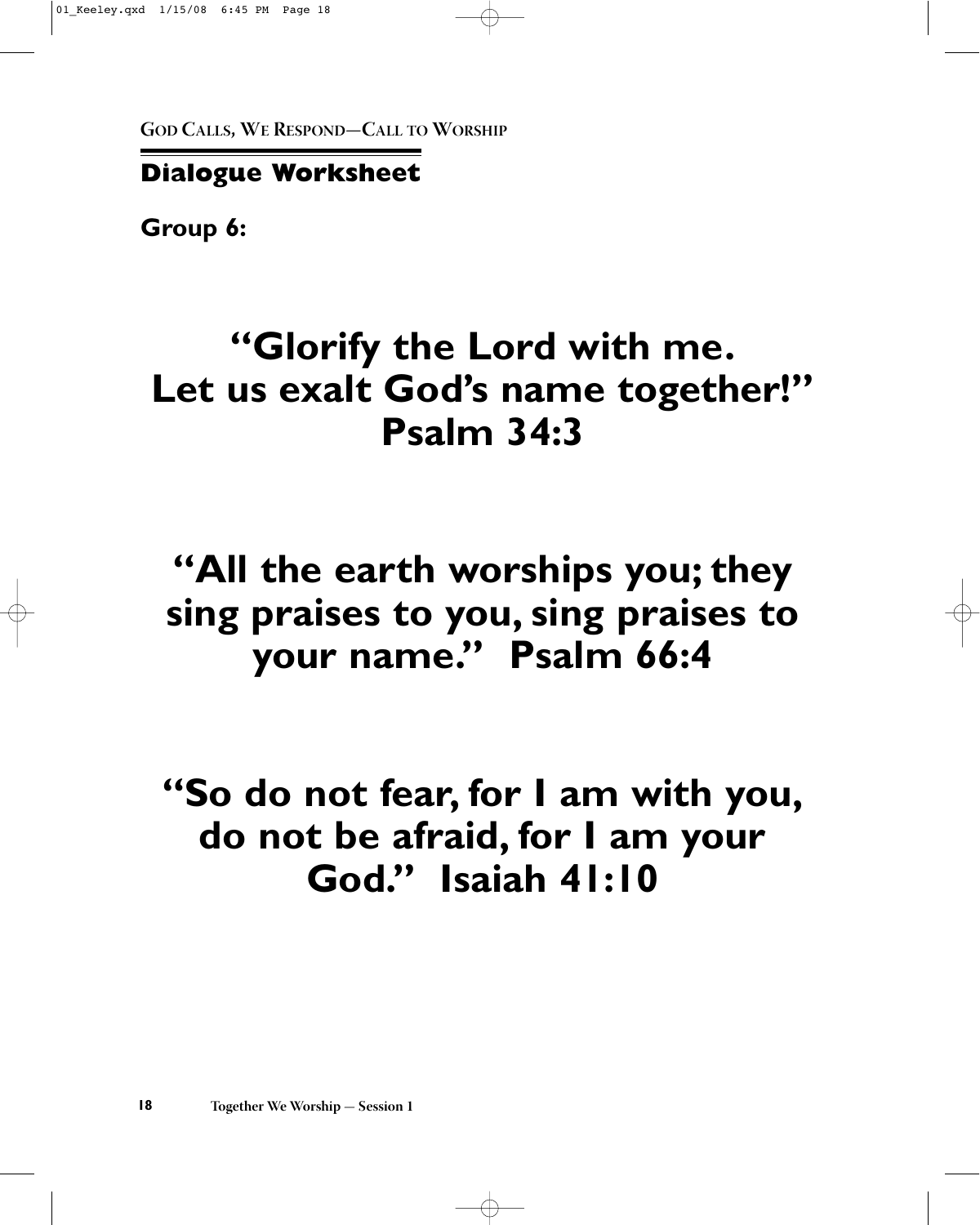# **Answers for Dialogue Worksheet**

#### **Group 1:**

- "I am the Lord your God who brought you out of the land of Egypt, out of the house of slavery." Exodus 20:2
- The song *"Here I Am to Worship"*
- Example: "Let us exalt God's name together!" Psalm 34:3

#### **Group 2:**

- Sing to the Lord a new song." Psalm 96:1
	- "I am the Lord; that is my name!" Isaiah 42:8
	- "Great and marvelous are your deeds, Lord God Almighty!" Revelations 15:3-4  $\blacklozenge$

#### **Group 3:**

- $\mathbf y$  "The Lord God is with you, he is mighty to save. He will take great delight in you, he will quiet you with his love, he will rejoice over you with singing." Zephaniah 3:17
- The song *"Come, Now Is the Time to Worship"*
- $\leftrightarrow$  "Come, let us bow down in worship, let us kneel before the Lord our Maker; for he is our God and we are the people of his pasture, the flock under his care." Psalm 95:6-7

#### **Group 4:**

- "Fear not, for I have redeemed you; I have summoned you by name; you are mine." Isaiah ╈ 43:1-3
- **4** "Great and marvelous are your deeds, Lord God Almighty." Revelations 15:3
- $\leftrightarrow$  "Shout to the Lord, all the earth sing out your joy." Based on Psalm 98:4

#### **Group 5:**

- "Grace and peace to you from God our Father and the Lord Jesus Christ."  $\mathbf{v}$ Philippians 1:2
- "You are the source of all life,And in your light, we see light." Based on Psalm 36:9
- $\leftrightarrow$  "This is the day that the Lord has made; let us rejoice and be glad in it." Psalm 118:24

#### **Group 6:**

- $\leftrightarrow$  "Glorify the Lord with me. Let us exalt God's name together!" Psalm 34:3
- "All the earth worships you; they sing praises to you, sing praises to your name." Psalm 66:4
- "So do not fear, for I am with you, do not be afraid, for I am your God." Isaiah 41:10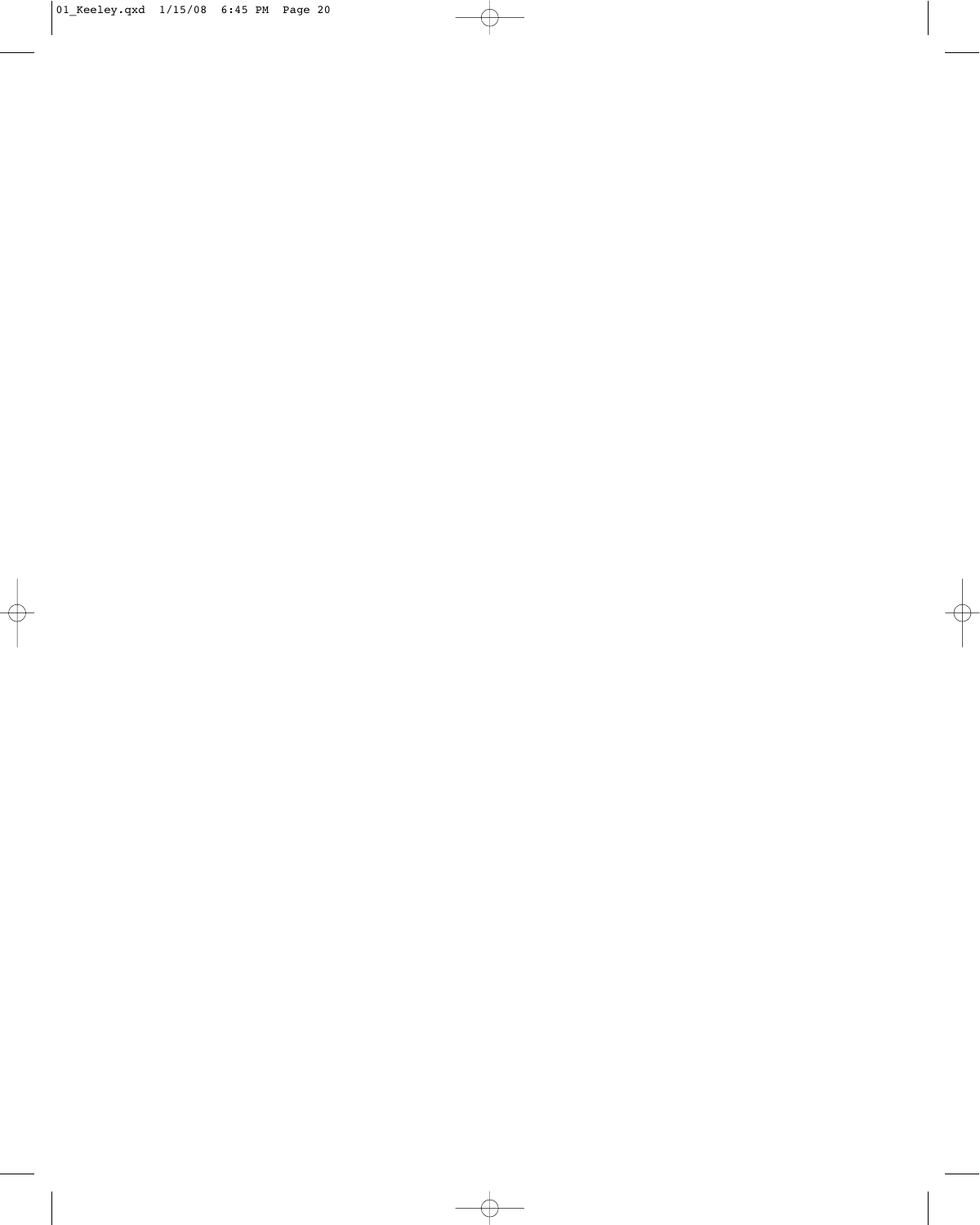# <span id="page-28-0"></span>**Session 2**

# **FREEDOM IN CHRIST—**

# **CONFESSION AND FORGIVENESS**

|               | Scripture: Genesis 2:16-17; 3:1-7; 4:1-8; 6:11-9:17; Genesis 11:1-9<br>John $3:16$                                                           |
|---------------|----------------------------------------------------------------------------------------------------------------------------------------------|
| <b>Goals:</b> | The students will be able to explain how one of the<br>stories from Genesis, Chapters 1-11 shows people<br>making bad choices.               |
|               | The students will be able to explain that we are forgiven<br>through Jesus' death and resurrection.                                          |
|               | The students will identify who voices the words they hear<br>in worship-God talking to us, us talking to God or us<br>talking to each other. |
|               | The students will be able to appropriately use words that<br>are connected with confession and forgiveness.                                  |
|               |                                                                                                                                              |

# **Session Overview**

| <b>Learning Activity</b>  | <b>Materials</b>                                                                                                                                                                       |
|---------------------------|----------------------------------------------------------------------------------------------------------------------------------------------------------------------------------------|
| I. Bible Stories: Choices | $8\frac{1}{2}$ × 11" paper (one sheet per student)<br>Markers, crayons, colored pencils                                                                                                |
| 2. Forgiveness: John 3:16 | <b>Bible</b><br>Strips of cloth or paper $1'' \times 10''$ red or brown (one per<br>student)<br>Strips of cloth or paper $1'' \times 7'/2''$ red or brown (one per<br>student)<br>Glue |
| 3. Words from Psalm 51    | Psalm $51:1-10$ (page 30)                                                                                                                                                              |
| 4. Worship Words          | Worship Words List (from Session 1)                                                                                                                                                    |
| 5. Worship as Dialogue    | Worship Dialogue Boards (from Session 1)                                                                                                                                               |
| 6. Taking Out the Garbage | Garbage can                                                                                                                                                                            |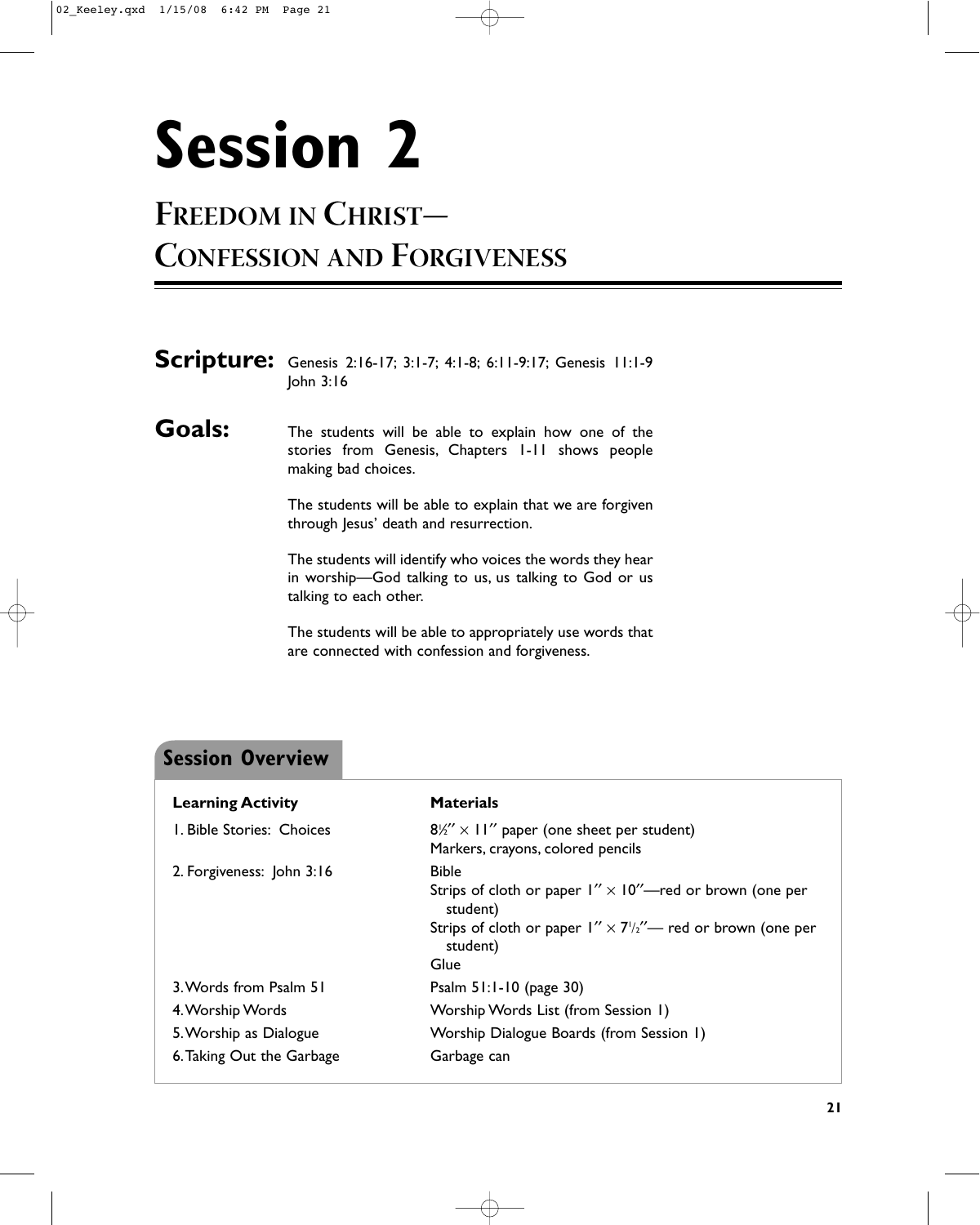### **Background**

Sin is a problem.The Bible and today's headlines show many examples of how sin has a profound impact on the world and on us all. In giving us the story of His people in the Bible, God does not shy away from showing us both the good and the bad. He also shows us that even those of His people who are held in high regard struggle with sin. David, a man after God's own heart (I Sam. 13:14), had a number of incidents in his life which showed that he struggled with sin.We see how David responded to God when he was reminded of his sin. Psalm 51 lets us see David's heart as he turns to God in shame asking for forgiveness for his sin with Bathsheba and Uriah (for the story, see II Sam. 11). In the Psalms passage we read "Restore to me the joy of your salvation and grant me a willing spirit, to sustain me." David reminds us that there is more to confession and forgiveness than saying "I'm sorry." There needs to be restoration and renewal. David's Psalm serves as an excellent example for us as we turn to God to ask forgiveness.

Sin isn't restricted to just one story in the Bible.There are many examples in both the Old and New Testaments of God calling his people to confess their sin. In James 5:16, for example, we read "confess your sins to each other and pray for each other so that you may be healed." God's call for confession and his desire to restore the joy of his salvation to us is an important part of worship.

But confession is not is easy. People are uncomfortable when they focus on their sin. Even those who know that it is an important part of our relationship to God don't quite know how to treat this part of the worship service.Your students may be unsure how to feel during that part of the service. They perhaps feel that they should be sad for a while because they know that they have done wrong.They also know, however, that forgiveness and the assurance of pardon is coming. Should they feel sad for just a minute or two until they can feel happy again? It is possible, of course, to deeply regret what you've done wrong and still feel the joy of knowing that you are forgiven. We often have more than one emotion in us at any given time, and the service of confession and forgiveness is one of those times.We *should* feel bad for the things we have done wrong, and we should also feel great joy in God's abiding love for us.

Because confession and forgiveness is an important part of worship, many churches include a specific time for this in worship. Others have a time of confession as part of one of their prayers. Because people are uncomfortable with the idea of being reminded of sin, some congregations leave it to individuals and do not directly address confession in congregational worship. Especially for churches that are making a special effort to attract people who are not Christians, the service of confession can reinforce the notion that Christians are all about blaming and scolding when they really want to communicate that the Christian life isn't negative.

One of the *benefits* of addressing sin in our corporate worship, though, is that it also allows us to be reminded of the forgiveness that comes from God and the assurance that we have been pardoned through the redemptive work of Jesus Christ. In some churches, the congregation is invited, after the declaration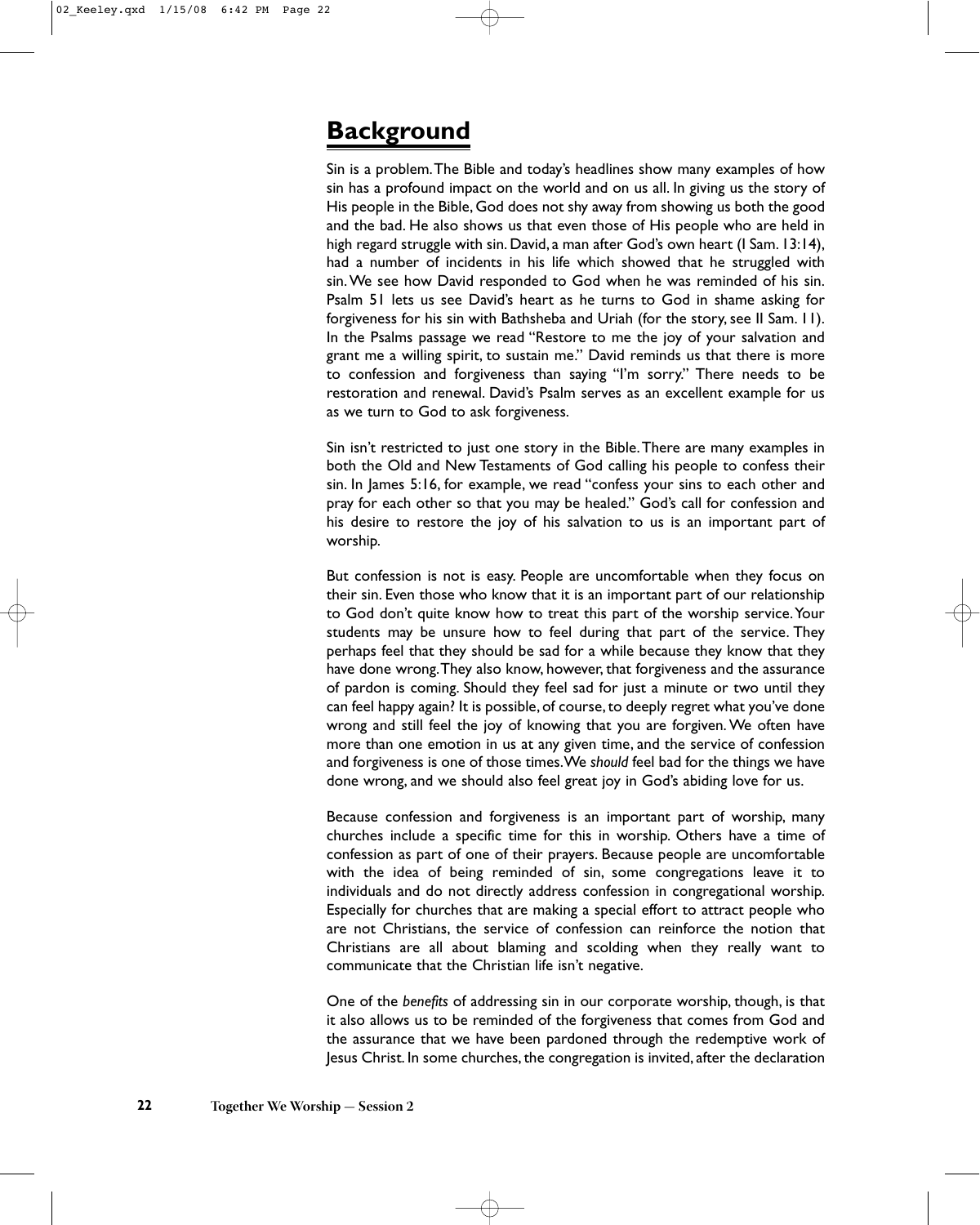of assurance, to share the unity and love that God brings.This passing of the peace is a wonderful opportunity to say to each other that, just as we can be reconciled to God, we can be reconciled to each other. In his essay in *A More Profound Alleluia,*William Dyrness writes that when this time turns merely into a time to say "good morning" it is a missed opportunity—this is a time in which we can embrace each other on behalf of God.This emphasis on the corporate nature of confession and forgiveness is important if we are to understand why it belongs in congregational worship.This service is a celebration of our new life in Christ and of the peace that we share as those freed from the bondage of sin.

### **Leading the Session**

#### **1. Bible Stories: Choices**

*Materials:* /2′′ × 11′′ *paper (one sheet per student.) Markers, crayons, colored pencils*

Take a plain sheet of  $8\frac{1}{2}$   $\times$  11" paper and fold the paper in half. Fold the paper in half again.When you open it up, there are four parts. Read or tell the following four stories from Genesis.Tell the students to draw or write words from each of the stories in one section of the paper.

The following set of stories from Genesis have been written in a way that emphasizes that people have made bad choices from at the very beginning of history. Feel free to tell the stories rather than read them—this version is included here so that you can see what the authors had in mind in putting these stories together.

(Picture 1:The Fall—Genesis 2:16-17; 3:1-7)

In the beginning God created heaven and earth. He created a man and a woman and placed them in a beautiful garden where they could spend time with each other and with God.

One day the serpent came to the woman and said "Is it true that you are not allowed to eat the fruit of any of the trees in this garden?" The woman answered,"That's not true at all. God said that we may eat from any tree in the garden except for one tree, the tree that is in the middle of the garden. If we eat from that tree, God said we will die."

"You won't die!" said the serpent."God knows that if you eat from that tree, your eyes will be open and you'll be like God." So the woman ate the fruit and her husband did too.After eating this fruit they realized that they had sinned.They tried to hide but God found them.The man and woman had to leave the garden.They would no longer be able to spend time with God in the garden.The man and the woman were given a choice—a choice to obey God—but they chose not to obey. Even though they had to leave the garden, God still remained with them.They had children and their children were taught about who God is.

(Picture 2:Abel and Cain—Genesis 4:1-8)

These children knew that God expected them to offer some of their best crops or flocks to Him. Cain was a farmer and raised crops.Abel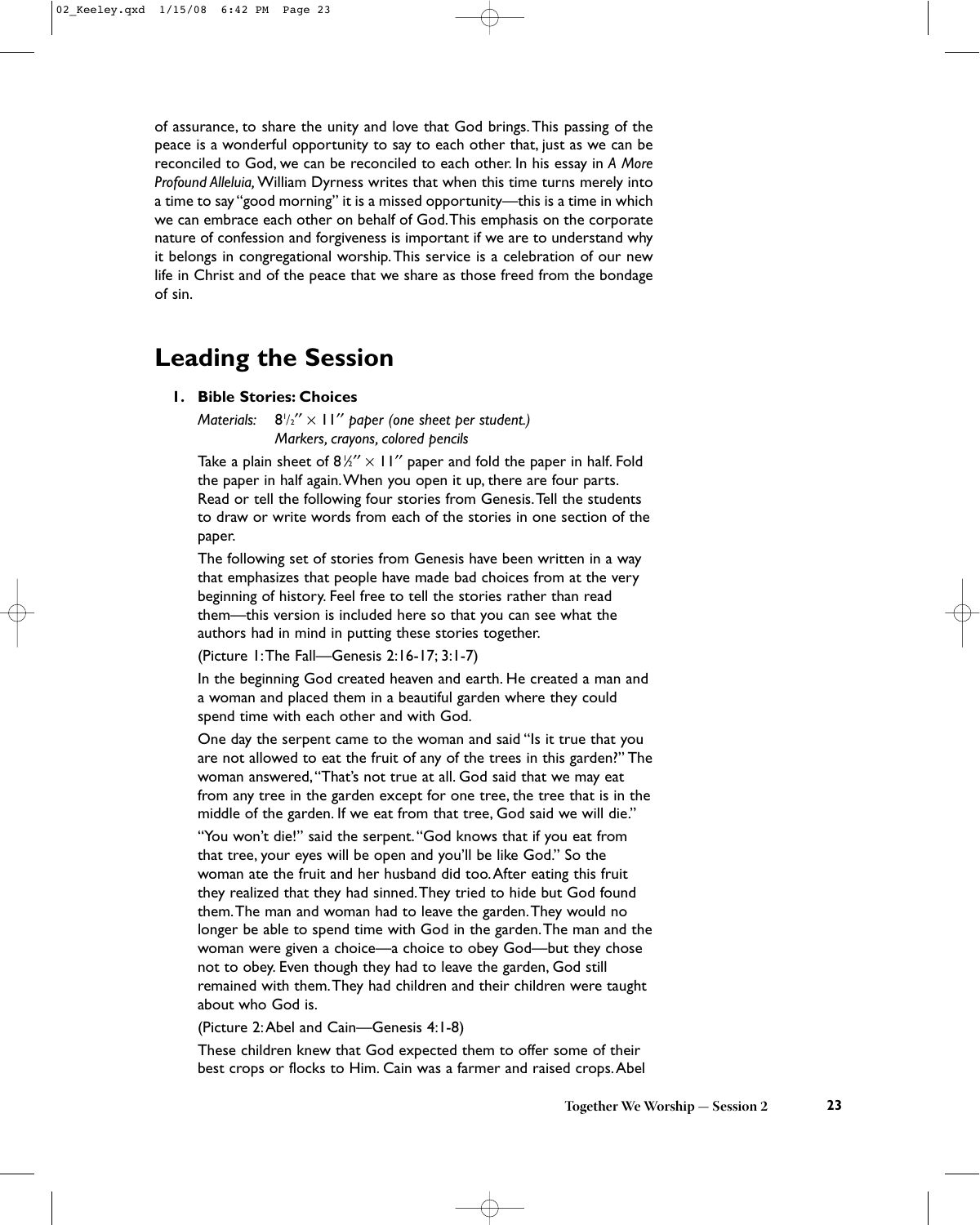took care of animals. One day both Cain and Abel brought an offering to God.Abel brought some of his very best animals to offer to God. But Cain only brought some of his ordinary crops to give to God. God knew that Cain really didn't want to give his best and rejected Cain's offering. God knew that Abel had given Him his best animals, so He accepted Abel's offering.

When Cain found out that God had rejected his offering and accepted Abel's he became angry with his brother. He tricked his brother into going into the fields with him and, while they were alone there, Cain killed Abel.

God called to Cain and asked him where his brother was. Cain tried to lie but God knew exactly what Cain had done. God knew that Abel was dead. Cain had a choice—a choice to give God his best crops but Cain chose not to do that. Cain chose to murder his brother and to lie to God about it. God sent Cain away from his family to live in a different part of the world; a place where crops didn't grow as well as they did in the land where his family lived. Cain turned his back on God and had to live with the results of his sin for the rest of his life.

(Picture 3: Noah —Genesis 6:5—9:17)

It turned out that Cain was not the only person to turn his back on God.As more and more people were on the earth there were more and more people who did not live the way God wanted them to. God looked at the beautiful world that he had created and at the terrible way that people were behaving, and God was sad. God knew that there was a man named Noah who was trying to live the way God wanted him to. But Noah lived in this world with all these wicked people. I wonder if it was hard for Noah to live the right way with all of this evil around him?

God decided that it was time to save Noah from all this wickedness. God called on Noah and told him that He was going to send a flood. The waters would be so high that everyone would die except Noah and his family. God told Noah that He would tell him how to build a boat—an ark—that would keep them safe. Noah did what God said and built the ark. It took many years for Noah to build this boat, and other people made fun of him. One day, God told Noah to get on the ark.When Noah, his family, and two animals of every kind were safe on the ark, it began to rain. It rained for 40 days and 40 nights. Imagine how much water there would be if it rained for more than five weeks without stopping! All the animals and people were destroyed—except for Noah, his family, and the animals on the ark.

The water washed away all the wickedness in the world and left a new world for Noah and his family to live in.The people who lived in Noah's time knew what God wanted them to do, but they made a choice to live in a way that did not make God happy. God cleared the earth of such wicked people, but He protected Noah and his family. The ark landed safely, and God's people started a new life. God sent a rainbow as a reminder of a promise He made never to destroy the whole world with a flood again.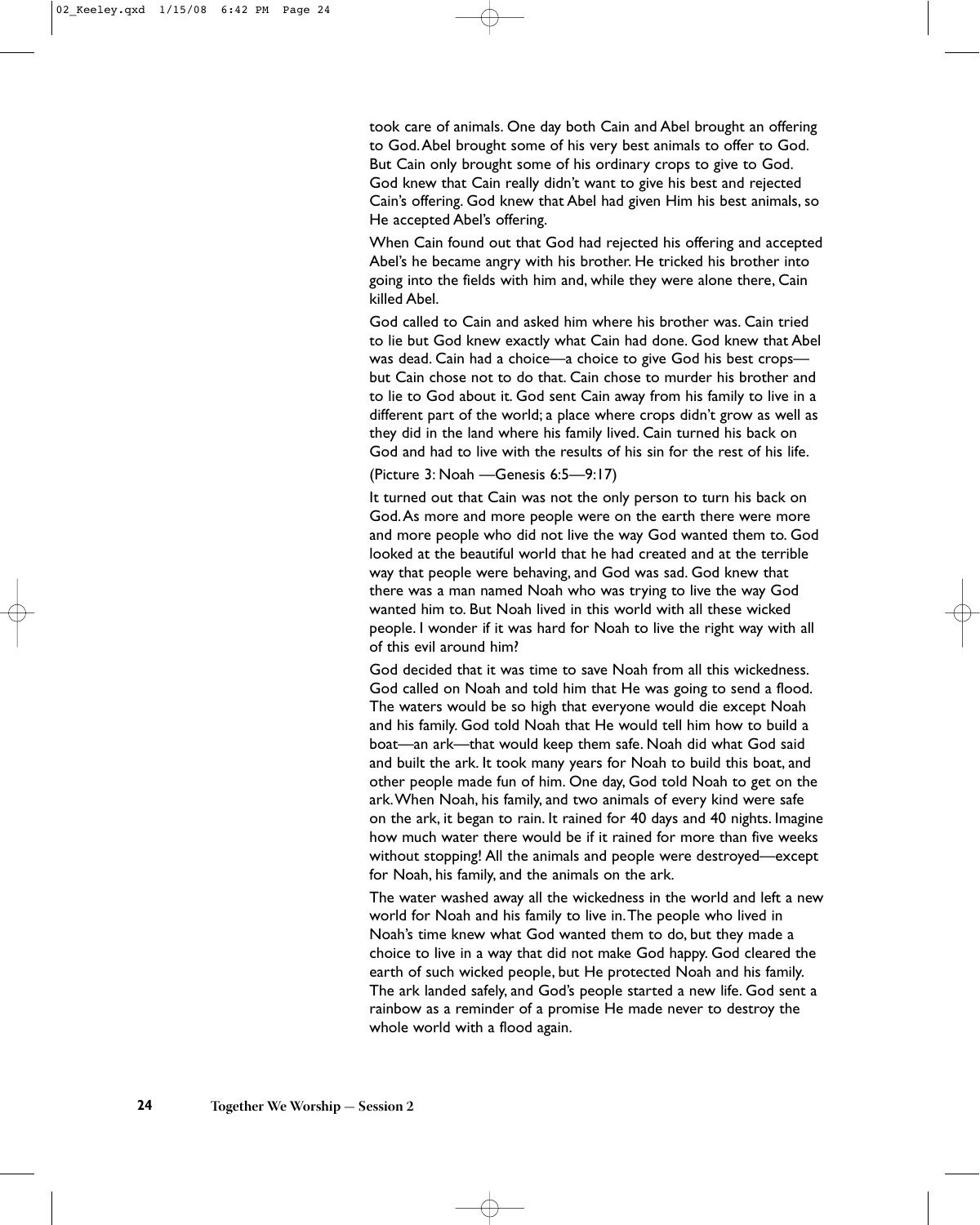#### (Picture 4: Babel—Genesis 11:1-9)

Many years went by and Noah's family grew and grew until there were again many people in the world. God had commanded them to spread over all the earth. But the people chose to stay together. The people said,"Come, let us build ourselves a city, with a tower that reaches to the heavens, so that we may make a name for ourselves and not be scattered over the face of the whole earth." They wanted to build a tower so high that people would know how great they were.They forgot about God and wanted all people to remember them instead. So they began to build the tower.

As the tower grew toward the heavens, something amazing happened. The people building the tower began to speak different languages.They could no longer understand each other.They were so confused and frustrated that they stopped building. Finally, because they couldn't understand each other, they moved to different places and settled with people who spoke the same language they did.These people chose not to honor God with their work, but God remained faithful to them. These people got so focused on themselves and on their accomplishments that they couldn't see that they needed to remember God. God stopped their work, but he also gave them a gift—the gift of many languages.

#### After the story:

**Look at the pictures you have drawn.** (Invite students to share their drawings.) **What is the same in these stories?** The people in these stories had a choice to obey God and to do what God wanted them to or to continue to live like God didn't matter to them. In these four stories, we see that men and women made the wrong choices.They chose to ignore God.

**What would have been a better choice?** In all four of these stories people did not do what God wanted them to do—and they knew it.They should have stopped, thought about their decisions, and asked God to forgive them.

**How are we like the people in these stories?** We also make bad choices in our lives.We speak rudely to our parents.We want things we shouldn't have.We cheat and lie.We are just like the people in these stories—a lot more than we would like to admit.

#### **2. Forgivness: John 3:16**

*Materials: Bible*

*Strips of cloth or paper* 1′′ × 10′′*—red or brown (one per student) Strips of cloth or paper* 1′′ × 71 /2′′*—red or brown (one per student) Glue*

Continue:

#### **The good news is that this isn't how the story ends.**

Ask a student to read John 3:16."For God so loved the world that he gave his one and only Son that whoever believes in him shall not perish but have eternal life."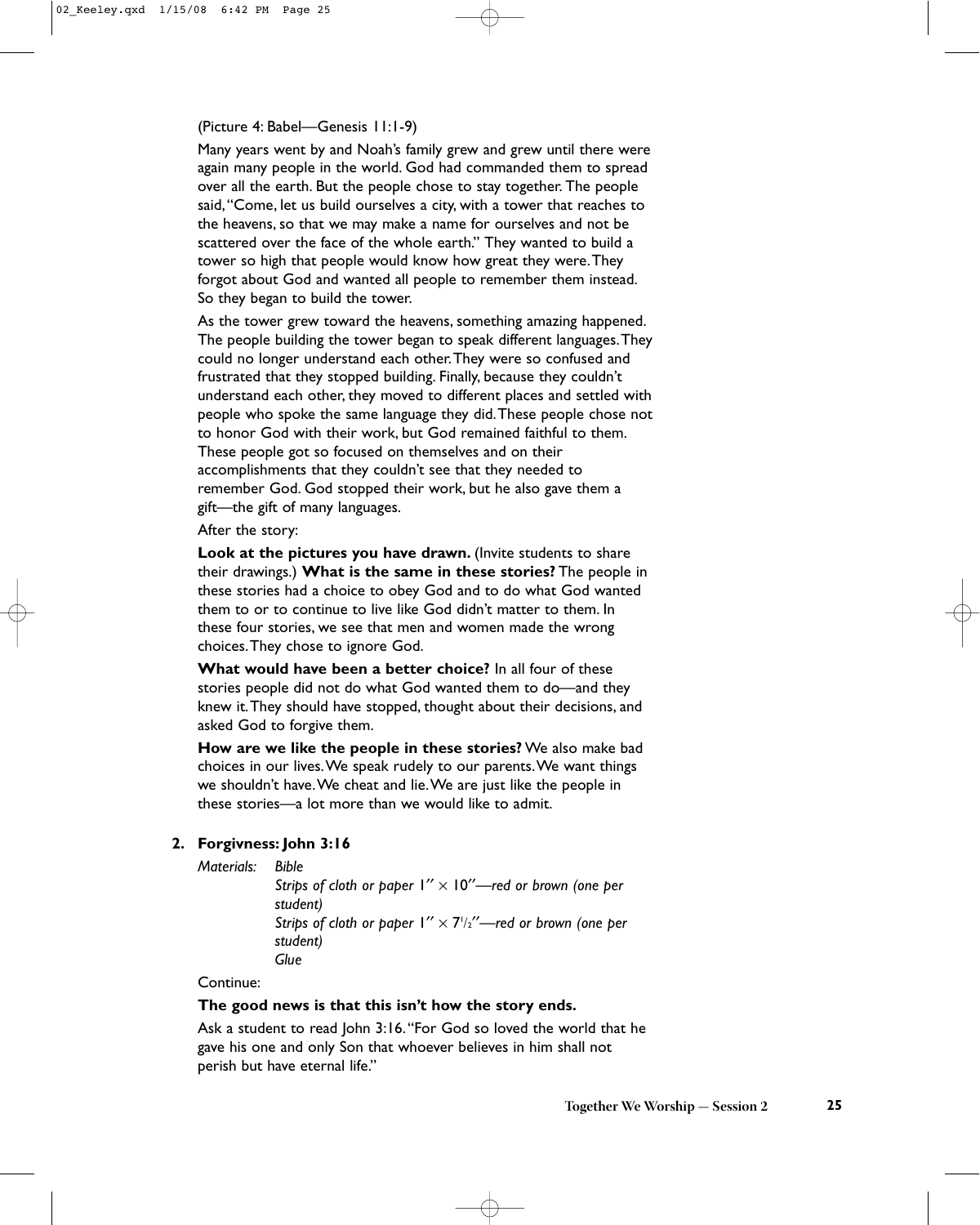**We don't have to die for our bad choices—for our sins. Jesus died for us.**

**Look at the four pictures you drew. Because of Jesus, we are forgiven for our sins.**



Hand out the strips of paper. Make a cross from the two strips and glue it on an angle over the four pictures. (See the diagram on the left.)

**Jesus' death and resurrection provides forgiveness for us. His death covers these bad choices made by the people in Bible. His death also covers our sins. Let's think about this forgiveness we receive from Jesus.**

#### **3. Words from Psalm 51**

*Materials: Psalm 51:1-10 (page 30)*

Hand each student the worksheet.You may wish to have the students work in groups.

Ask the students to highlight or circle the words that say "I am sorry" or words that say "I am forgiven."

Review the Psalm with the students. Use the words "confession" and "forgiveness" in your discussion.

#### **4. Worship Words**

*Materials: Worship Words List (from Session 1)*

Explain: **An important part of the relationship we have with our God is to acknowledge our sins and ask forgiveness. Let's add some of the words we highlighted to our Worship Words List.**

Add the following words:

- ▲ confess (confession)
- ▲ mercy
- ▲ pardon
- ▲ forgive (forgiveness)
- ▲ sorry
- $\triangle$  sin (sinner)

#### **5. Worship as Dialogue**

*Materials: Worship Dialogue Boards (from Session 1)*

Refer to the words you added to the Worship Words List. Place them in the appropriate area on the Worship Dialogue Board.

### **Teaching Tip**

You might want to use a dark colored pencil, pen or marker for the words that say "I'm sorry" and a red pen, pencil or marker for the words that say "I am forgiven."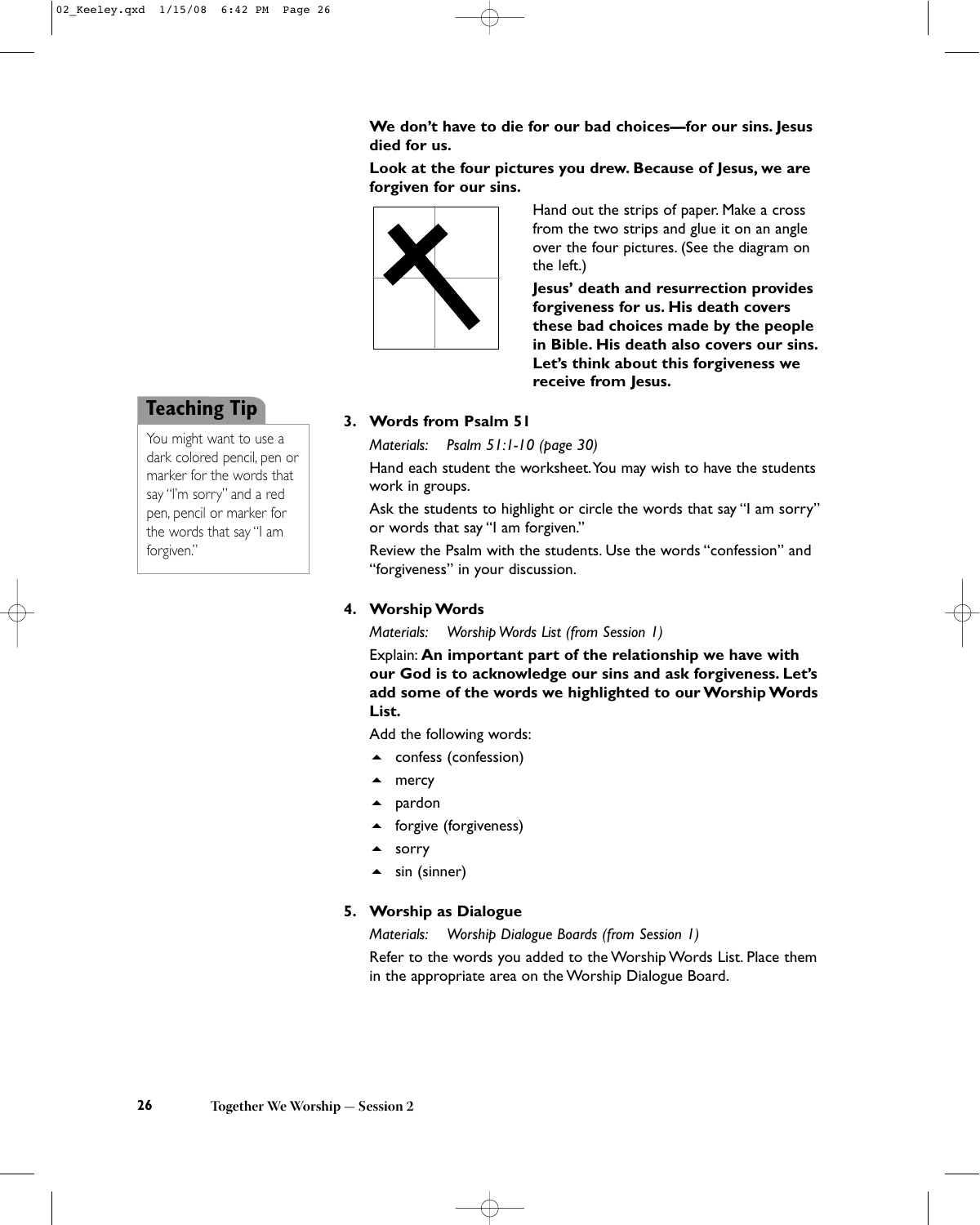#### Ask:

**Which words show God talking to us? Which words do we use to show us talking to God? Are any of these words showing us talking to each other? Do we need to ask forgiveness of other people?**

#### **6. Take Out the Garbage**

*Materials: Garbage can*

Place the garbage can in the center of the classroom and explain: **Why do we have to confess our sin every week? In some ways sin is like garbage.Think about the garbage can in your kitchen or bathroom. Just going about your daily life adds things to the garbage can.And every so often you have to take out the garbage. But soon the can is full again. It seems to always be there.We have to empty the garbage again and again.That's because we keep creating more garbage.**

**That's what sin is like—we ask God to forgive us and He does. But we keep on sinning. So confession is like taking out the garbage—it's a job that needs to be done over and over.**

**In some churches, there is a time during the worship service for confession and forgiveness when we hear how God wants us to live our lives.Then there is a time we together think about how we have not done what God wanted us to.We don't stop there, however.We know that God forgives us and that we can live in peace with Him and with each other.**

**What are some of the ways that we do these things in the church you go to?** (Answers will vary but may include prayers, songs, reading scripture, talking about sins, and reading the Ten Commandments.)

**How do you think people feel during this time of asking for forgiveness?** (Again, answers will vary, but students may say that people feel sad because they're sorry for their sin.)

**Sometimes we can be both happy and sad at the same time. When someone we love dies, we are very sad; but we also can rejoice because he or she is in heaven. Especially when someone is very sick, we feel both happy and sad when that person dies and is released from suffering.That's the way it is when we confess our sin—we're sad that we've disobeyed God again, but we're glad that He has promised to forgive us. We're both happy and sad. But the service of confession and forgiveness isn't about how we feel—it's about being obedient to God and doing what He wants us to do.**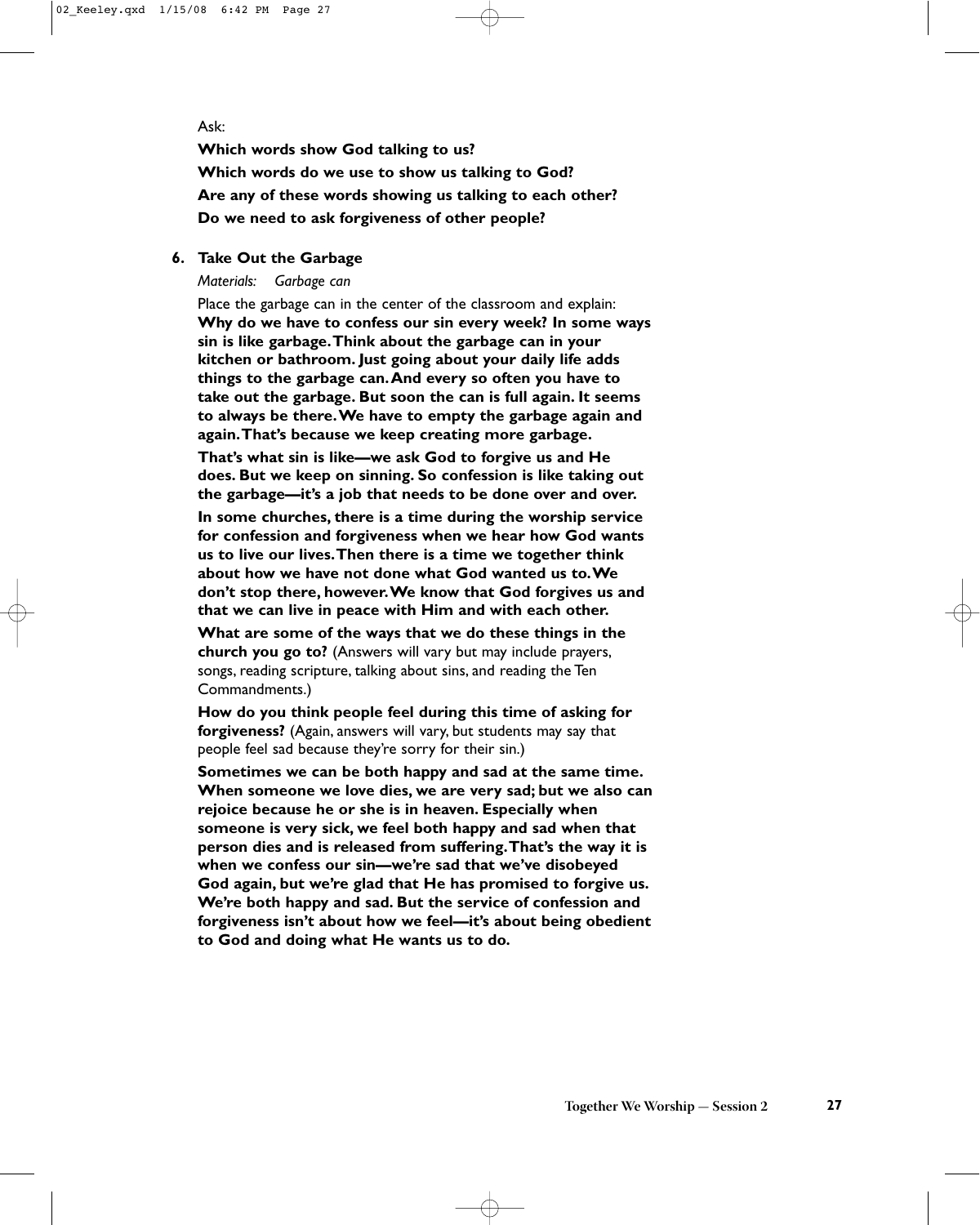# **Optional Activities**

- Chalk Talk. Before the lesson, write a question on the board and invite your students to write responses under it, beginning a dialogue with each other before you discuss the lesson together. Encourage the students to write, but not talk, about the issue until time for the lesson.Today's question is: How do you think sin affects us and the world?
- Encourage your students to look up different ways that people have represented the cross over the ages. One source of a few of these designs is *Visuals for Worship* by Betsy Steele Halstead, 2006, Faith Alive Christian Resources, Grand Rapids, MI.
- Have your students use a concordance to find scripture passages related to confession and forgiveness. Another place your students can look is in the topical index of many hymnals.
- A great way to get at this concept of forgiveness is to think about washing your hands. Germs can get on your hands from everywhere, from anything you touch. It's the same with sin. Just like germs, sin is all around us and "gets on us" without our even realizing it.We are guilty of sins we have committed and sins that we aren't even aware of.We wash our hands regularly to stay healthy and get rid of the germs. That's a lot like confession: we need to ask God to forgive our sins so that we can stay healthy.

If you think your class can handle this and take it seriously enough, ask the students to wash each others' hands.You can set up a basin and have them come forward in pairs or triads and wash their classmates' hands. Or you, as the teacher, could wash their hands for them. You can say "God forgives sins. He washes sin away," or you can read from Psalm 103:8-12. The following passage is from Eugene Peterson's paraphrase, *The Message.*

"GOD is sheer mercy and grace; not easily angered, he's rich in love. He doesn't endlessly nag and scold, nor hold grudges forever. He doesn't treat us as our sins deserve, nor pay us back in full for our wrongs. As high as heaven is over the earth, so strong is his love to those who fear him. And as far as sunrise is from sunset, he has separated us from our sins."

- Songs you can use with this lesson:
	- "Beautiful Savior" (All My Days) performed and written by Stuart Townsend on the CD *Worship Together the Heart of Worship,* (Worship Together, 2003).
	- "Create in Me a Clean Heart" This song is taken from *Psalm 51:10* by Keith Green on the CD *Make My Life A Prayer to You: Songs of Devotion,* (Sparrow Records, 1998).
	- "Create in Me a Clean Heart" *Sing a New Creation,* CRC Publications, 2001 # 49.
	- "Give Us Clean Hands" written and performed by Charlie Hall on the CD *I Could Sing of Your Love Forever 2:25 Modern Worship Songs for a New Generation,* (Worship Together, 2001).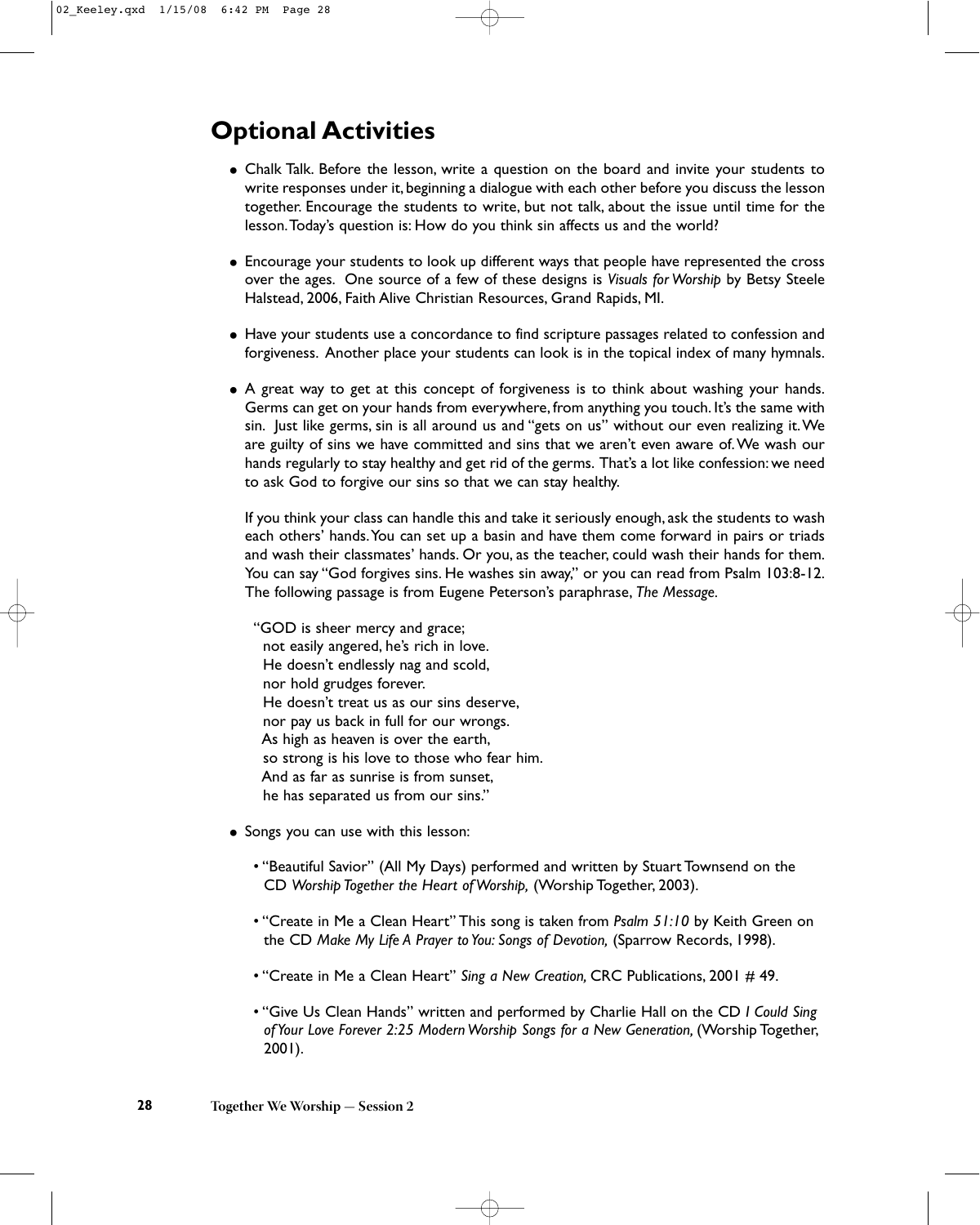- "How Deep the Father's Love for Us" performed by Sarah Sadler with music and lyrics by Stuart Townsend on the CD *Worship Together Be Glorified,* (Worship Together, 2003).
- "Grace Flows Down" performed by Passion Band music and lyrics by David Bell, Louie Giglio and Rod Padgett on the CD *Worship Together the Heart of Worship,* (Worship Together, 2003).
- "Kindness" performed and written by Chris Tomlin on the CD *Worship Together the Heart of Worship,* (Worship Together, 2003).
- "Kyrie" *Sing a New Creation,* CRC Publications, 2001 #52–54.
- "O Christ, the Lamb of God" *Psalter Hymnal,* CRC Publications, 1987 #257.
- "Sweet Mercies" performed by Passion Band with music and lyrics by David Ruis on the CD *Worship Together the Heart of Worship,* (Worship Together, 2003).
- "Thank You for Saving Me" performed by Delirious with music and lyrics by Martin Smith on the CD *Worship Together the Heart of Worship,* (Worship Together, 2003).
- "Trading My Sorrows" performed and written by Darrell Evans on the CD *I Could Sing* of Your Love Forever: 25 Modern Worship Song for a New Generation (Worship Together, 2000).
- "You Are My King" (I'm forgiven) performed by Passion with music and lyrics by Billy James Foote on the CD *Worship Together Be Glorified,* (Worship Together, 2003).
- "Your Mercy Flows" *Sing a New Creation,* CRC Publications, 2001 #68.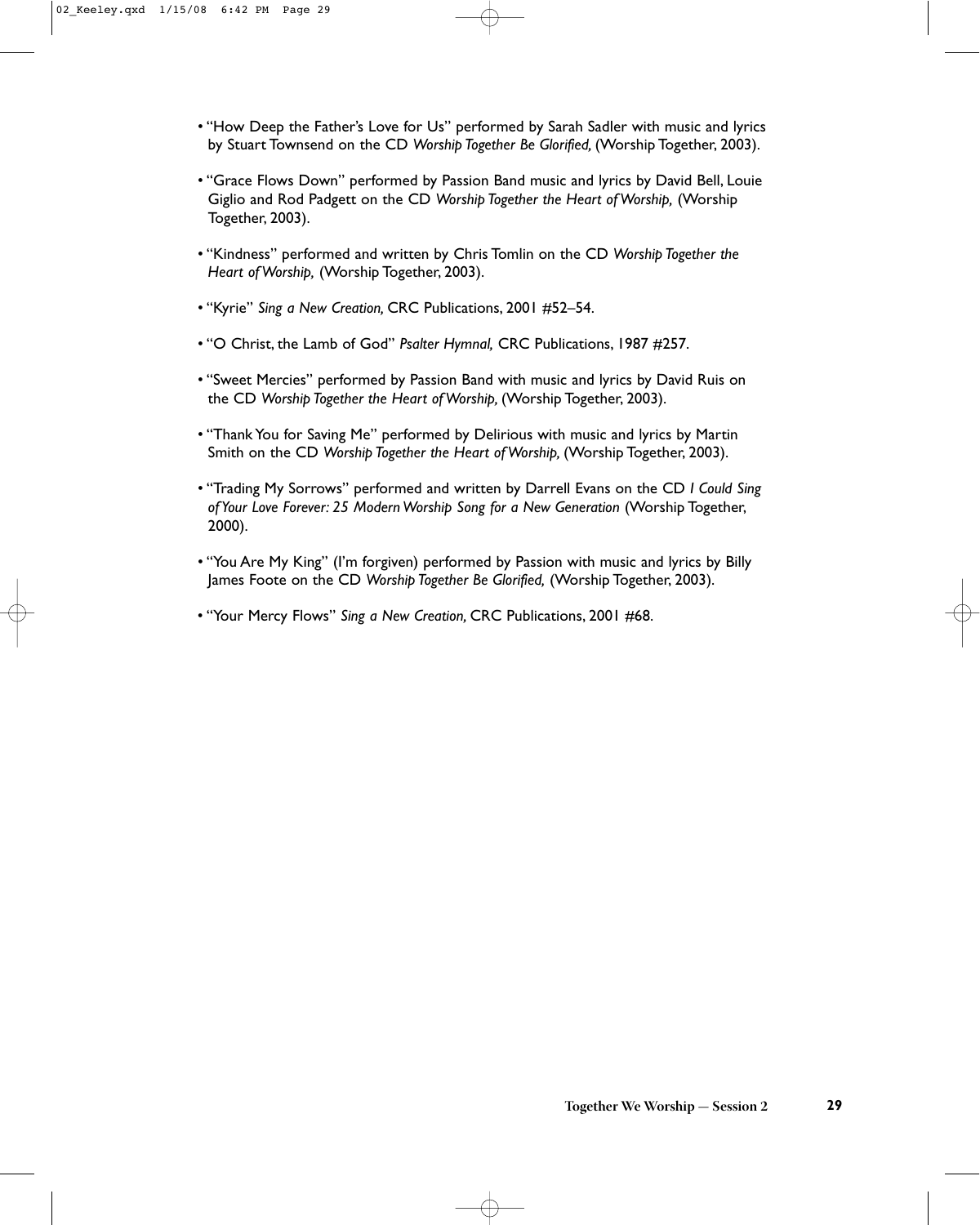## **Psalm 51:1-10 (NIV) written by David**

Have mercy on me, O God, according to your unfailing love; according to your great compassion blot out my transgressions.

Wash away all my iniquity and cleanse me from my sin.

For I know my transgressions, and my sin is always before me.

Against you, you only, have I sinned and done what is evil in your sight, so that you are proved right when you speak and justified when you judge.

Surely I was sinful at birth, sinful from the time my mother conceived me.

Surely you desire truth in the inner parts; you teach me wisdom in the inmost place.

Cleanse me with hyssop, and I will be clean; wash me, and I will be whiter than snow.

Let me hear joy and gladness; let the bones you have crushed rejoice.

Hide your face from my sins and blot out all my iniquity.

Create in me a pure heart, O God, and renew a steadfast spirit within me.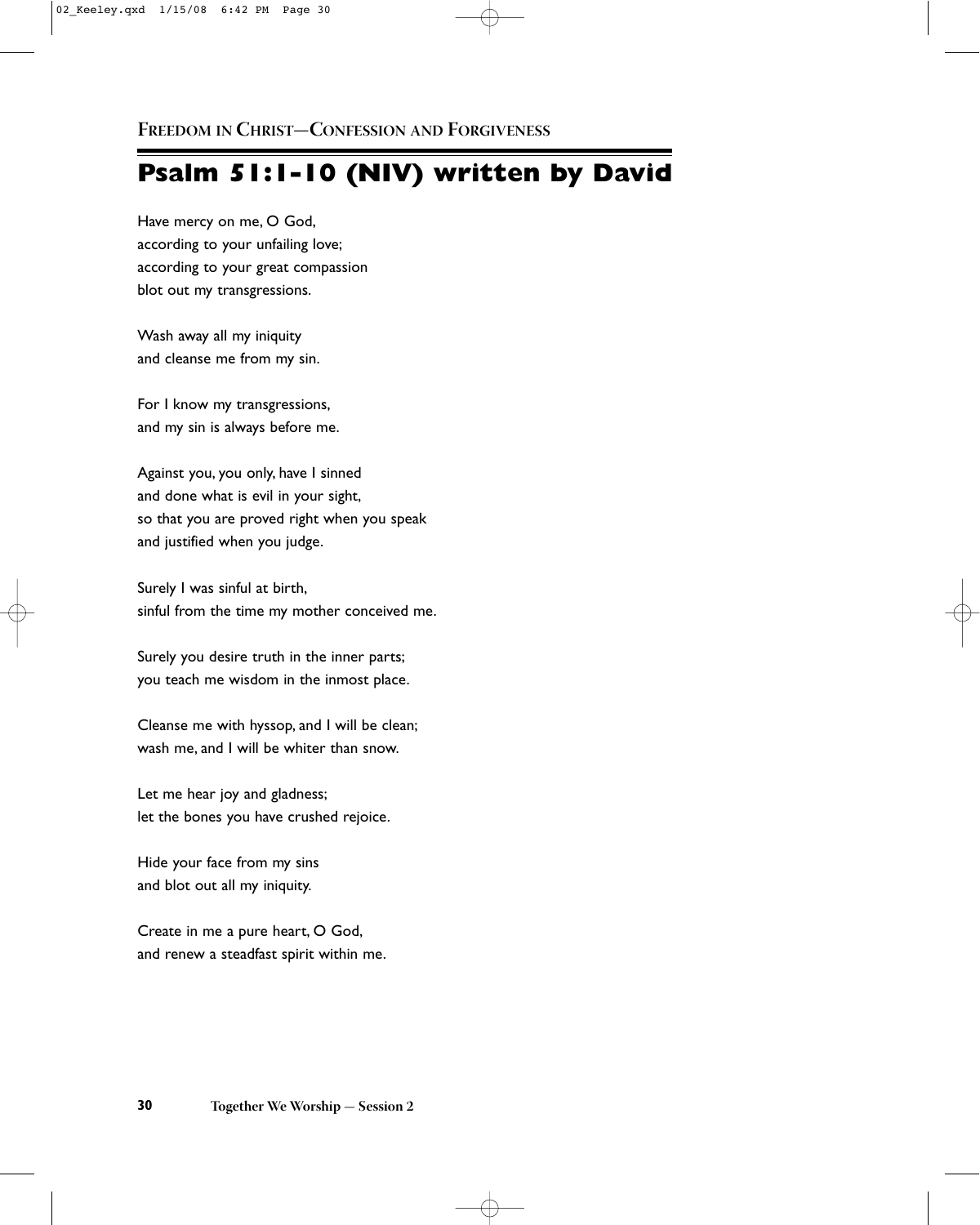# **Session 3**

## **SHAPED BY GOD— THE WORD**

| <b>Scripture:</b> Isaiah 64:8 | Il Kings 22:1-23:30 |
|-------------------------------|---------------------|
|                               |                     |

Goals: While working with clay, the students will think about how the potter shapes it.

> The students will be able to explain how Josiah's life was changed by the Word.

> While interviewing a pastor, the students will understand how the pastor prepares to preach and lead worship.

> The student will write a cinquain expressing thoughts about worship.

> The students will add to the Worship Dialogue Board and the Worship Words List.

### **Session Overview**

| <b>Learning Activity</b>   | <b>Materials</b>                                                 |
|----------------------------|------------------------------------------------------------------|
| I. Stories Shape Us        | 2 pieces of clay or Play Doh<br>Object Cards (from page 38)      |
| 2. Bible Story: Josiah     | The play, "Josiah-Changed by God's Word" (pages 39-41)           |
| 3. Interview with a Pastor | Pastor<br>(Optional) Sample Pastor Interview Sheet (pages 42–44) |
| 4. Worship as Dialogue     | Worship Dialogue Board (from previous sessions)                  |
| 5. Write a Cinquain        | Paper and pencil                                                 |
| 6. Worship Words           | Worship Words List (from previous sessions)                      |
|                            |                                                                  |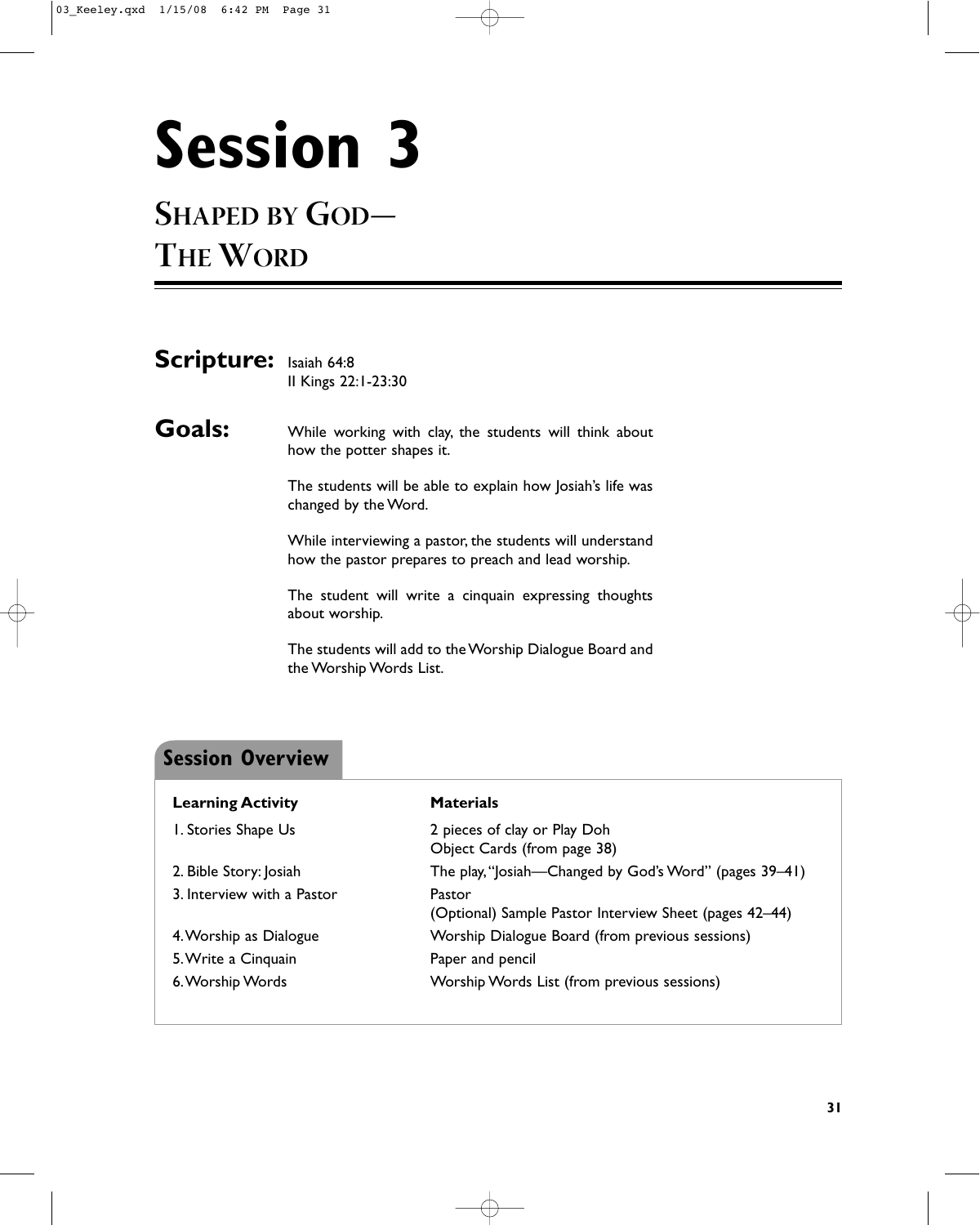## **Background**

The sermon or the message is what many people think about when they first think about church. People seldom ask what the service of confession was like, nor do they often ask about the collection or the blessing.When people miss church, the most likely question is "What was the sermon about?" The sermon is that part of worship that appears to change the most from week to week. The sermon is what we sometimes find ourselves talking about over dinner. It is also the most critiqued part of worship partly because of its length.To listen to someone speak for 20 minutes (or longer) is a challenge. To keep our attention, the preacher needs to be a good speaker and ought to have something worthwhile to say!

The good news is that often the preachers that we listen to are very good.The stereotypical self-righteous minister who drones on and on is, thankfully, found more often in fiction than in real life. Many pastors are skilled orators who keep us interested with their words and their stories. The even better news is that they most certainly have something worthwhile to say—the Word of the Lord! The sermon is nothing less than God's Word to us. Don't let that last sentence go by without thinking about it. *The sermon is nothing less than God's Word to us.* How remarkable! In her book, *A More Profound Alleluia,* Leanne Van Dyk reminds us that a sixteenth century confession of faith states clearly that "the preaching of the word of God is the word of God." How is it possible, if sermons are the Word of God, that some of them seem dull, repetitive and uninspired?

One of the mysteries of how God works in our world is that He often chooses to use fallible and ordinary people to do His work here on Earth. Preaching is no exception. God's Word is preached by people who don't do it perfectly.Yet, in spite of their shortcomings, God's word comes to His people though these imperfect people.That is one of the wonderful things about God's word to us. He used *people* as inspired authors when He gave us the Bible many years ago. He also uses people today to preach His Word in worship.

In this lesson, the students begin by working with clay.What they actually *make* with the clay isn't terribly important in this lesson; the process of *shaping* the clay is more important than the product. The point is that the clay is being shaped much like we are shaped by the Word of God. In our story, we will see how Josiah's life was changed by the reading of the Law. God's Word had the power to change Josiah's life, and it has that same power today.

We will also think about preaching and try to understand what a preacher thinks about when he or she is preparing to preach on a passage. In this way, we hope that your students will be better prepared to listen when God's servant delivers His Word to His people.

In preparing this lesson, the authors were struck by how many times a pastor has to make some sort of decision about what he or she is going to preach about on a given Sunday.The pastor first makes a decision on which passage to preach about.That decision can be guided by a number of things.Some pastors listen to what's in their heart and preach about that; others listen to what the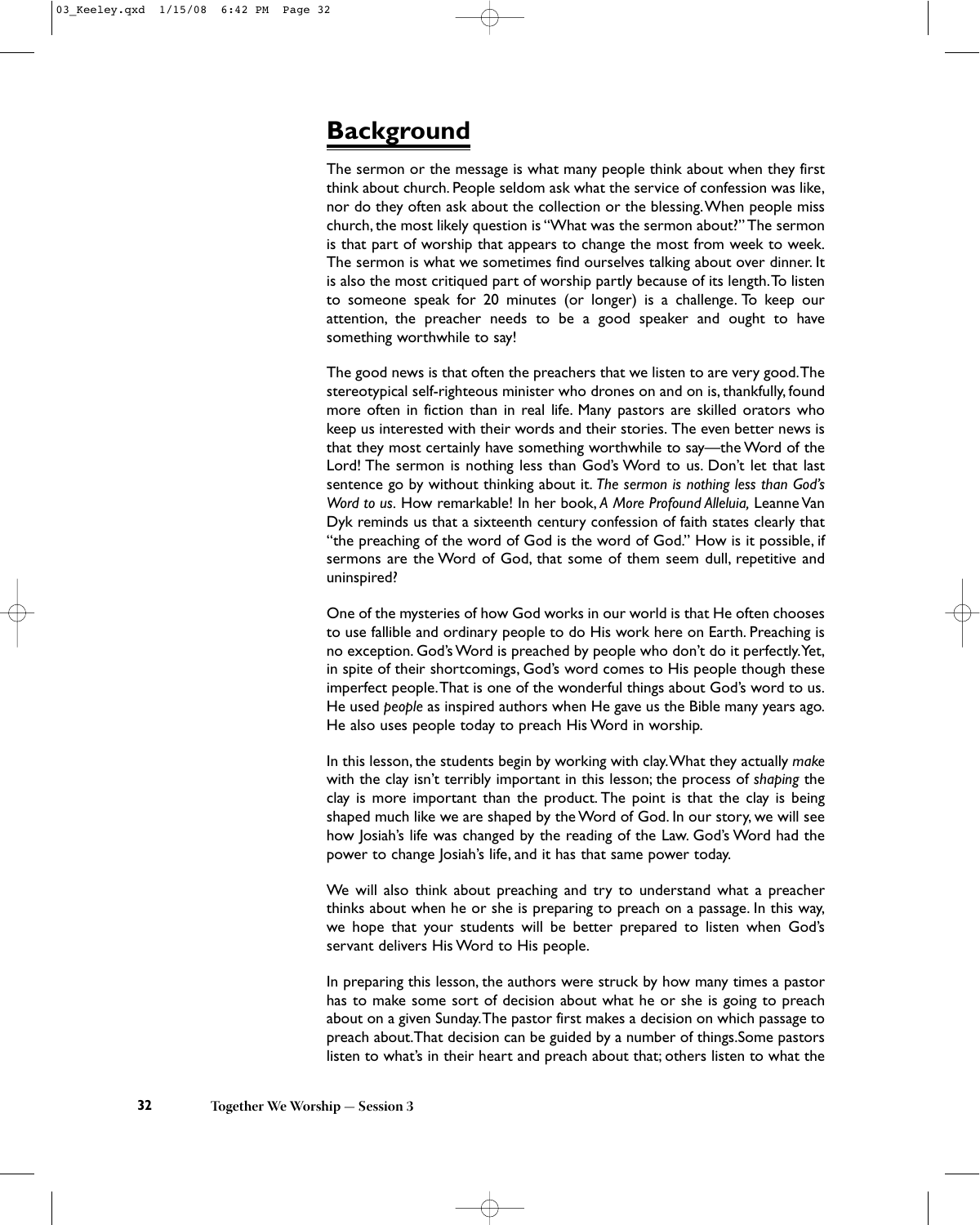congregation is asking to hear and preach on that. Still others find that in order to make sure that the whole council of God is preached in their church, the preacher uses a prepared list, a lectionary, to help him or her choose the passage for the day. Preachers who do this depend on the work of the Holy Spirit in setting up that list (sometimes years ahead of time) so that the people hear the Word of God that they need to hear on a given Sunday.

Once the Bible passage is selected, the pastor has to decide what so say about that passage. There are a number of things that can be said about many passages, especially when it comes to applying the Word to today's world. Add to that the special circumstances or needs of a particular congregation and we realize that the preacher has a lot to think about in preparing a sermon. It is comforting for preachers and listeners alike that these decision points all represent times for the Holy Spirit to work in the heart of the preacher to prepare him or her to speak to God's people—some of whom haven't even decided to attend the service yet!

There is much that is mysterious here.The preacher is only human, yet God uses this person to deliver the Word of God.The spirit works in the preacher's heart to accomplish this, but there is even more to it than that.The spirit also works in the hearts of the people who prepare the lectionary texts ahead of time. The spirit works in the hearts of those who select the music and who plan the worship service.The Holy Spirit is also at work in the hearts of those of us who listen. All of this helps us hear God's eternal word in fresh new ways. As we sit in church, we are part of the wonder of God's revelation. This is the Word of the Lord.Thanks be to God!

### **Leading the Session**

**1. Stories Shape Us**

*Materials: 2 pieces of clay or Play Doh Object Cards (from page 38)*

Before class, cut out the object cards. Divide the class into two teams.

**Today we are going to play the game "Shape Up!" The first player from each team takes an object card.The player returns to his team and, without talking, shapes the clay into the object on the card.When a teammate says the object's name, the next player takes an object card. Play continues in this manner until all object cards have been drawn.The team to guess the most objects wins.**

Following the game, read this verse:

**We are the clay, you are the potter; we are all the work of your hand. Isaiah 64:8**

Say: **We took this piece of clay and shaped it into something. Sometimes we are shaped just like the clay was.We are shaped by the people we know and by what happens to us. We are shaped by what we hear and see.We are shaped by the stories we hear about the lives of others.We are shaped**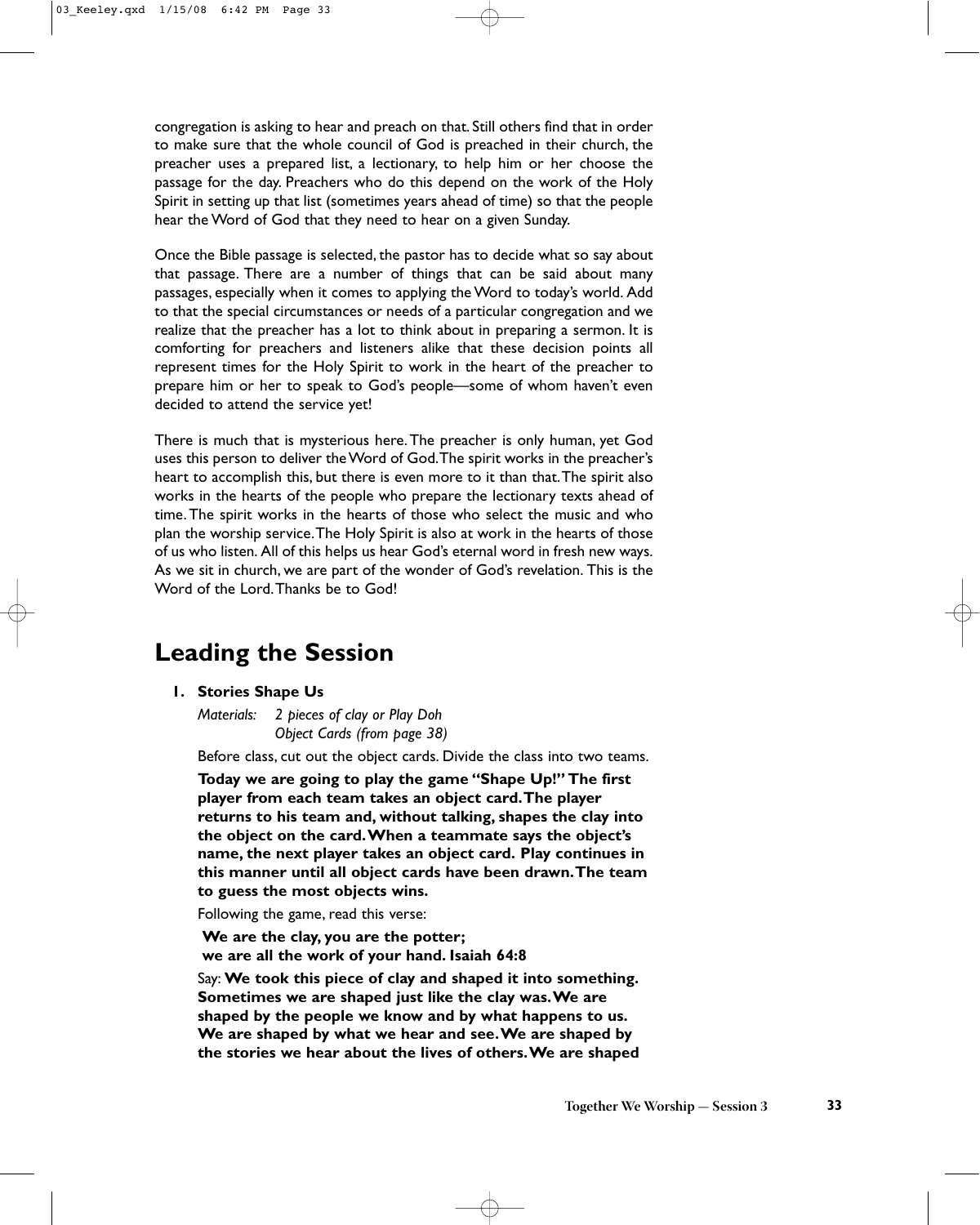**by God's Word, both by what we read in the Bible and by what we hear from preachers and teachers. I wonder how that happens. Let's look at the story of Josiah and see what caused him to do what he did.**

#### **2. Bible Story: Josiah**

This play could be presented as a reader's

**Teaching Tip**

theater.

*Materials: The play,* "*Josiah—Changed by God's Word" (pages 39–41)*

For this part of the lesson your students can either perform or watch the play about Josiah.You can choose to assign the parts ahead of time and have a few students present this to the rest of the class.You could also have the preparation for and presentation for this play be part of your class work. Perhaps you could present it to a younger class.The important part is that, somehow, your students get to interact with the story of Josiah.

To perform this play you will need two stage areas: one for the king's throne room and one for the temple.The throne room will need a throne. Almost any chair will do for a throne. The king will also need a robe that can be torn, or the king could pretend to tear his robe and someone offstage could tear a piece of cloth or paper for the sound effect. There should be a book in the temple. Objects that could represent offerings to Baal or Asherah (such as statues, trophies, or dinnerware) should be placed around the room. Strips of red, orange and yellow paper could be used to represent the fire. A table with chairs will also be needed for celebrating the Passover.

After presenting the play, discuss:

- $\bullet$  **Did this story show someone being changed?** Yes, Josiah and the people of Israel.
- **What changes did he make?** He followed what was said in the book. He burned the statues and celebrated the Passover.
- **What changed him?** The reading of the Book of the Law
- **What is the Book of the Law?** The Bible—specifically, it is the first five books of the Bible.
- **Does this book still have the power to change lives?** Yes!!
- $\bullet$  **Can you think of any examples of people whose lives were changed by the Bible?** Answer will vary—share your own experiences or those of others about how you or they have been changed by God's Word. It doesn't have to be dramatic "Damascus Road" type change. The changes can be more subtle and reflect, for example, how you came to care more about the poor or how hearing God's Word made you want to be a teacher.

#### **3. Interview with a Pastor**

#### *Materials: Pastor*

*(Optional) Sample Pastor Interview Sheet (pages 42–44)*

Invite a pastor to your classroom. Choose a pastor who is good at talking to children.Talk with the students ahead of time about the purpose for the special guest—to find out what it's like to prepare a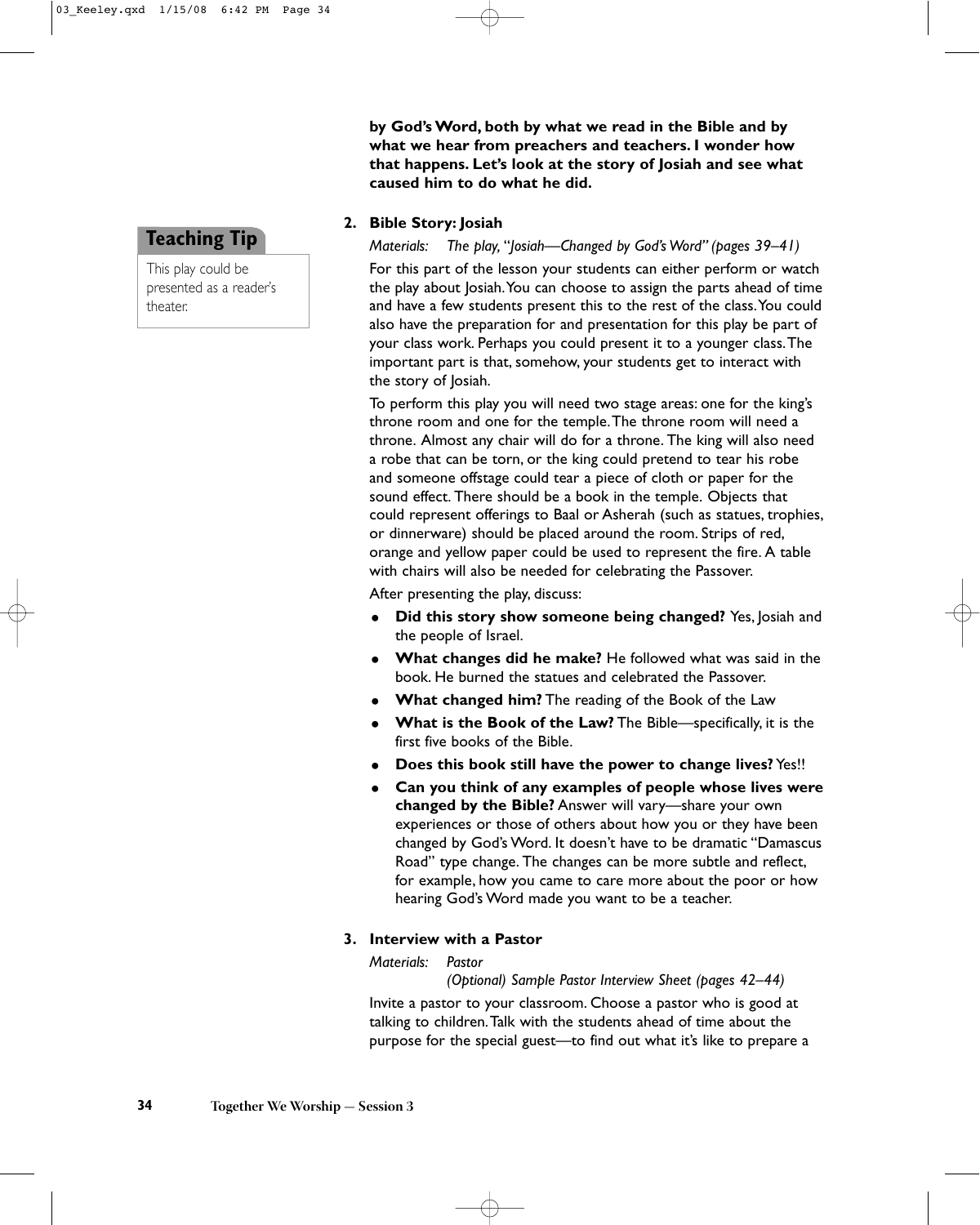sermon and to preach. Brainstorm a list of questions with your students. Here are some sample questions:

- 1. What was your church like when you were growing up?
- 2. What made you want to be a pastor?
- 3. How old were you when you knew you were going to be a pastor?
- 4. Did you need to memorize a lot of the Bible before you could become a pastor?
- 5. What is the best part about being a pastor?
- 6. What is the easiest part about being a pastor?
- 7. What is the hardest part about being a pastor?
- 8. How do you choose the sermon topics?
- 9. How do you make sure you don't repeat a passage or topic too often?
- 10. What makes the sermon so important?
- 11. What makes you so special that you can preach?
- 12. What do you hope will happen when you preach?
- 13. If I have a favorite Bible story and I want you to preach about it, would you?
- 14. How do you deliver your sermons? (Stay behind the pulpit, move around, etc.)
- 15. Do you pick the songs that get used in the service?
- 16. How do you keep the congregation from getting bored?
- 17. Would you like church members to say "Amen" and "Praise the Lord" when you preach?
- 18. How do you practice giving a sermon?
- 19. Do you enjoy preaching?
- 20. Do you sometimes wish you could just listen to sermons rather than give them?
- 21. How do you end sermons? Do you say "Amen," or is there some other closing phrase you use?

When the pastor visits, encourage your students to ask the questions. Be prepared to follow-up, to clarify, or to reword the question so that the pastor frames his or her answer in a way that is more appropriate for the children in your class.

A sample interview with a pastor is found on pages 42–44.These questions and responses might be helpful as you prepare for your visitor. If you are unable to schedule a pastor, use the sample interview instead, having one of the children or another adult read the pastor's answers.

#### **4. Worship as Dialogue**

*Materials: Worship Dialogue Board (from previous sessions)* Refer to the Worship Dialogue Board. **Where would the message (or sermon) part of the worship service fit?** The natural place is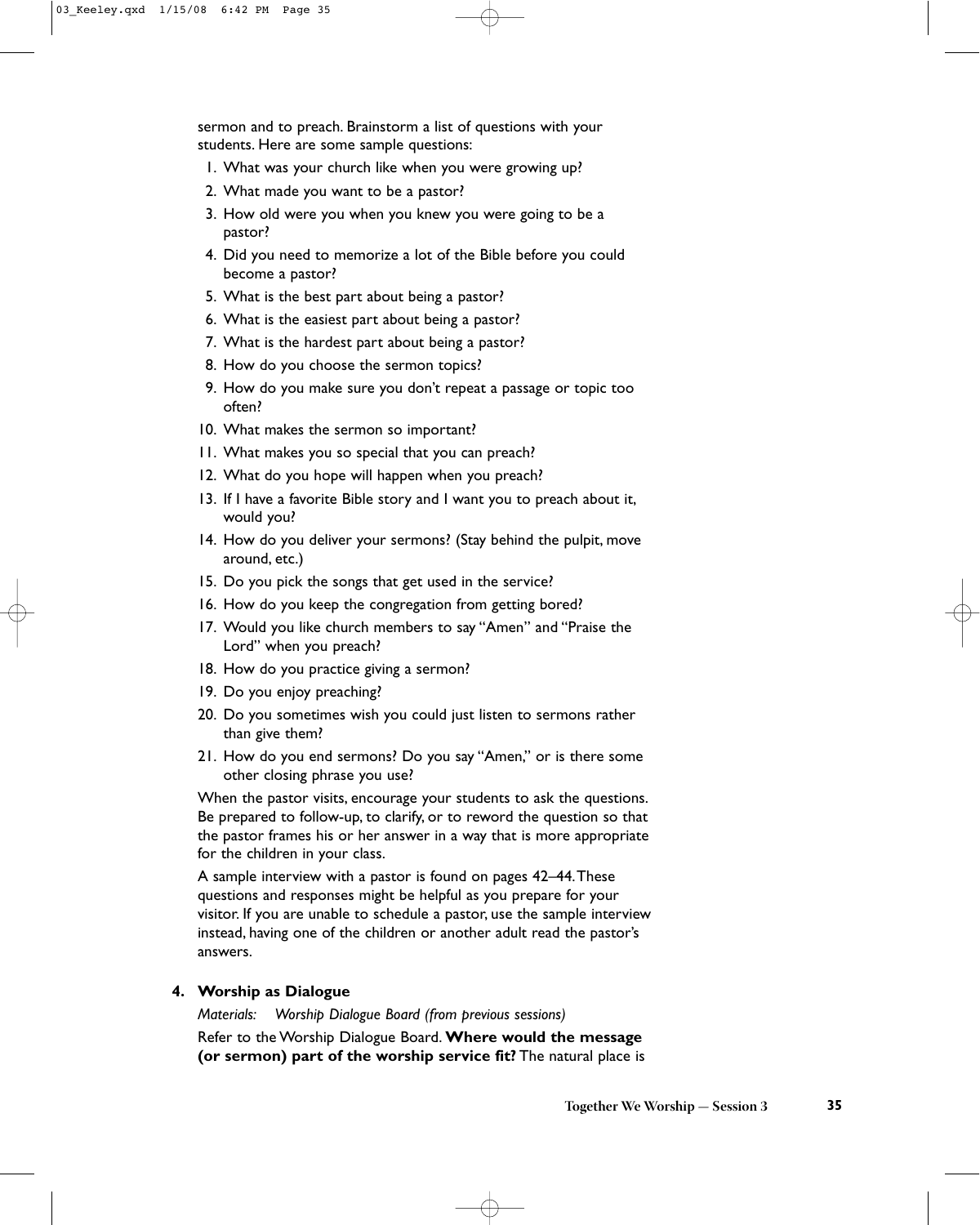with the arrow from God to Us. But the children may see the message as a time when one person, the pastor, is talking to another person, the congregation.And yet, the message is broader than that.The Holy Spirit is working in our hearts, making the words that we hear shape us to be hearers of God's message.

#### **5. Write a Cinquain**

#### *Materials: Paper and pencil*

The modern cinquain is a poem used to express brief thoughts and statements. It is based on a word count of certain types of words. Cinquains can be useful poetic tools for children; the form is easy for them to use and, at the same time, it encourages them to choose words carefully and with beautiful results.

Ask the students to write a cinquain about the hearing of the Word, worship (in general), or the Bible.The cinquain form is given below.

- Line 1: A single word (a noun)
- Line 2: Two words describing the noun
- Line 3: Three "ing" words about the noun
- Line 4: Four feelings about the noun

Line 5: Another word that means the same thing as the first word Example:

#### Bible

#### Life changing

Leading, guiding, blessing

Love, faith, joy gratitude

#### God's Word

Some children may want to illustrate their poem. Invite the children to share their completed poems. Point out the variety in the poems, even though they all had the same assignment. Compare the similarities and differences.

(Adapted from *God's People Worship* by Carolyn Brown from *Faith for Life,* published by The Logos System Associates, 1989, Course 4, Session 10:4)

#### **6. Worship Words**

*Materials: Worship Words List (from previous session)*

Ask: **Are there any new words we need to add to this list?**  Add the following words:

- ▲ message
- $\triangle$  sermon
- ▲ The Word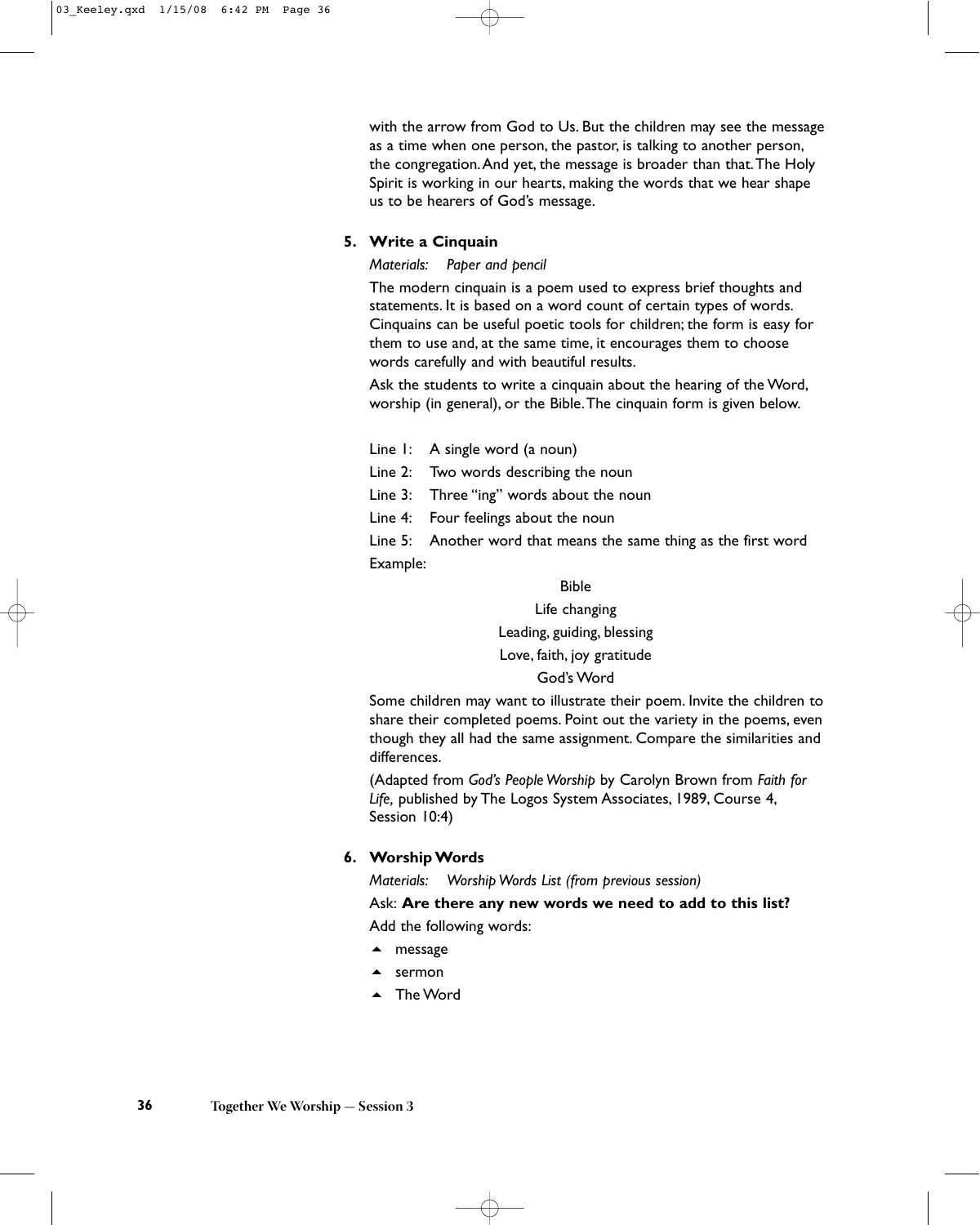## **Optional Activities**

- Chalk Talk. Before the lesson, write a question on the board and invite your students to write responses under it, beginning a dialogue with each other before you discuss the lesson together. Encourage the students to write, but not talk, about the issue until the time for the lesson.Today's question is: *How does reading the Bible change people's lives?*
- During the sermon, have the students fold a sheet of paper into four or six parts. Have them fill each part of the paper with a drawing or words that the pastor says during the sermon.This practice will get the student into a pattern of tuning back into the sermon.You might want to share how, even as an adult, you also sometimes have to remind yourself to focus on the sermon again. Sharing what you do during a sermon to help you "tune back in" might be helpful to the students.
- Often music used at this time in the worship service reflects the specific content of the Bible passage and the message.You might want to take a couple of specific examples from your church over the past few weeks to serve as an example of that. Sometimes, especially just before the reading of the Word, we sing about God's Word in general. Below is list of songs with that focus. Play a recording or sing them with your class. Feel free to add additional songs that are used in your students' churches.
	- "Open the Eyes of My Heart" performed by Praise Band with words and lyrics by Paul Baloche on the CD *I Could Sing of Your Love Forever: 25 Modern Worship Songs for a New Generation* (Worship Together, 2000).
	- "Thy Word" *Sing a New Creation,* CRC Publications, 2001 #86.

Additional songs that reflect the message that God shapes us and molds us:

- "Have Thine Own Way, Lord!" *Psalter Hymnal,* CRC Publications, 1987 #287.
- "The Potter's Hand," Darlene Zschech. Hillsong Publishing: Integrity Music, 1997.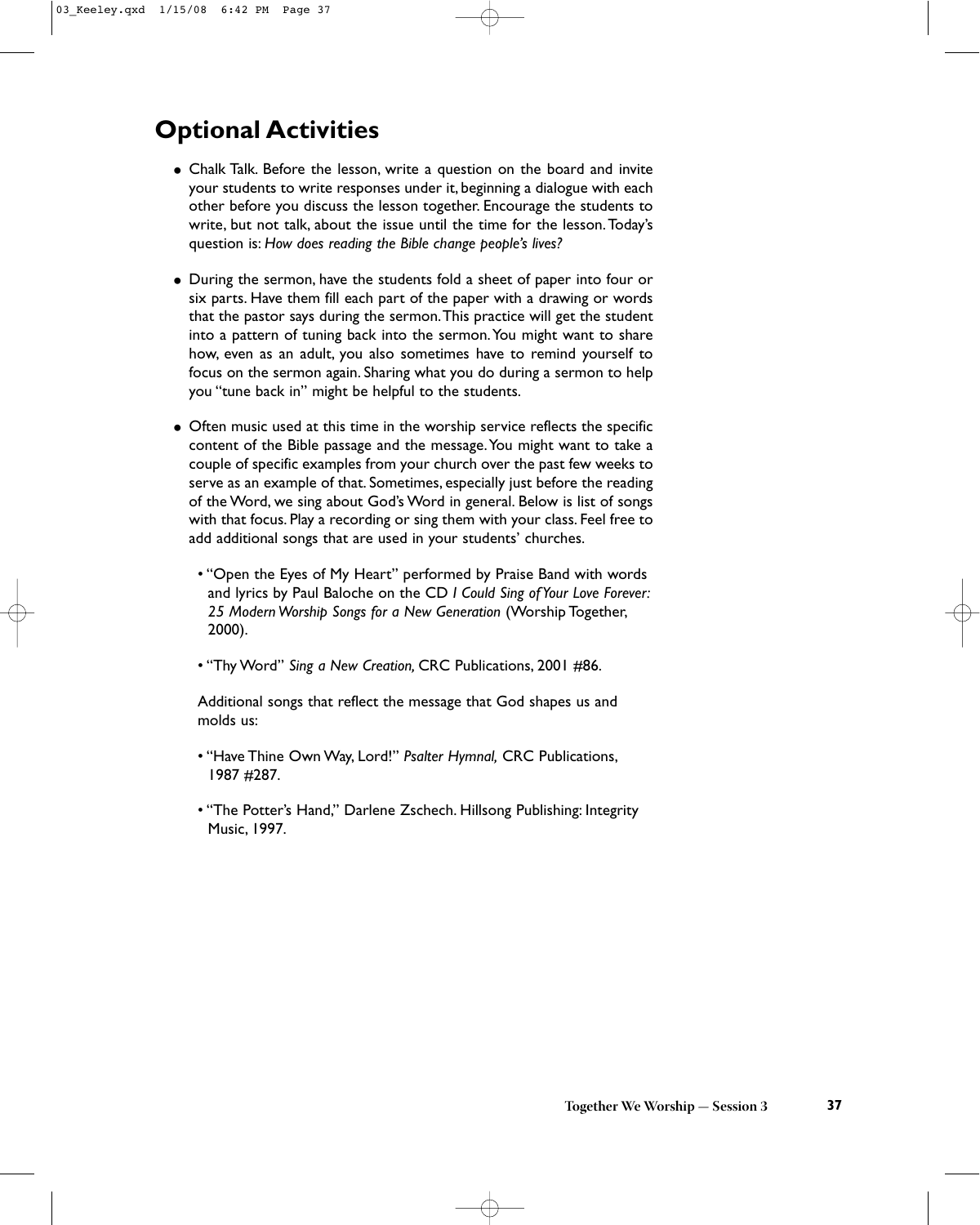**SHAPED BY GOD—THE WORD**

## **Object Cards**

| clock      | iron          | shoe       |  |
|------------|---------------|------------|--|
| hat        | calculator    | guitar     |  |
| tree       | bicycle wheel | hammer     |  |
| trumpet    | snowman       | fish       |  |
| telephone  | mitten        | butterfly  |  |
| hanger     | door knob     | spider web |  |
| globe      | ear           | leaf       |  |
| light bulb | snowflake     | rake       |  |
| umbrella   | tennis racket | hair dryer |  |
| flag       | truck         | star       |  |
| stamp      | belt          | apple      |  |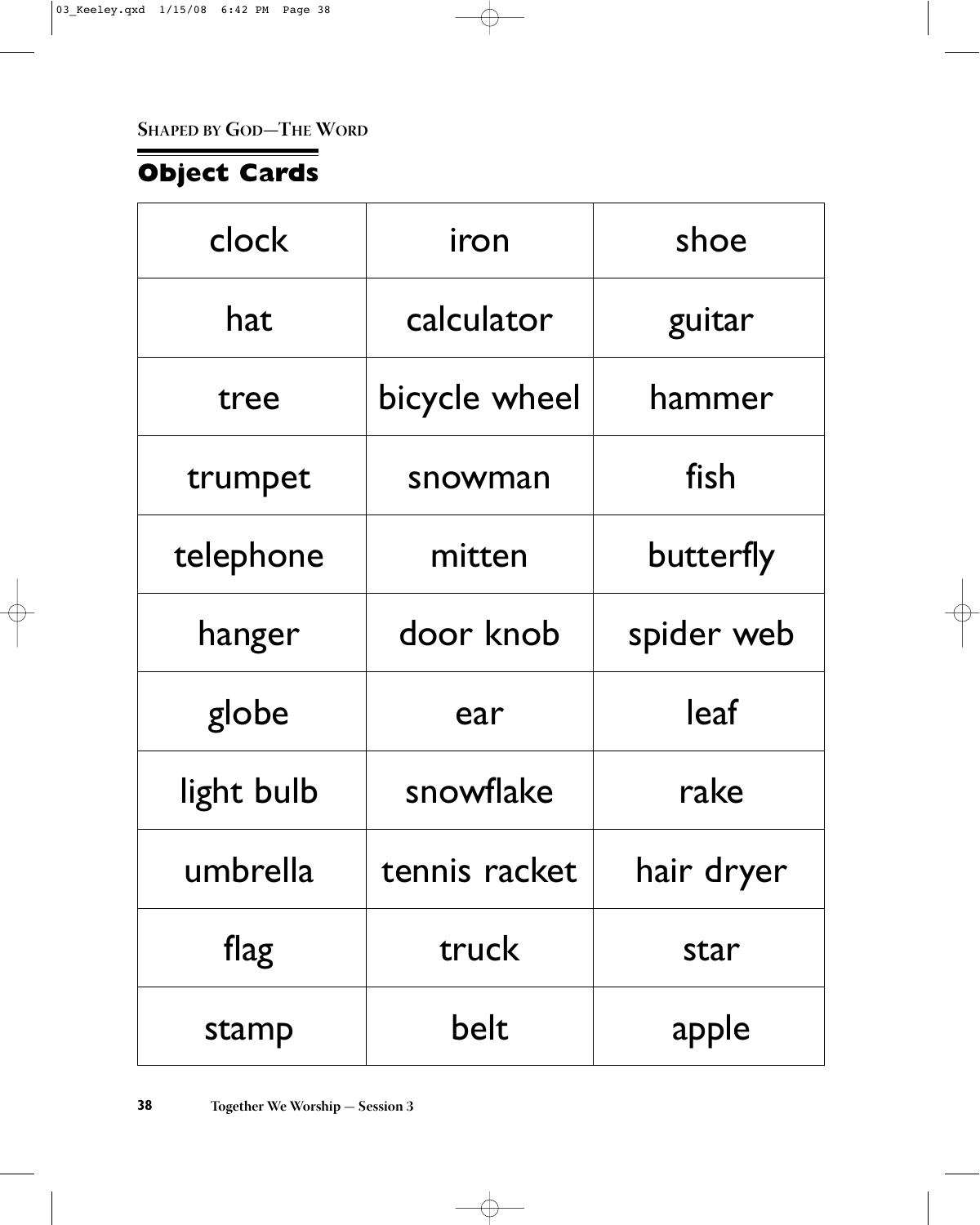## **Josiah—Changed by God's Word A play taken from II Kings 22:1-23:30**

Characters: Shaphan, the king's secretary King Josiah Hilkiah, the high priest Narrator People (3 or 4)

#### **Scene 1:The Throne Room**

(Shaphan stands next to the king's throne.) **Narrator:** Josiah was eight years old when he became king. (Josiah enters and sits on his throne.) **Narrator:** He did what was right in the eyes of the LORD and walked in all the ways of his father David, not turning aside to the right or to the left. **Shaphan:** Congratulations, King Josiah! **Josiah:** What are you congratulating me for? **Shaphan:** This is your eighteenth year as King! **Josiah:** Has it been 18 years already? That's amazing.Time certainly flies, doesn't it? Thank you, Shaphan. **Shaphan:** You're welcome, Your Majesty. **Josiah:** Shaphan, go up to Hilkiah, the high priest, and have him get ready to pay the people who worked on the temple.Tell him to give the money to the supervisors, and they can pay the workers. I trust them to do it right. **Shaphan:** Yes, sir. I'll go at once. (Shaphan exits.) **Scene 2:The Temple** (Shaphan enter the temple where Hilkiah is working.) **Hilkiah:** Hello, Shaphan. What brings you to the temple? **Shaphan:** Hello, Hilkiah. King Josiah has sent me to have you get ready the money so the workers can be paid. **Hilkiah:** That's good to hear. I'll do it right away! Please also tell the king that I have found the Book of the Law here in the temple of the LORD. Better yet, let me give it to you.You can bring it to him.

(Shaphan takes the book and begins to read it.)

**Narrator:** Shaphan read the Book of the Law and then returned to the king.

(Shaphan exits.)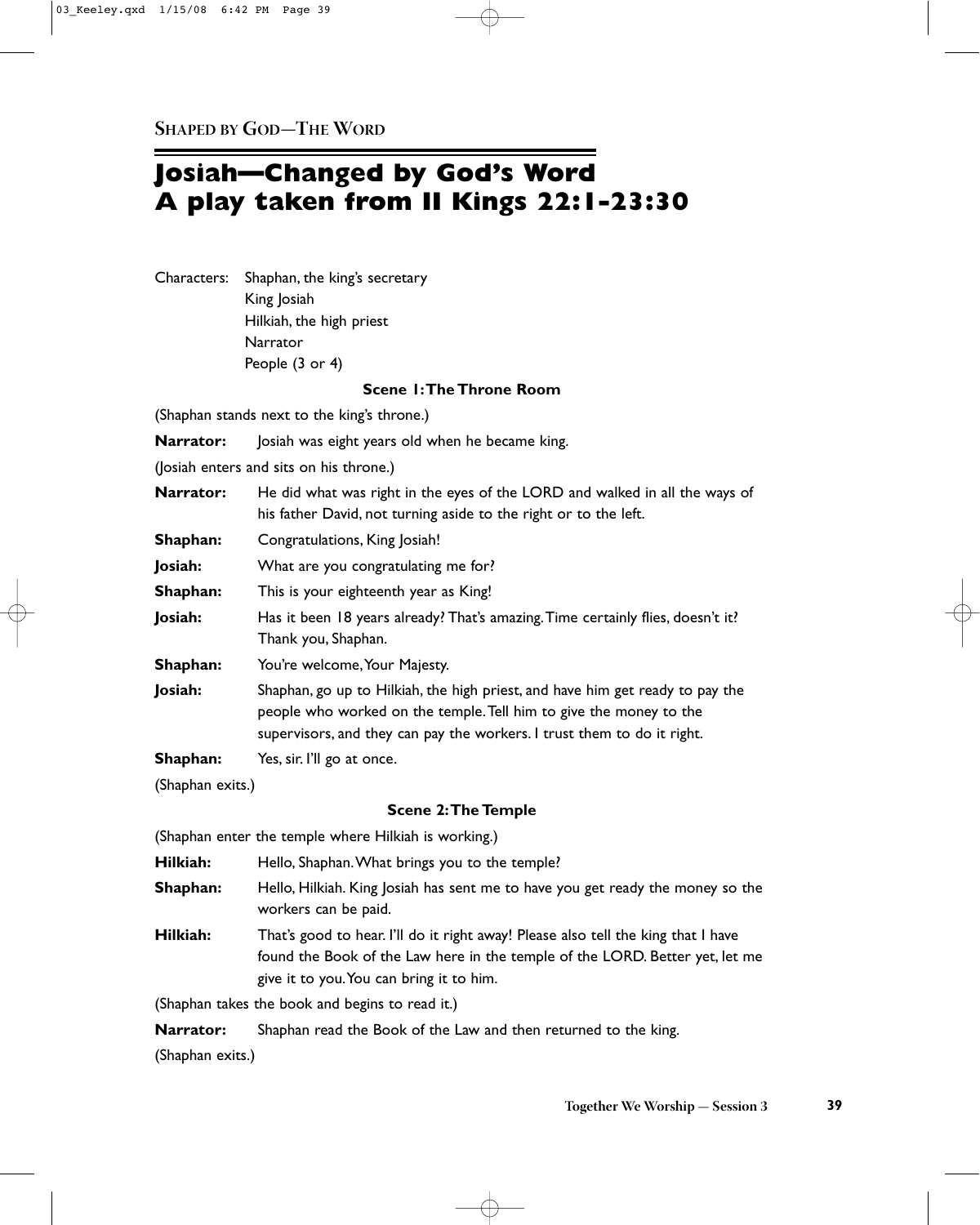#### **Scene 3:The Throne Room**

(Shaphan enters the throne room.)

| Shaphan:                 | Your officials have paid out the money that was in the temple of the LORD.                                                                                                                                                                                                                                                                                                                                                                                                             |
|--------------------------|----------------------------------------------------------------------------------------------------------------------------------------------------------------------------------------------------------------------------------------------------------------------------------------------------------------------------------------------------------------------------------------------------------------------------------------------------------------------------------------|
| Josiah:                  | Excellent! People who work hard deserve to be paid. But Shaphan, you seem to<br>have something else on your mind? Is there something else you wish to tell<br>me?                                                                                                                                                                                                                                                                                                                      |
| Shaphan:                 | Yes, King Josiah. Hilkiah, the priest, has given me a book. I read it and thought<br>that you should hear what is in it.                                                                                                                                                                                                                                                                                                                                                               |
| Josiah:                  | A book? How interesting! What book is it?                                                                                                                                                                                                                                                                                                                                                                                                                                              |
| Shaphan:                 | It is the Book of the Law. It is the Word of God.                                                                                                                                                                                                                                                                                                                                                                                                                                      |
| Narrator:                | And Shaphan read the book of the law to the king. The king listened. The book<br>contained the stories of the people of Israel. The King heard how God turned<br>the children of Abraham into a great nation. He heard about how the people<br>were slaves in Egypt and how God delivered them. He heard the Ten<br>Commandments. There were other laws and celebrations the people were<br>supposed to follow. This was brand new to Josiah. He had not heard much of<br>this before. |
|                          | As he listened, his eyes filled with tears. The people of Israel had forgotten<br>about God. The more Josiah thought about this, the sadder he became. He<br>soon did what people did in those days when they were very sad—he tore his<br>robes.                                                                                                                                                                                                                                      |
| (Josiah tears his robe.) |                                                                                                                                                                                                                                                                                                                                                                                                                                                                                        |
| Josiah:                  | God must be very angry with us because we have not obeyed the words of<br>this book. We've done many things we were not supposed to do. We even built<br>statues to other gods. Look around—they're everywhere. We are not living the<br>way God wants us to live. We're not doing the things He commanded us to.                                                                                                                                                                      |

**Narrator:** Josiah thought about this for a while. Finally, he made a decision.

**Josiah:** We have to make this right!

(Josiah and Shaphan exit.)

#### **Scene 4:The Temple**

(Josiah and Shaphan enter the temple.)

**Narrator:** The king called together all the people to the temple.

(The people enter and stand near Josiah.)

- **Josiah:** A special book was found in the temple of the LORD. I would like you to hear what it says.This is the Word of the LORD!
- **Narrator:** So the priests read the Book of the Law to the people of Israel. After the book was read, King Josiah stood up in front of all the people and promised to obey God and keep His commands. He promised to do what was commanded in the Book.

(The king places his hand over his heart.)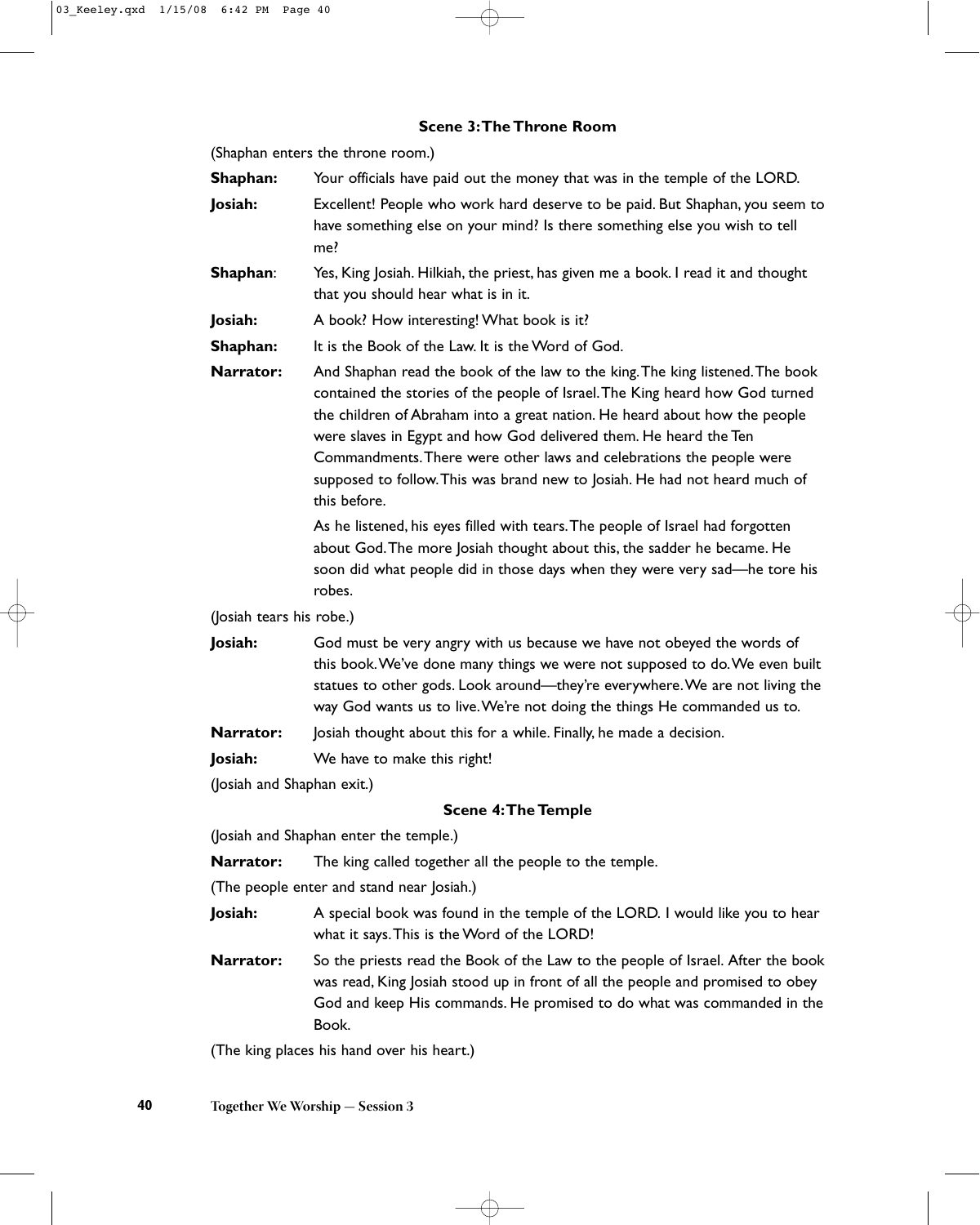| Josiah:   | I will keep the commands in the Book of the Law.                                                                                                                                                                     |
|-----------|----------------------------------------------------------------------------------------------------------------------------------------------------------------------------------------------------------------------|
| Narrator: | Then all the people joined him in that pledge:                                                                                                                                                                       |
| People:   | We will keep the commands in the Book of the Law.                                                                                                                                                                    |
| Josiah:   | We have to get rid of all those things in the temple that were made for Baal<br>and Asherah. Take them out of the temple and burn them. Do it quickly—God<br>must be very angry with us. We have to make this right! |

**Narrator:** The people did as the king said.

(The people gather the articles and place them in a pile on the floor. Red, yellow and orange paper is waved to represent a fire.)

**Josiah:** Now, let us have a celebration—but not just any celebration—this needs to be a special celebration. We are going to celebrate the Passover, the special meal that God told us to eat to remember how He saved us from slavery in Egypt.

(The people sit down at a table to celebrate the Passover.)

**Narrator:** So, in the eighteenth year of King Josiah, the Passover was celebrated in Israel. It was the first time in many years the people celebrated the Passover.

Josiah helped his people—God's people—learn to hear God's voice again. Here is what we read in the Bible about Josiah:

"Neither before nor after Josiah was there a king like him who turned to the LORD as he did—with all his heart and with all his soul and with all his strength, in accordance with all the Law of Moses."

(The actors exit.)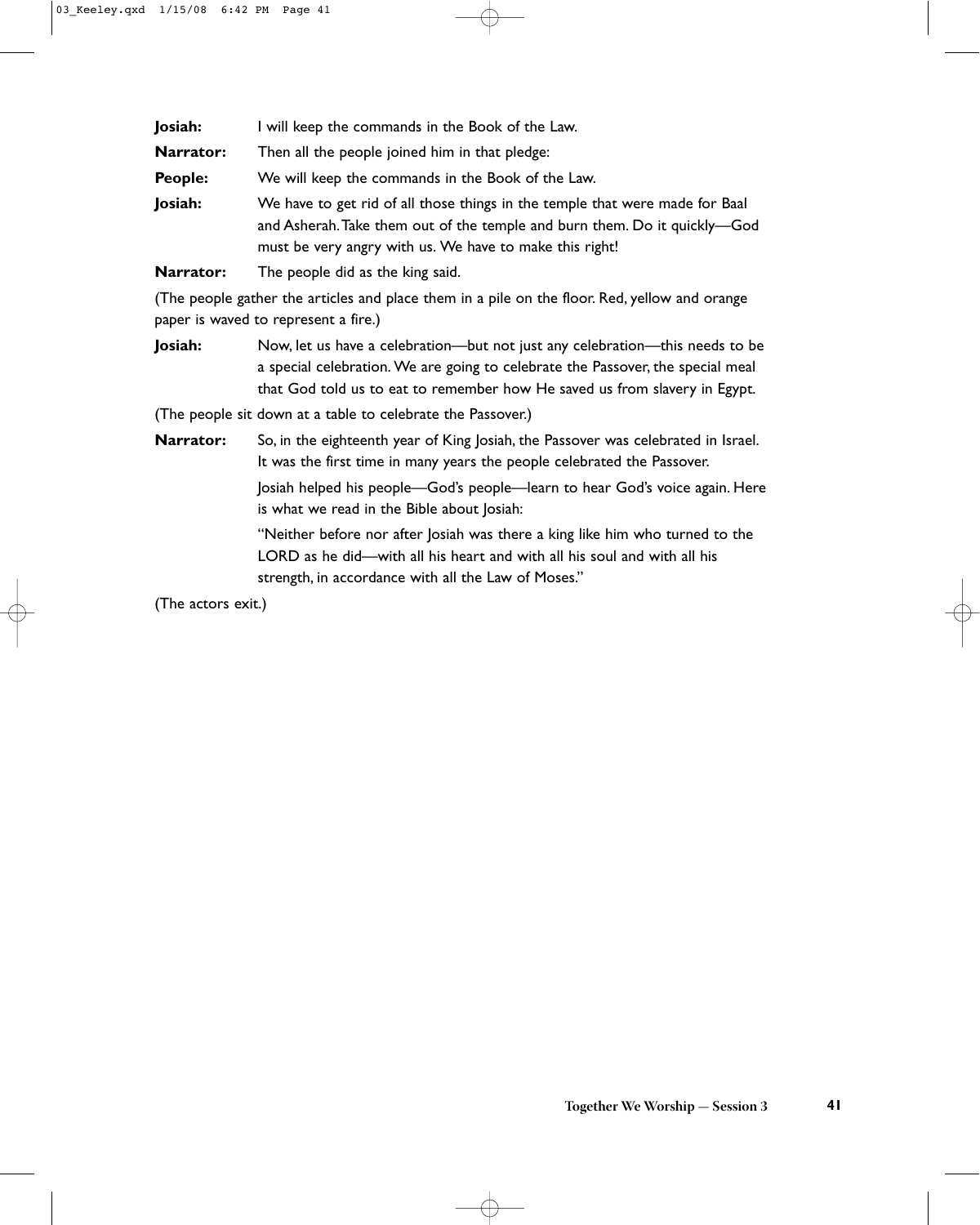## **Sample Pastor Interview Sheet**

#### **How do you decide what to preach about?**

I want to preach about God. I want to make sure I preach about *all* of what God tells us in His Word. I want to preach about how God made everything. People were made perfect, and then we sinned. Sin separates people from God, and yet God calls people and says "I will be your God. I want to have a relationship with you." Then Jesus came, the Son of God. He came so we can have a relationship with God. It was making Creation good again after our sin hurt it.

#### **How do you decide what to preach Sunday?**

I want to make sure that I preach all of the parts of the Bible, not just my favorite parts.That's a danger for me, and I think for all preachers, so I have a three-year plan of Bible passages that goes through the entire Bible. I try to stick to that.

#### **Who makes this plan?**

I make it, but I have some help. I start by looking at a book called the Lectionary.This book has mapped out how to study the whole Bible in three years.This plan has been used for many years by churches around the world.

Next, I take the plan to the elders and the worship committee in my church to help me make sure that I'm preaching about the things I need to preach about. I think that God uses those people to help guide me, too.

#### **How do you decide what to say about a passage in the Bible?**

- First, I read the passage as often as I can. I want to know the story or the passage so well that I'm thinking about it even when I'm not actually working on my sermon.
- Then I ask "What does this say about God?" "What is this saying about God's plan?" I understand that in your class you just talked about Josiah. If I was preaching about that story, I would ask "What is the story saying about Josiah and God?"
- Next I look at books that describe how people lived at that time. For example:What was it like to live in Josiah's day? What was going on in history? How did people live? Did those people worship other gods? What were they like? I'd look at other books in the Bible to see if they say anything about this story.What were the prophets saying at that time that I should be thinking about too?

#### **Teaching Tip**

In general, the Baptist tradition does not use the lectionary.The Catholic Church lectionary is slightly different from the reformed lectionary because the Catholic Bible includes more books.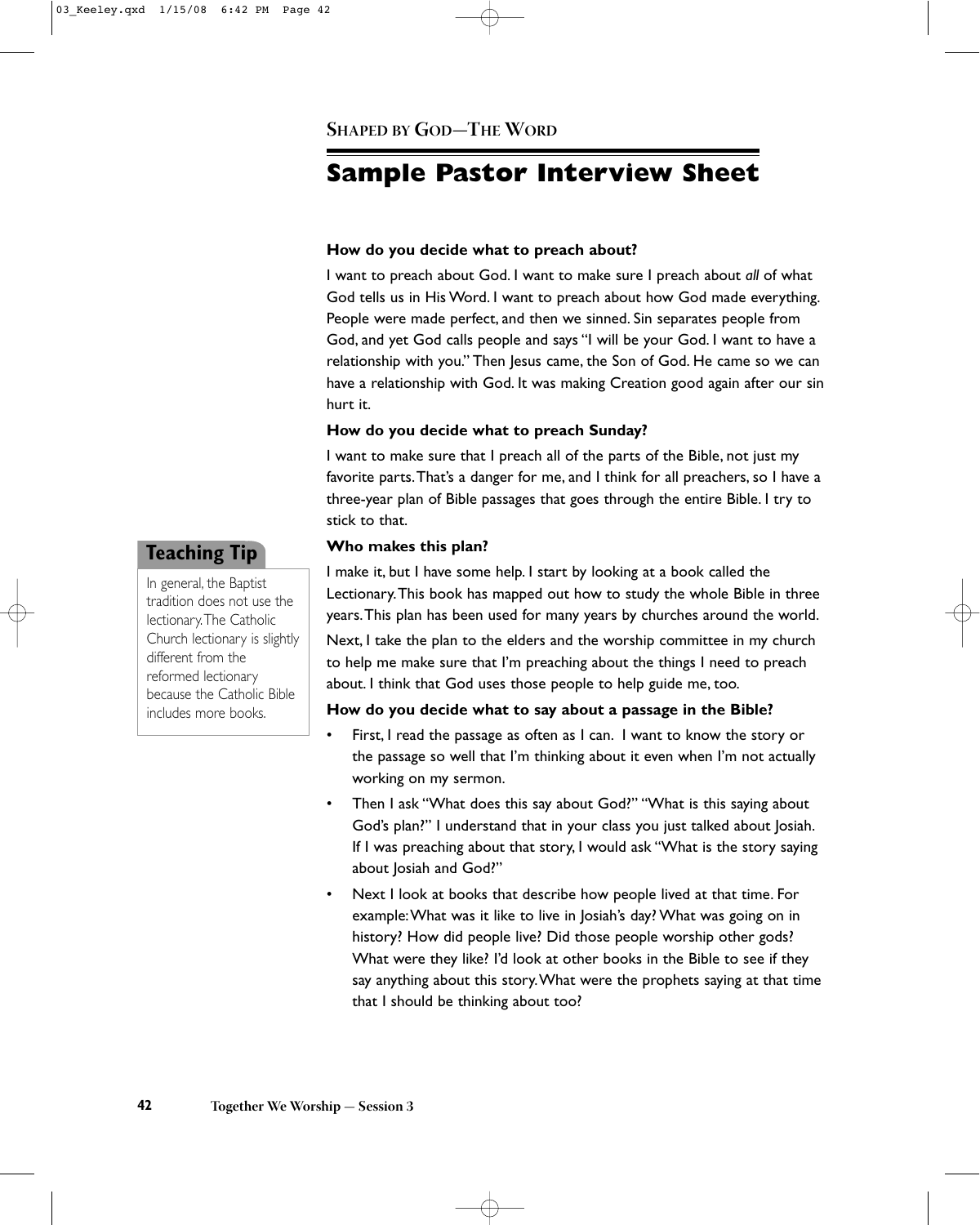- I also try to think about the very first people who heard this story. These Bible books were originally written for specific people many years ago. What did they think when they heard this story? For example, Matthew's gospel was first heard during a time of persecution. The stories of Jesus were meant to be very encouraging to the people—that's why they were written the way they were. I need to think about that, too.
- Finally, I ask what this passage could be saying to me and my congregation today because even though these books were written a long time ago for another people, God also wrote them for us to read, and I need to think what He is saying to us today with these words.

#### **Suppose I have a favorite story and I want you to preach about it. Would you do it?**

No, I wouldn't. I'd stick to the three-year plan. I may make reference to the story or mention the conversation we had in my message, but preaching comes from the full message of the Bible rather than what is popular at the time. I'm not just picking on you. It's not just *your* favorite story that I don't choose. I also don't choose *my* favorite story. If I did preach on your favorite story, I might ignore other good stories and miss part of what God wants my congregation to hear. I'll get to your passage or your story as I go through the Bible.

#### **What makes the sermon special?**

The sermon is special because both what I say and what people hear are guided by the Holy Spirit.The Holy Spirit even makes up for mistakes that I make in preaching. I might say something in a way that isn't very good, but the Spirit can even use that to touch people's hearts. It is a special time when the pastor preaches the gospel, but it is special because it is preached and because it is listened to. It's a "Holy Spirit moment."

#### **What makes you so special that you can preach?**

I'm not that special. I'm just a person who loves lesus like all the other people in my church. But I have a special job to do. Here's how I got that job:

- First, I am convinced that I have been called to do this. God called me. He used other people to encourage me to do this.
- I also went to school and took classes on how to read the Bible. I practiced working in churches.The more I studied and the more I learned, the more convinced I became that God wanted me to do this work.
- Finally, church leaders had a meeting where they interviewed me and asked me questions.They listened to me preach, and they said that I could be a pastor.

#### **Teaching Tip**

You might want to talk about these three things in greater detail with your class.

- How do we hear God's will for our lives?
- What kind of special training do pastors have?
- Which church leaders made this decision? In this case, it was the Synod and Classis of a particular denomination. How is that different from other churches?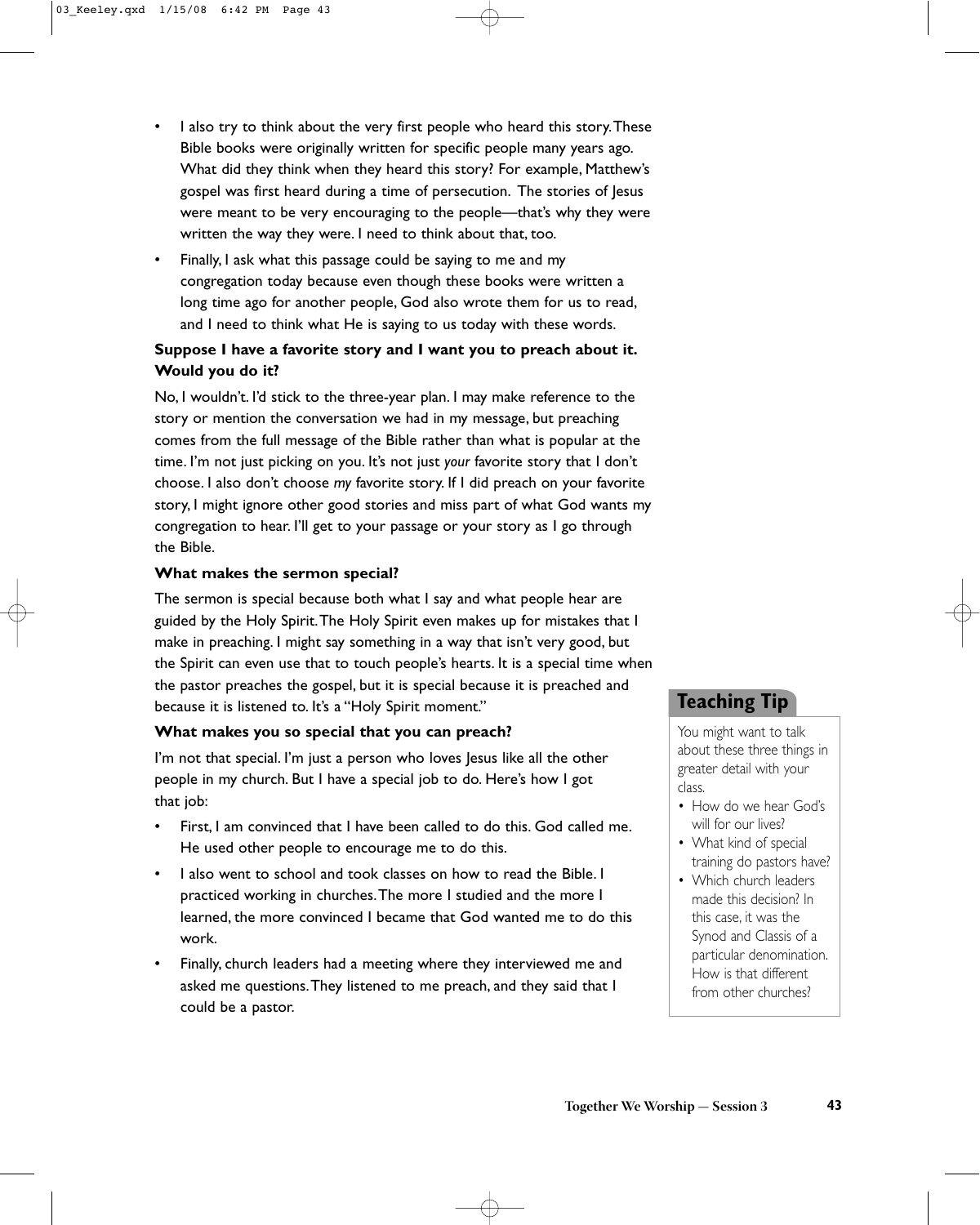#### **What do you wear when you preach?**

Most of the time, I wear a black robe. It reminds the congregation that this person who is standing in front of them has a special job that is shared by all kinds of pastors. Pastors have worn robes for many, many years. It is good. It is special. It reminds me that I'm doing a special job when I put it on.Then I add color, in the stole that I wear. I like to put the colors on the robe for the seasons. I wear green for most of the year but purple for lent and advent, white for Christmas and Epiphany and bright red for Pentecost. Just putting on those colors reminds me that we are entering a special time in our church. It helps me think more about what we're doing when we worship.

#### **What do you hope will happen when you preach?**

I hope that people are more in awe of God than they were before I started. I hope that people will want to love God more and serve him.When I finish a sermon I sometimes think about how God is mysterious. It is hard to figure this out. God is so great that my sermons sometimes accomplish things way beyond what I could do on my own.

*(The authors would like to thank our pastor, Rev. Marv Hofman, for helping us with this interview.)*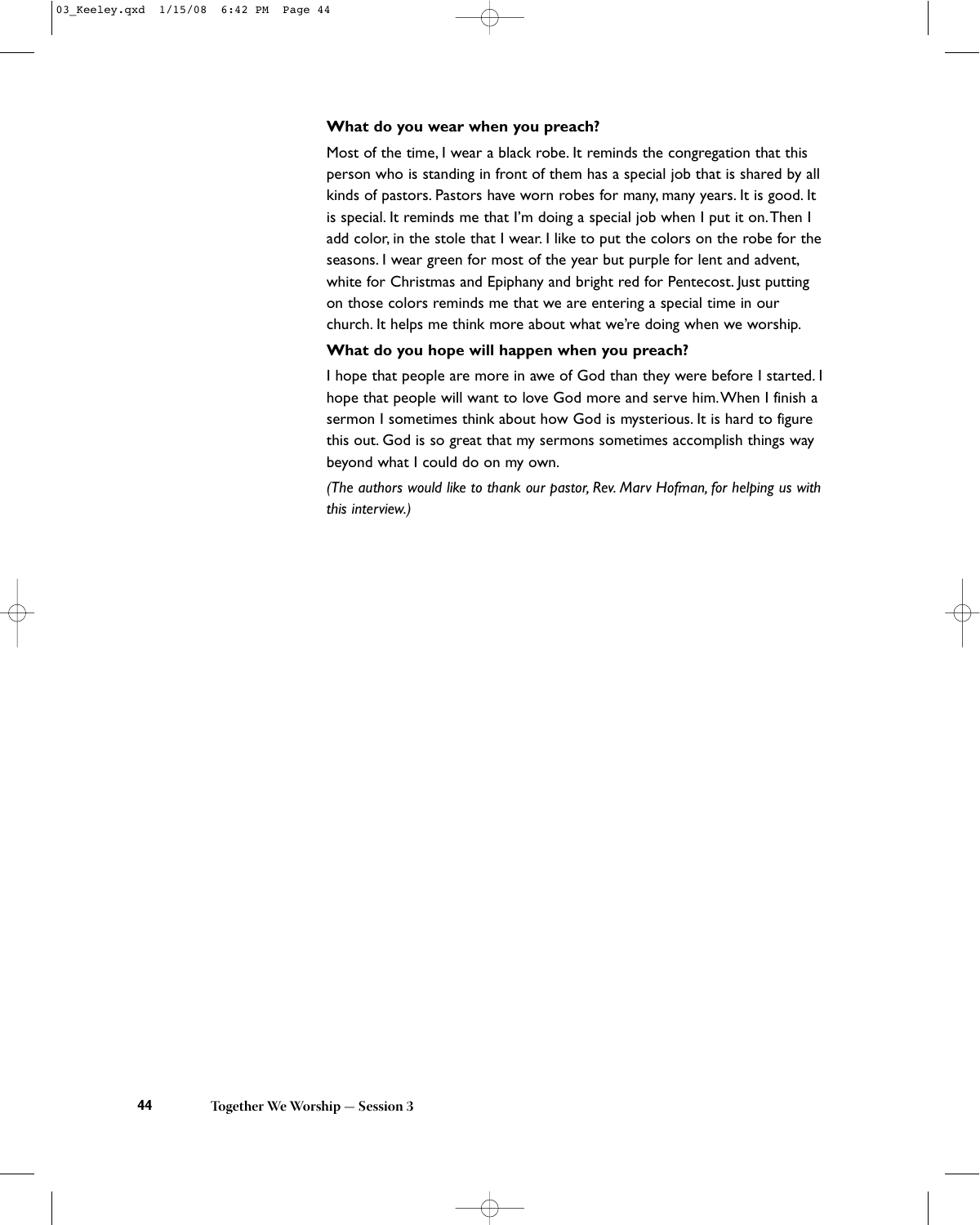# **Session 4**

## **GOD WITH US— THE BLESSING**

the control of the control of the control of the control of

|               | Scripture: Genesis 12:1-4; Numbers 6:22-27                                                 |  |
|---------------|--------------------------------------------------------------------------------------------|--|
| <b>Goals:</b> | The students will hear how Abram was blessed by God.                                       |  |
|               | The students will add words of blessing and sending out<br>to the Worship Words List.      |  |
|               | After reading some of the blessings from the Bible, the<br>students will write a blessing. |  |

The teacher will bless the students.

| <b>Session Overview</b>     |                                                                      |
|-----------------------------|----------------------------------------------------------------------|
| <b>Learning Activity</b>    | <b>Materials</b>                                                     |
| I. Blessing in Worship      |                                                                      |
| 2. Bible Story: Abram       | Responsive Reading about Abram (page 51)                             |
| 3. Worship as Dialogue      | Worship Dialogue Board<br>Copy of the Responsive Reading about Abram |
| 4. Blessings from the Bible | Blessing Worksheet (pages 52–53)                                     |
| 5. Worship Words            | Worship Words List                                                   |
| 6. Bless the Students       |                                                                      |

**45**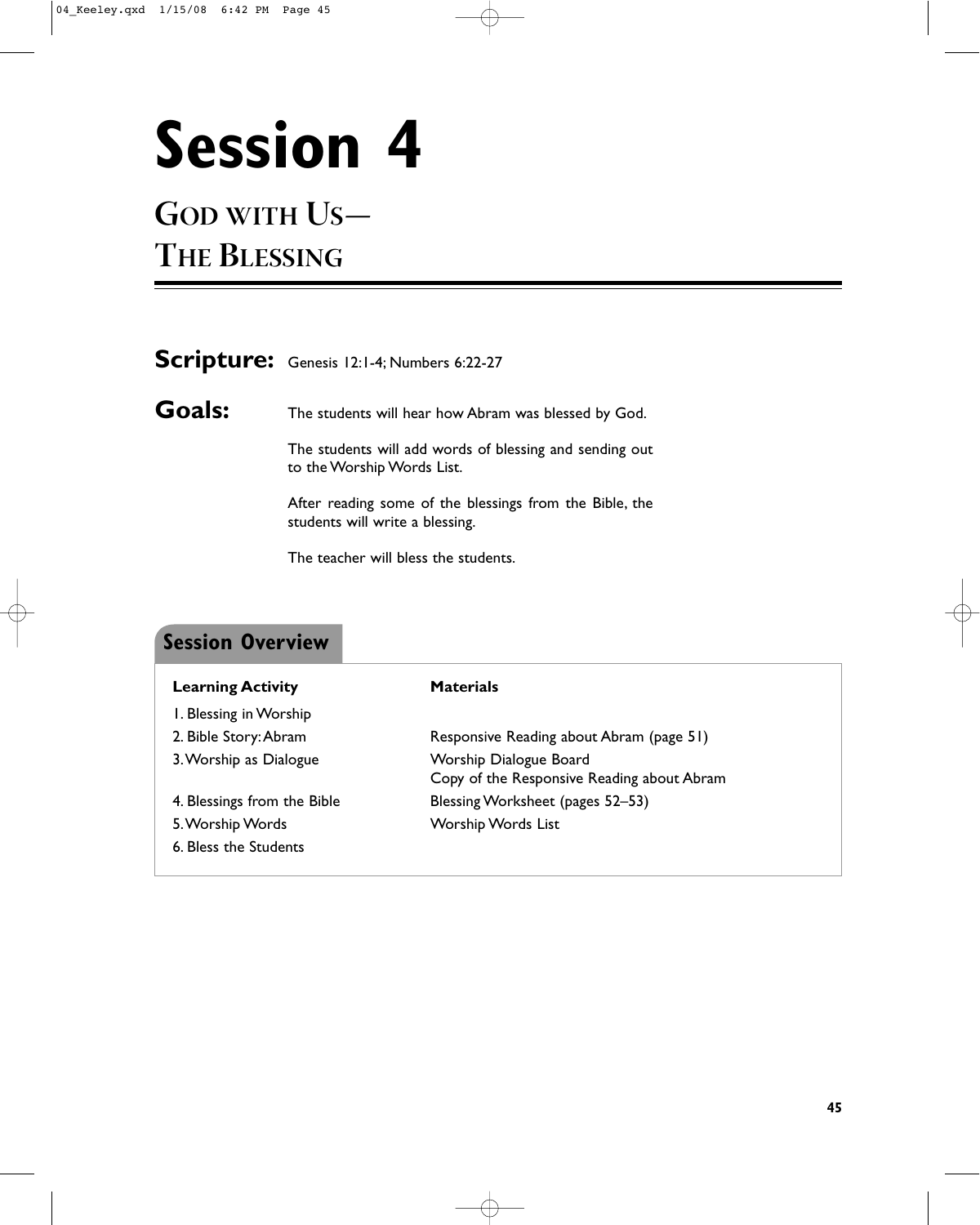## **Background**

In many churches, as we close our time of worship, the pastor raises his or her hands and speaks familiar words: "The Lord bless you and keep you, the Lord make his face shine upon you and be gracious to you, the LORD turn his face toward you and give you peace." These words, known as the Aaronic blessing, were given to Moses in Numbers 6.God told Moses that these were the words Aaron was to use to bless the people of Israel.

We read about blessings a number of times in the Bible, and we see them given by a number of people. In Genesis 27, for example, Jacob tricked Isaac to get the blessing meant for Jacob's brother Esau. When Esau discovered this, he asked his father, "Haven't you reserved any blessing for me?" Isaac answered Esau, "I have made him lord over you and have made all his relatives his servants, and I have sustained him with grain and new wine. So what can I possibly do for you, my son?" In a similar instance today, we'd just say we didn't really mean it, or we'd say "I thought I was promising these things to Esau." There was something special about the power of the blessing that Isaac gave Jacob.There was something else happening here as well. It is clear that blessings have a weight to them that goes beyond just mere words.

David Stubbs writes that a blessing is "a calling for the Holy Spirit to come and transform us." Being blessed by God means that we become holy, reflective of God and the purposes of God." There is clearly something more to a blessing than just a word of encouragement.The power of the blessing seems to have been diluted somewhat over the years; we don't really expect God to transform us because someone spoke certain words over us. But blessings given in the Bible suggest that these words are powerful. These words have the power to transform us and to make us holy and reflective of God.What actually happens when we are blessed is mysterious. It's hard to put our finger exactly on what it is, but God is working in our lives to transform us into His servants. He is preparing us to do His work, to be His agents in the world.We aren't blessed just so we'll be happier. We are blessed so that we can bless others. Because being blessed carries with it a responsibility, the words of blessing at the end of our worship are often coupled with a charge, calling us to go out into the world as God's servants. God commands us to "Go out into the world, but know that I go with you." Just as God calls us and welcomes us into worship, He also sends us forth ready and able to do His work.

Many of the blessings that we hear in worship come from the final verses of Paul's letters.These letters were about a variety of topics, usually in response to specific needs and issues related to the people to whom Paul was writing. In the same way, his words of blessing to them have the effect of saying "OK, now that I've told you about this, you need to go and do it." Just like the believers of Corinth or Philippi, we are given God's blessing and sent out to do God's work.

In this lesson we look at the blessing and the charge as the way that God sends us out of worship.You will have the opportunity to emphasize the power of words and reinforce the notion that God blesses us in order to bless others.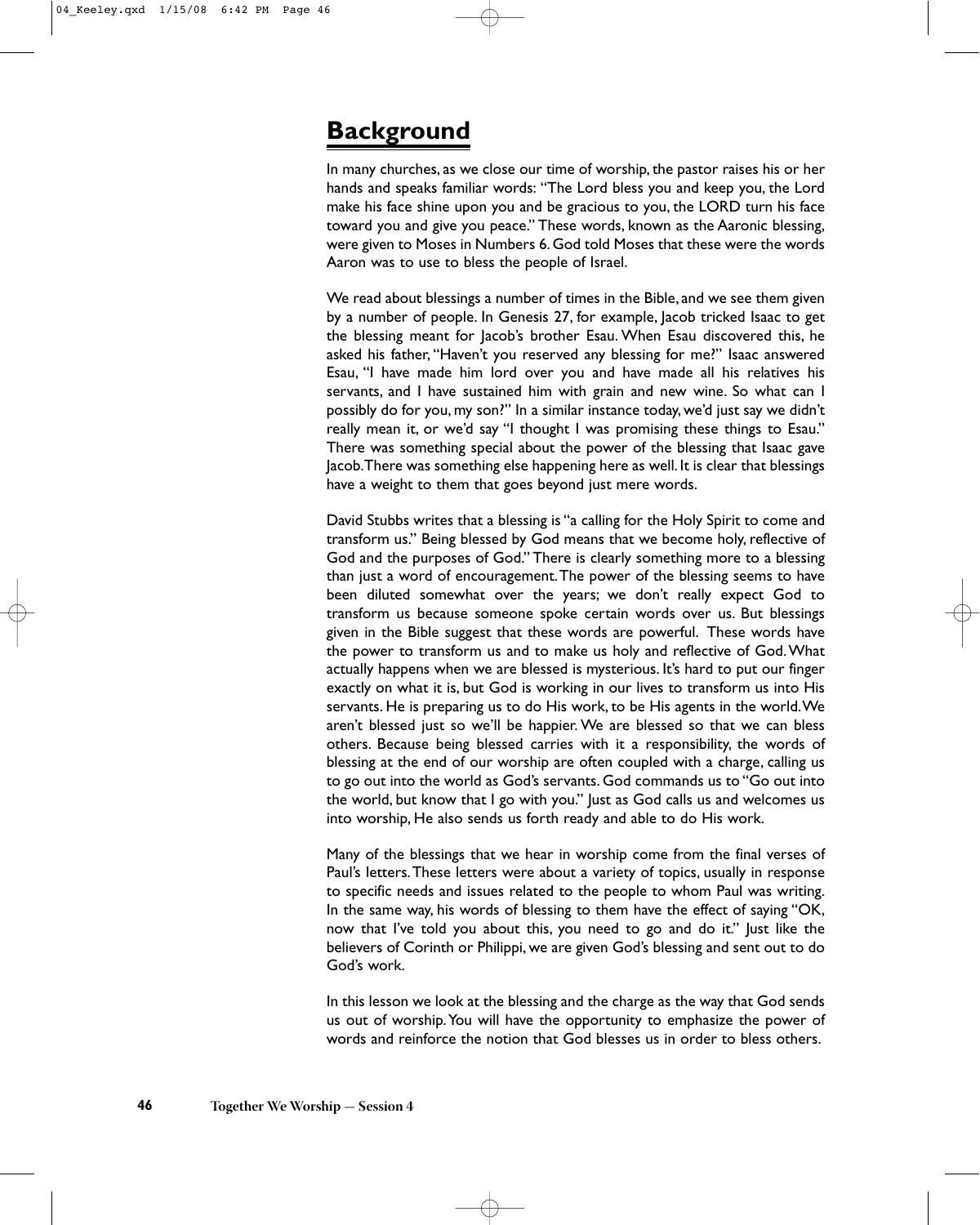## **Leading the Session**

#### **1. Blessing in Worship**

*Materials: None*

**Today we are going to talk about the end of the worship service. Have you ever seen the pastor raise his or her arms? The pastor may also say something like "The grace of our Lord Jesus Christ be with you." (I Thessalonians 5:28) What is happening?** The pastor is blessing the people.

Ask follow-up questions such as:

#### **Why does the pastor raise his hands?**

#### **Can anyone give a blessing?**

#### **Is it important?**

Let's see what we can learn about a blessing from the Bible.

#### **2. Bible Story:Abram**

*Materials: Responsive Reading about Abram (page 51)*

Before class, copy the responsive reading about Abram (one per student).

Split the class into four groups. Hand out the responsive reading. Three of these groups will read the responsive reading, and one group will count how many times they hear the word "bless" or "blessed." Tell the class that this reading is from the book of Genesis.

**Group 1:** The LORD had said to Abram,

- **Group 2:** "Leave your country, your people and your father's household and go to the land I will show you.
- **Group 3:** I will make you into a great nation and I will bless you;
- **Group 2:** I will make your name great, and you will be a blessing.
- **Group 3:** I will bless those who bless you,
- **Group 2:** and whoever curses you I will curse;
- **Group 3:** and all peoples on earth will be blessed through you."
- **Group 1:** Through Abram we are blessed, and so we are blessed and can go out reflecting God's light.

#### Discuss:

**How many times did this passage use the word "bless" or "blessed"?** Eight times

#### **In our reading, who was giving the blessing?** God

**In church, when we hear a blessing at the end of the service, who is giving that blessing?** God is giving that one, too. Even though the pastor is saying the words of the blessing, the blessing is usually taken from God's Word, the Bible, and the pastor is speaking on behalf of God at that point.

#### **In the passage that we read together, who received the blessing?** Abram

**In church, who receives the blessing?** We do—all God's people.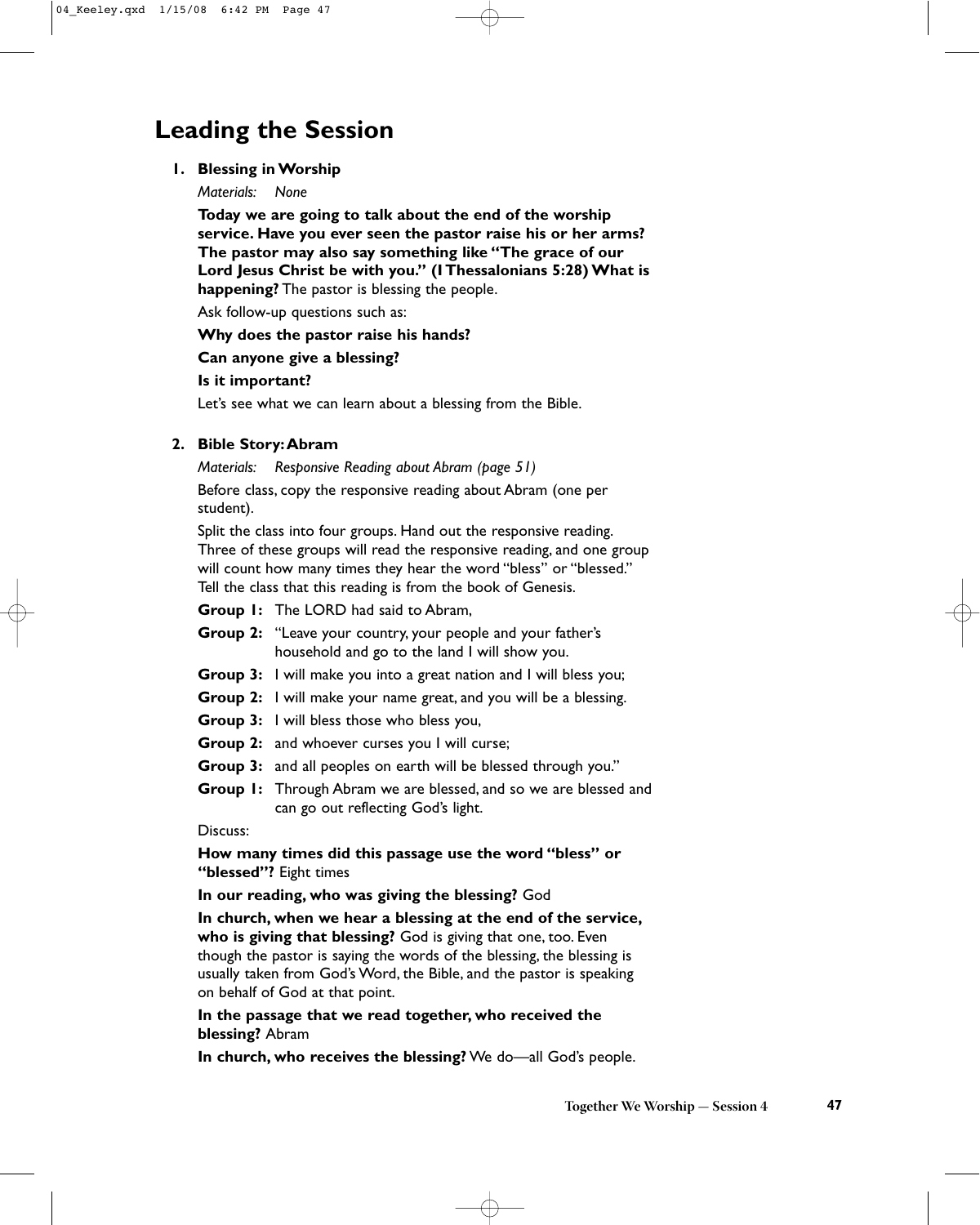**God blessed Abram. God also blesses us. What does that mean?** This is similar to the question asked earlier; it is still a question with a number of possible answers. Emphasize that the blessing means that God will be with us in a very real way as we live our lives throughout the week.

#### **3. Worship as Dialogue**

*Materials: Worship Dialogue Board Copy of the Responsive Reading about Abram*

Ask: **Under which category on the Worship Dialogue Board does the blessing belong?** Place a copy of the responsive reading under the diagram with the arrow from God to Us.

**Can we bless each other?** Yes, we can—and we should! But the blessing at the end of the worship service is a blessing from God to us.That's why we have the arrows pointing from God to us in this case.

#### **4. Blessings from the Bible**

*Materials: Blessing Worksheet (pages 52–53)*

Before class, make copies of the Blessing Worksheet (one per student).

#### **At the end of the services the pastor delivers a blessing from God to the congregation.This blessing is often taken directly from the Bible. Let's look at some of those blessings.**

Hand out the Blessings Worksheet. Ask the students to form pairs or triads and read the blessings out loud to each other. As the students hear the blessings, tell them to circle words in the blessings that are used often; these are words that they might want to use when they write their own blessings.

Ask each group to write two blessings. It may be helpful to look at the words that the students circled.The worksheet suggests groups of people to write a blessing for. Feel free to add to the list groups of people from your community for whom a particular blessing might be appropriate.You might also make reference to current events (*e.g.,* people who have lost their homes in natural disasters like a hurricane, tornado or tsunami).

Sample blessings:

What would be a good blessing for a baby? *May God be with you as you grow.*

What would be good blessing for grandparents? *May the God of peace give you the strength to do His work this day and this week. May your children and grandchildren see God's work in your life.*

What would be a good blessing for a student? *May God give you the strength to learn, the patience to listen, and the ability to discern what is right for your life. May others see that God lives in you.*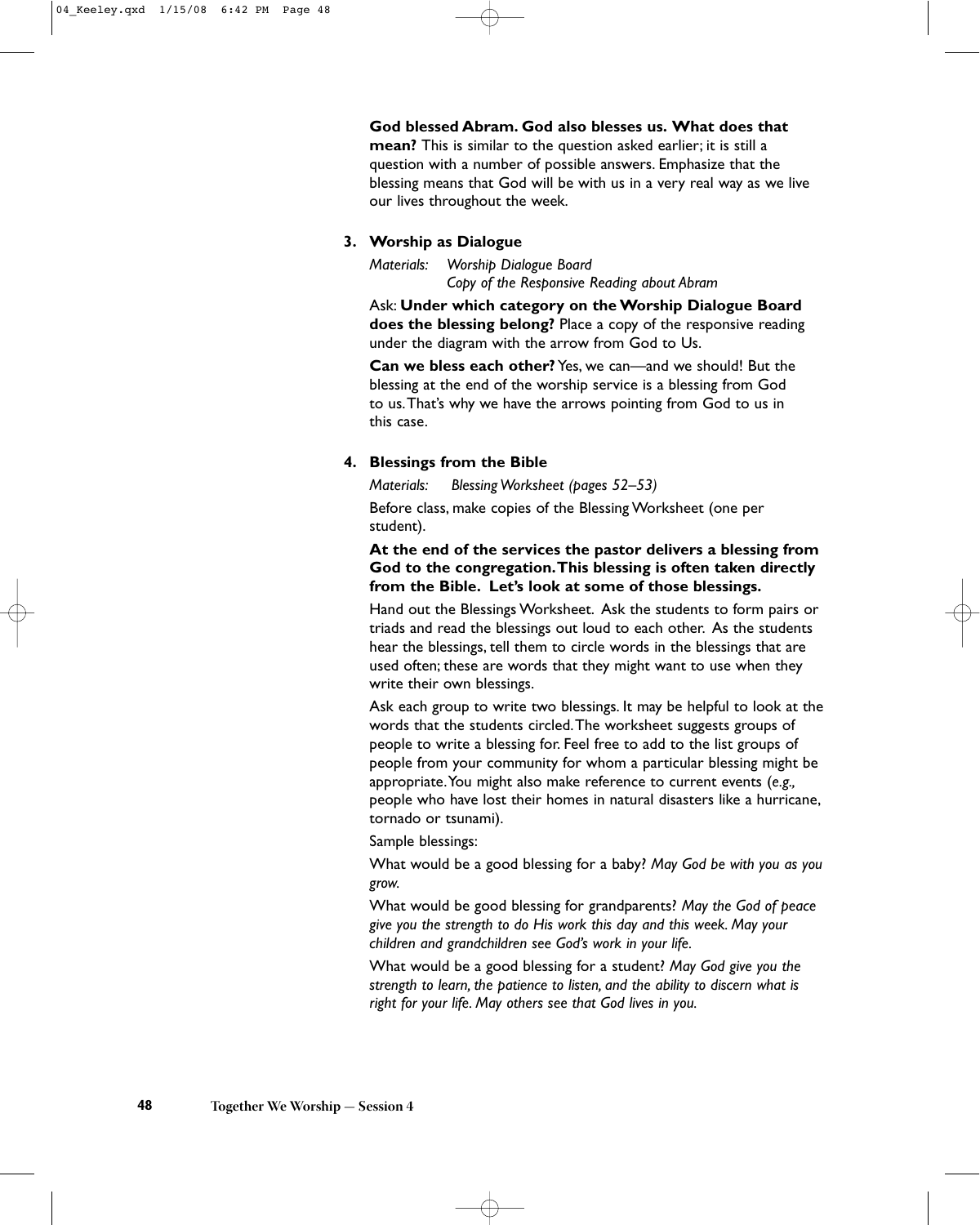What would be a good blessing for a soldier? *May God give you good judgment as you make decisions each day, and grant you peace.*

What would be a good blessing for a parent? For their parents? *May God be with you as you follow Him and as you teach your children to walk in His ways.*

What would be a good blessing for a teacher? *May God grant you wisdom as you work with the children He has put in your care.*

Keep these blessings sheets for use in Session 5, in which your class prepares a worship service.

#### **5. Worship Words List**

*Materials: Worship Words List* Add the following words:

- ▲ blessing
- ▲ grace
- ▲ God with us

#### **6. Bless the Students**

#### *Materials: None*

End the lesson by blessing the children.This can be done very simply by saying,"May God be with you on the playground today." You could read the words of a very old blessing from the liturgy of the Byzantine Catholic Church (or others):"The blessing of the Lord be upon you, through His grace and compassions and love for mankind, always, now and ever, and unto the ages of ages."

As an alternative, the teacher can bless each child individually. Place your hand on each student's shoulder, and give a blessing such as "May God use your strength and ability to get along with other people this day and this week." Another simple blessing is to put one arm around the shoulders of the child, speak his or her name, and simply say,"May God be with you."

## **Optional Activities**

- Chalk Talk. Before the lesson, write a question on the board and invite your students to write responses under it, beginning a dialogue with each other before you discussing the lesson together. Encourage the students to write, but not talk, about the issue until time for the lesson. Today's question is: *Have you ever been blessed by anyone? What was it like?*
- Songs of blessing:
	- "Step by Step" *Sing a New Creation,* CRC Publications, 2001 #17.
	- "Go My Children,With My Blessing" *Sing a New Creation,* CRC Publications, 2001 #284.
	- "My Friends, May You Grow in Grace" *Sing a New Creation,* CRC Publications, 2001 #288.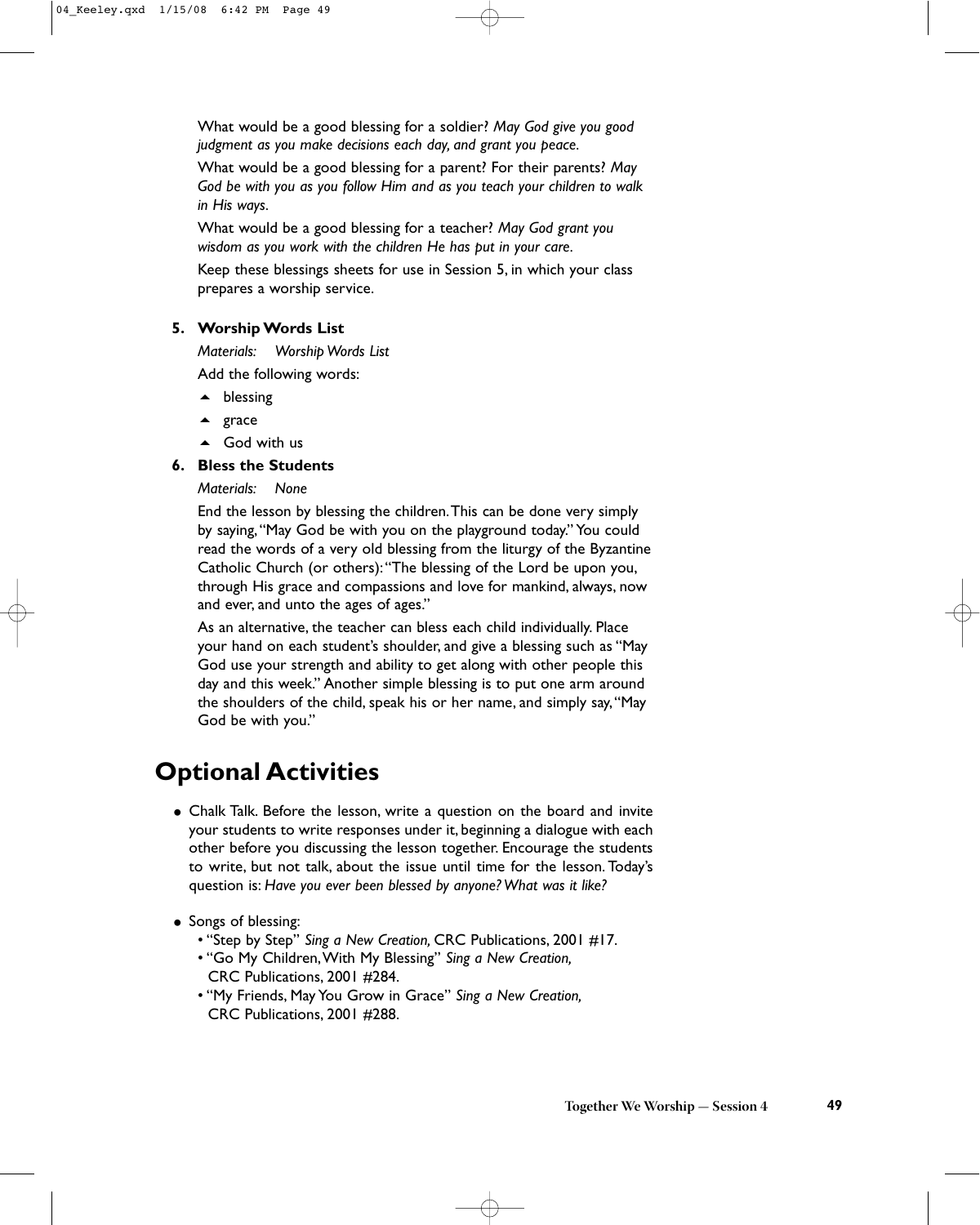- You may wish to give the students trail mix as they leave. Trail mix is a mixture of pretzels, cereal, candy-coated chocolate pieces, peanuts, chocolate chips, raisins, etc. Trail mix provides for physical nourishment throughout the day while the blessing gives us spiritual nourishment throughout the day. (Be aware of any allergies or special dietary needs that your students may have.)
- Spend some time discussing the last line of the Bible reading for today, "Through Abram we are blessed, and so we are blessed and can go out reflecting God's light." This passage summarizes the end of a worship time and the idea that we are blessed and then we go out reflecting God's light. Ask the students what this might look like in their daily lives.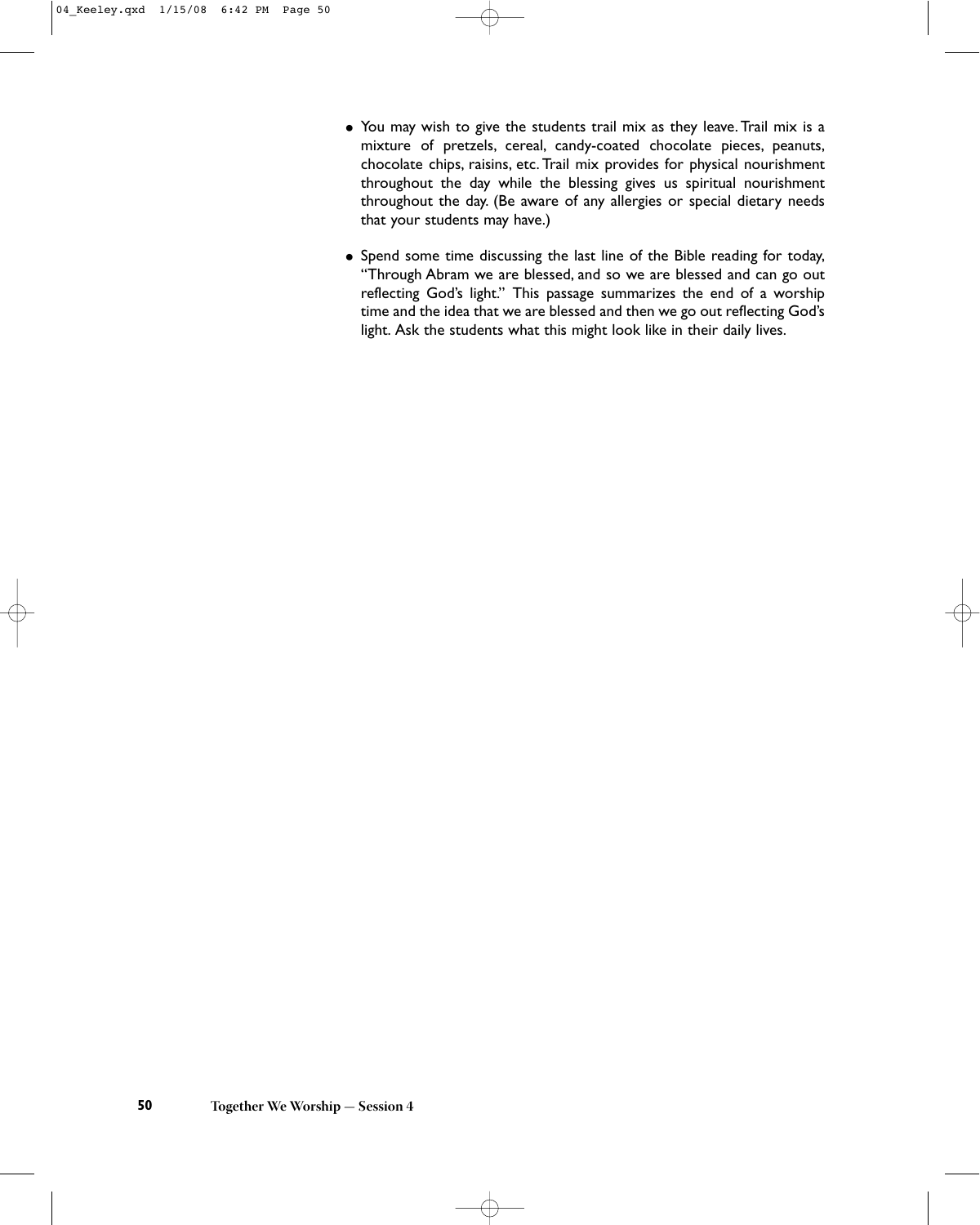# **Responsive Reading about Abram**

| Group 1: | The LORD had said to Abram,                                                                         |  |
|----------|-----------------------------------------------------------------------------------------------------|--|
| Group 2: | "Leave your country, your people and your father's household<br>and go to the land I will show you. |  |
| Group 3: | I will make you into a great nation and I will bless you;                                           |  |
| Group 2: | I will make your name great, and you will be a blessing.                                            |  |
| Group 3: | I will bless those who bless you,                                                                   |  |
| Group 2: | and whoever curses you I will curse;                                                                |  |
| Group 3: | and all peoples on earth will be blessed through you."                                              |  |
| Group I: | Through Abram we are blessed, and so we are blessed and can<br>go out reflecting God's light.       |  |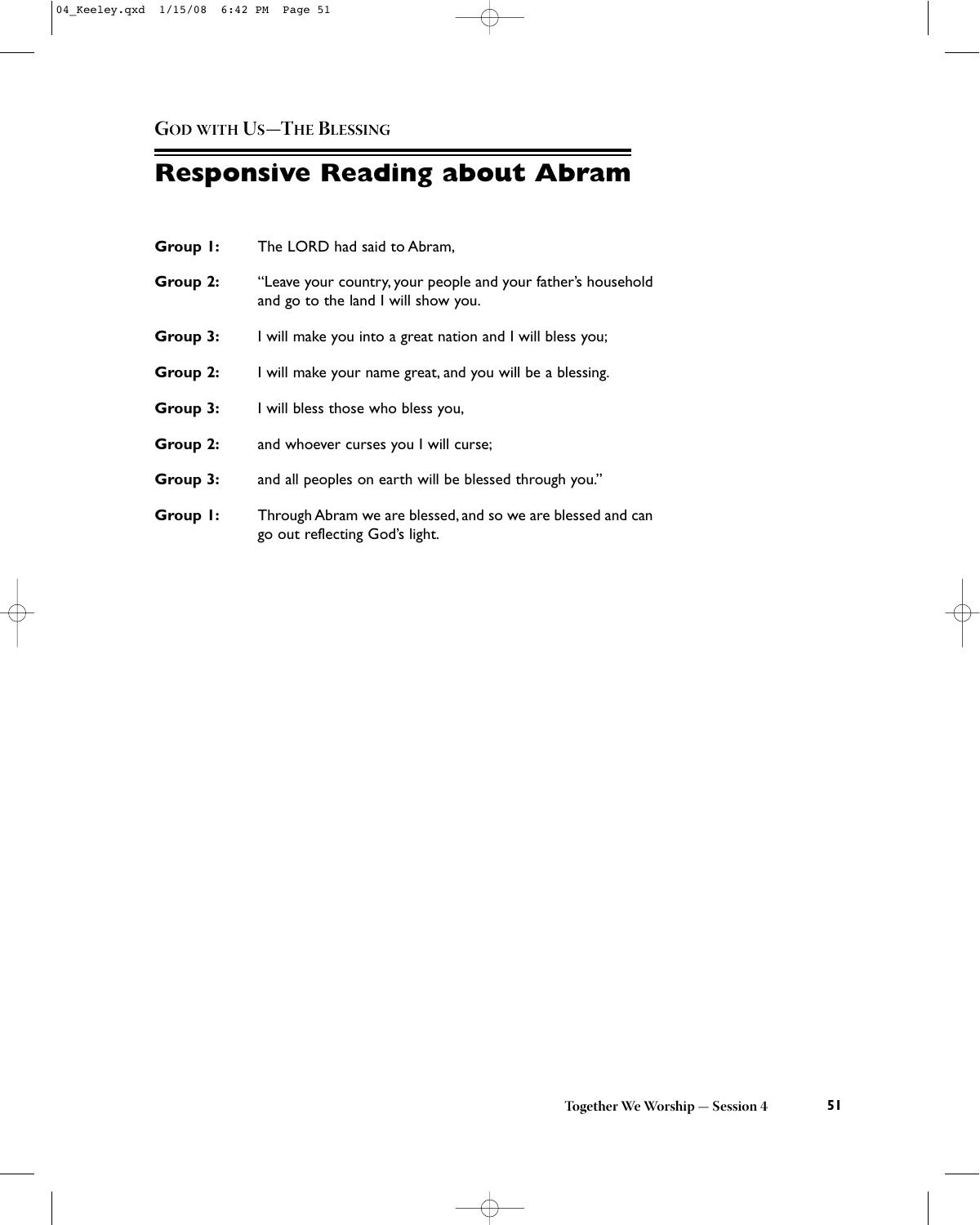**GOD WITH US—THE BLESSING**

## **Blessing Worksheet**

The Lord bless you and keep you; the Lord make his face shine upon you and be gracious to you; the Lord turn his face toward you and give you peace. Numbers 6:22-27

The grace of the Lord Jesus be with you. I Corinthians 16:23

And the God of love and peace will be with you. II Corinthians 13:11

May the grace of the Lord Jesus Christ, and the love of God, and the fellowship of the Holy Spirit be with you all. II Corinthians 13:14

Grace to all who love our Lord Jesus Christ with an undying love. Ephesians 6:24

The grace of our Lord Jesus Christ be with you. I Thessalonians 5:28

Now may the Lord of peace himself give you peace at all times and in every way. The Lord be with all of you. II Thessalonians 3:16

May the God of peace, who through the blood of the eternal covenant brought back from the dead our Lord Jesus, that great Shepherd of the sheep, equip you with everything good for doing his will, and may he work in us what is pleasing to him, through Jesus Christ, to whom be glory for ever and ever. Amen. Hebrews 13:20-21

What would be a good blessing for a baby?

What would be good blessing for grandparents?

What would be a good blessing for a student?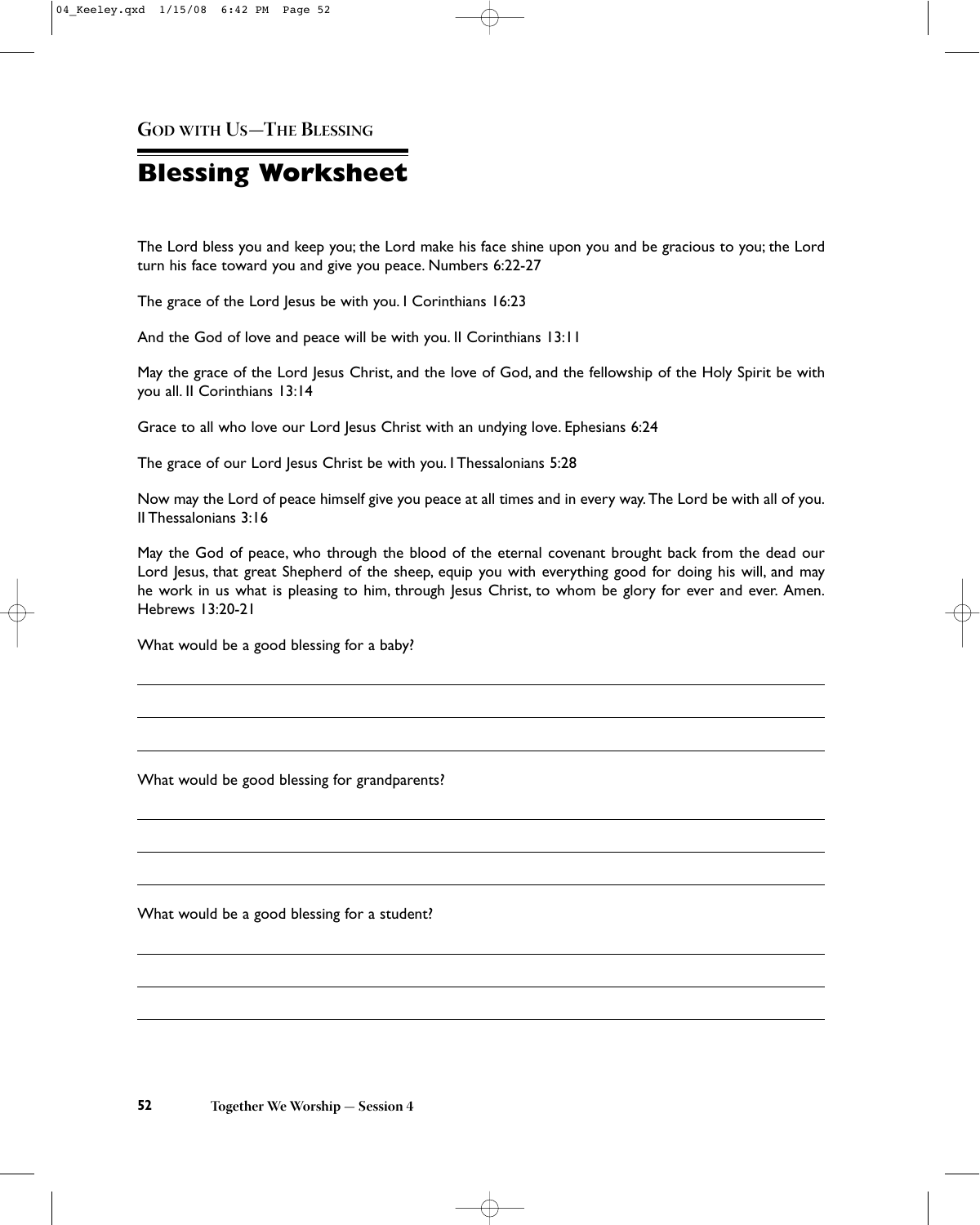What would be a good blessing for a soldier?

What would be a good blessing for a parent? For your parents?

What would be a good blessing for a teacher?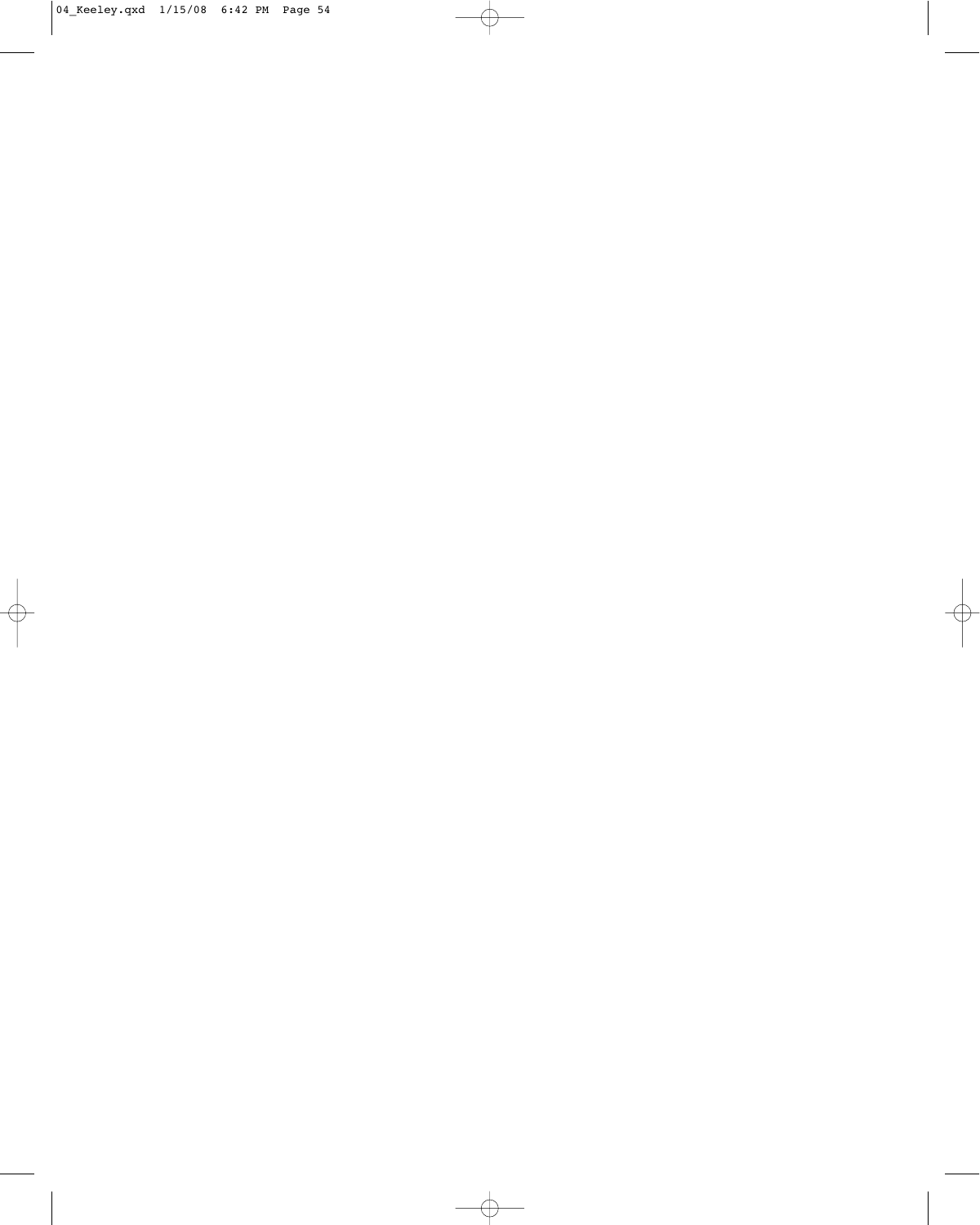# **Session 5**

## **PUTTING IT TOGETHER**

| Scripture: Genesis 12:1-4; Numbers 6:22-27 |  |  |  |
|--------------------------------------------|--|--|--|
|--------------------------------------------|--|--|--|

**Goals:** The students will work in groups, each contributing part of the worship service.

The students will worship using a service they designed.

### **Session Overview**

| <b>Learning Activity</b>      | <b>Materials</b>                                  |
|-------------------------------|---------------------------------------------------|
| I. Group Work                 |                                                   |
| • Call to Worship             | Worksheet: Call to Worship (page 60)              |
| • Confessions and Forgiveness | Worksheet: Confession and Forgiveness (page 61)   |
|                               | Psalm 51 (page 30)                                |
| • Hearing the Word            | Worksheet: Shaped by God-the Word (page 62)       |
| • Blessing                    | Worksheet: God with Us—Blessing (page 63)         |
|                               | Blessing Worksheets (from Session 4, pages 52-53) |
| 2. Look Again                 | (Optional) Invite a worship leader                |
| 3. Worship                    | Invite a pastor or other speaker                  |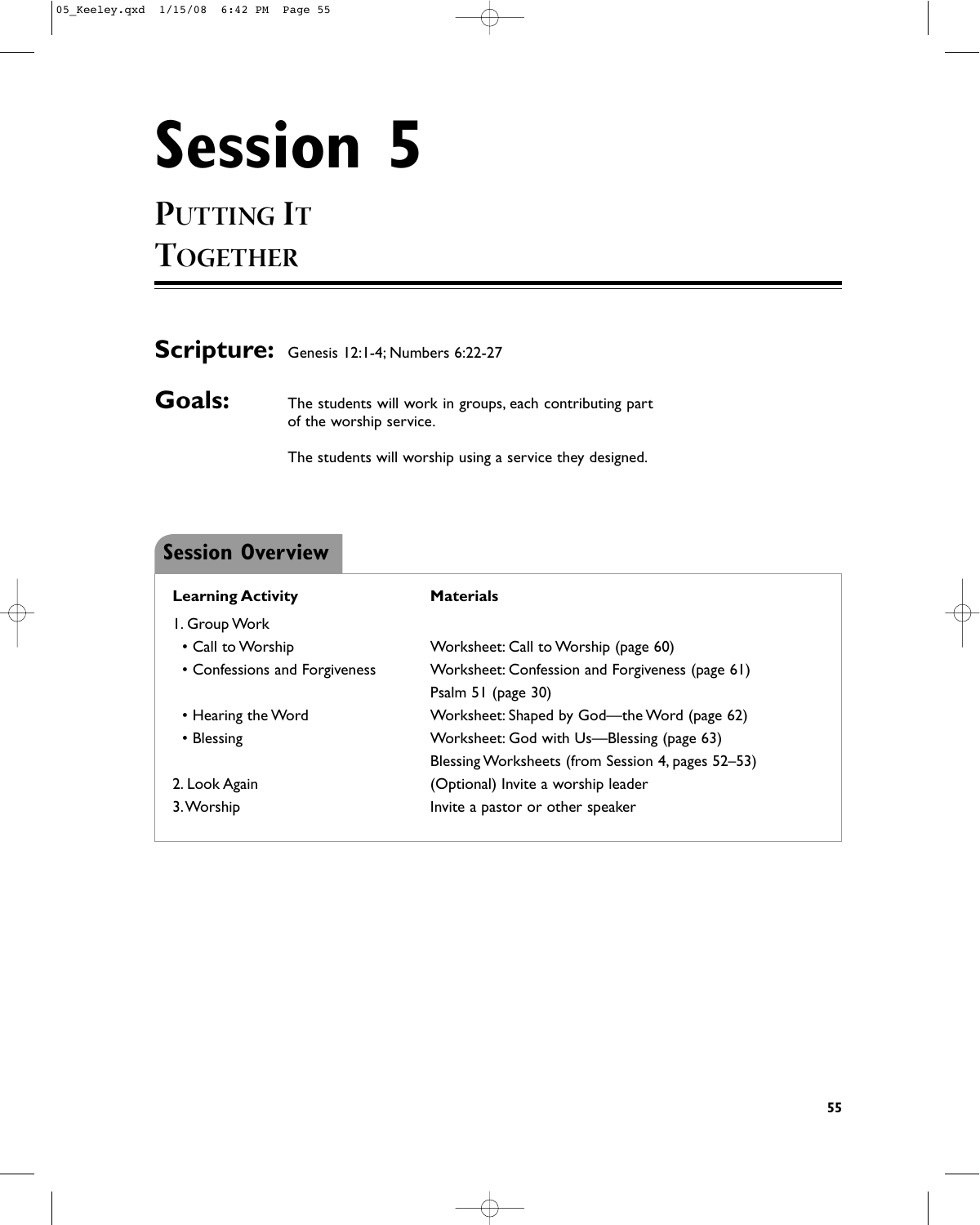## **Background**

Today's lesson gives you an opportunity to put together all the parts of worship into a worship service.There are many good ways to do this.The important thing is that the students actually get a chance to turn the ideas that they've been discussing into action. By building a worship service, the students will realize that a lot of thought goes into the worship services that they attend they don't just happen. It will also help them to think about what their worship community does when it gathers to worship God.

Many decisions are made in planning a worship service. These decisions are often made by the pastor, worship coordinator, or a worship committee. In this lesson, the students will make these decisions about their own worship service. We suggest that you divide your class into four groups and let each group work on one part of the service. First the groups will decide on the words to be used.Then they will decide who will say them.We have included handouts to help guide this work.

Each of the handouts asks the students to select a song for their portion of the service. Each of the previous sessions has song suggestions at the end of the teacher's notes.These might not be the best songs for you to use in your worship service.Your community may have other songs that the students know well and use often in worship. It is fine to use those songs. Work with your students to think about what these songs say and how they best fit into this worship service.

The groups will then bring their completed work together.They should check to see if the pieces fit together well. Do you, for example, have two songs sung one right after the other? Should there be some words said between the songs such as "Let us sing a song of forgiveness,'You are my King.' " You also need to think about some small but important items like when the worshippers stand or sit. How will the congregation know that they should stand or sit? (You may want to invite a worship leader to your class to talk about how he or she plans a worship service.)

We have chosen a theme for this service: Living Water, John 4:4-14.The story is one that the students can understand and provides a great opportunity for the use of visual media from the World Wide Web or students' drawings. (You may use any theme you'd like for the service—we supplied a theme to make your life easier, not to be restrictive.)

Because we make a point of the special work that an ordained pastor does in bringing the word to God's people, it would be especially good to have a guest pastor come in to give the message. Otherwise, you may ask another teacher or the school principal to deliver the message. In a pinch, you could even do it yourself.We have included an outline for a message that could be given on this passage of scripture. Your speaker might want to do something other than what is in the notes.That's fine. Giving the notes to the speaker might cut down on preparation time.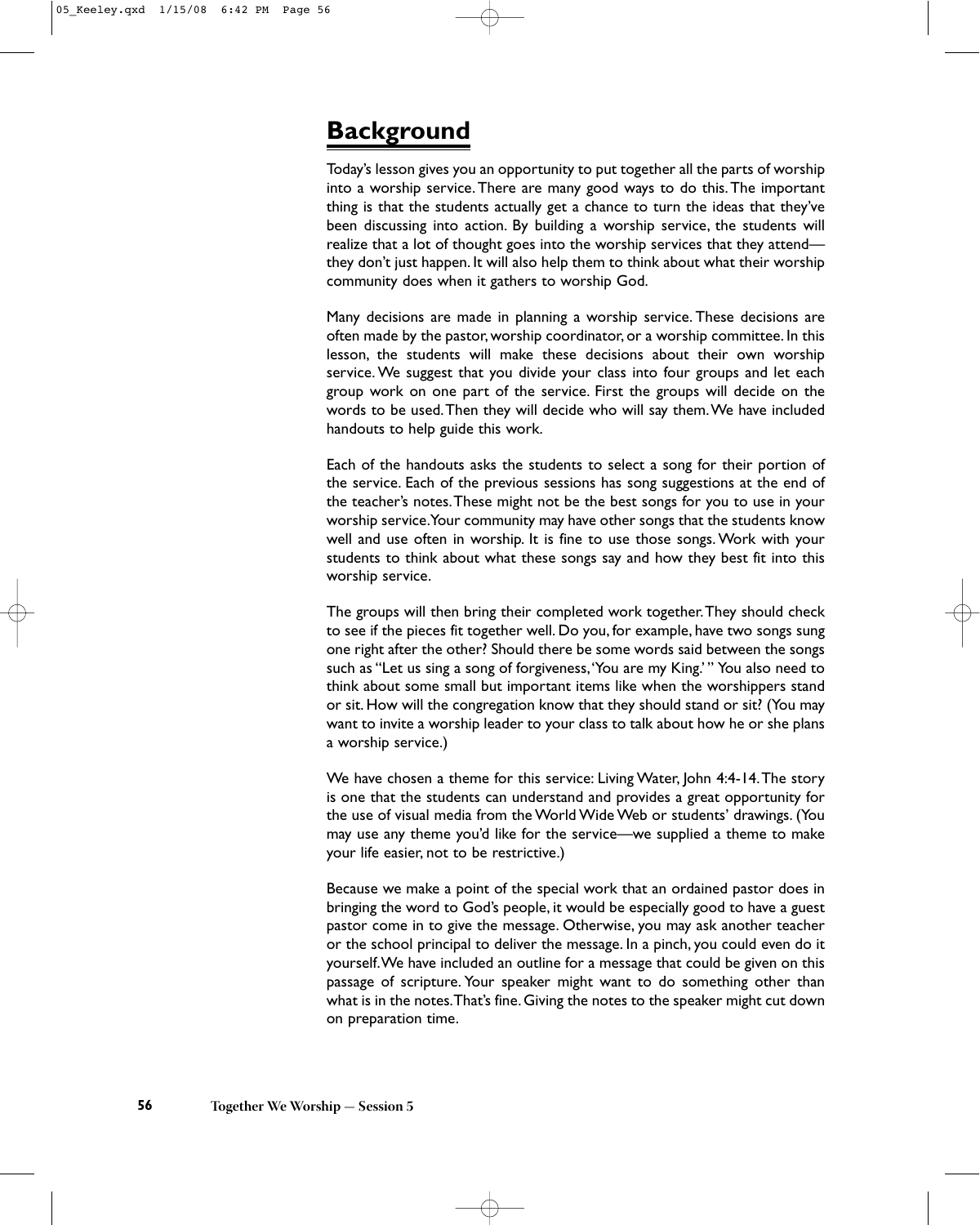We have tried to design this lesson in such a way that the children will do much of the work. Nonetheless, there are plenty of things for the teacher to do! Think about singing and who will accompany the singing.You also want to make sure that students know who does what in the service. Practicing the "inbetween's"—the words that are spoken between one section and the next is important and can make a service run well.

You might want to schedule this worship service for the entire school perhaps as part of a regularly scheduled chapel. You might want to invite parents, or you might want to just have it for your class or your grade level. The important thing here is that your students plan and carry out a worship service.

#### Other suggestions:

Our worship can be greatly enriched with drawing, readings, dance, songs, art work, pictures, visual presentations, dramas, etc. Once you have the basics, you can use other resources to enrich your worship.

Most classrooms have 20 or more children.This lesson suggests forming four groups. Some children can work well in groups of five or more, but many need smaller groups to be productive. You may wish to put the class into eight groups—two groups to talk about Call to Worship, two groups for Confession and Forgiveness, two groups about the Word, and two groups for the Blessing. This will give you more input into the final worship service, and you can use some of the materials from each group for the final worship service.

You might want to choose a different theme than the one we suggest, one that will work better for your class. Some suggestions:

- The Good Shepherd, using the parable and Psalm 23.
- Jesus teaching his disciples to pray—the Lord's Prayer.
- Jesus blesses the children.—Mark 10:13-16.

## **Leading the Session**

**1. Group Work**

*Materials: Worksheet: Call to Worship (page 60) Worksheet: Confession and Forgiveness (page 61) Psalm 51 (page 30) Worksheet: Shaped by God—the Word (page 62) Worksheet: God With Us—Blessing (page 63) Blessing Worksheet (from Session 4, pages 52–53)*

**Today we are going to put the worship service together. So far in our work together we have learned about four parts of worship.What are these parts?** (Call to Worship, Confession and Forgiveness, the Word, and the Blessing)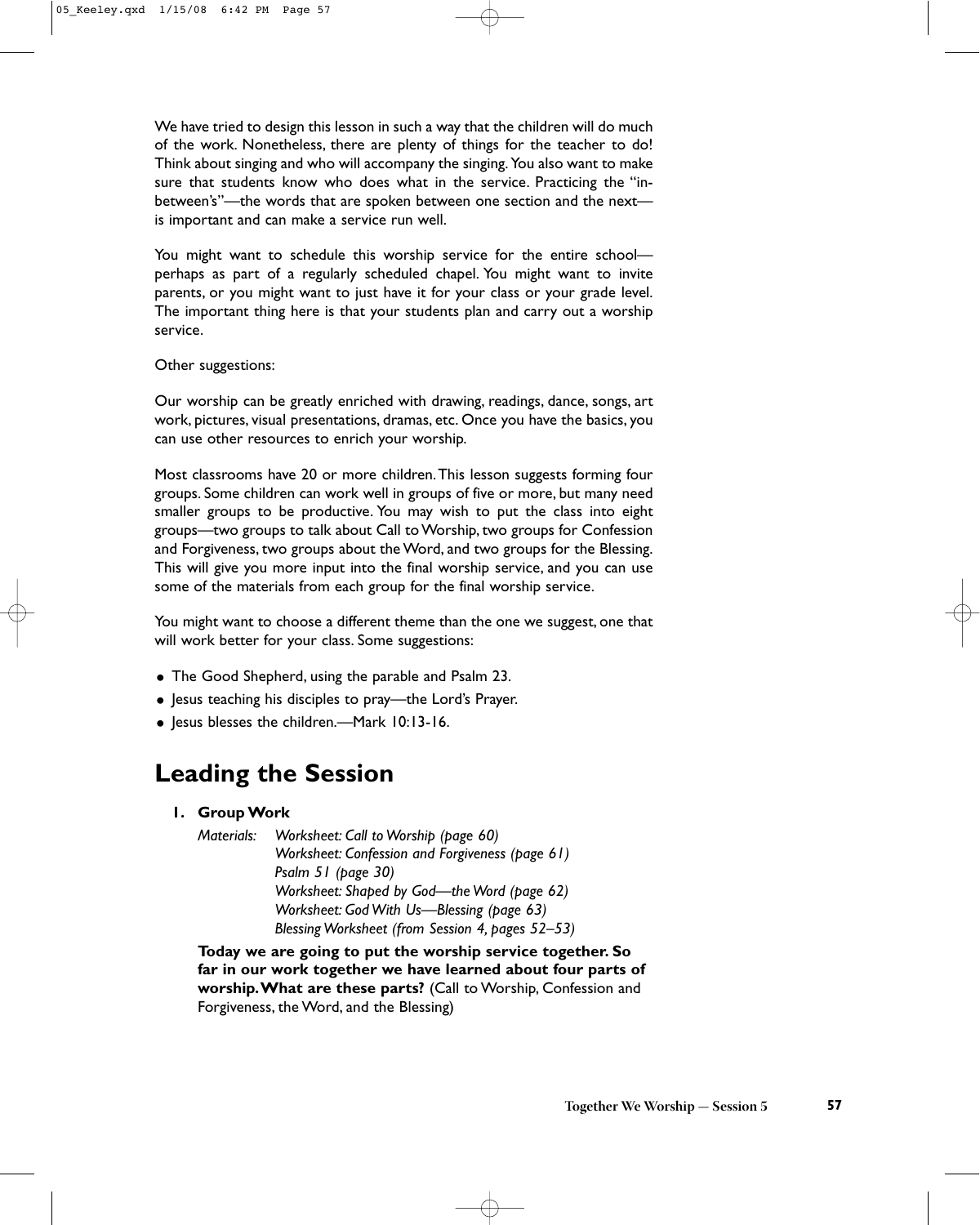#### **Teaching Tip**

If your class chooses a different theme for the worship service, you will need to create an alternate worksheet for Group 3, which has no "living water" references.

**Today we will work in groups. Each group will be working on one part of the worship service.As you select pieces for the worship service, you will want to connect them to the theme of the service.The theme for our worship service is John 4:4-14 in which Jesus talks about Living Water.**

Divide the class into four groups.Assign each group to work on one part of the worship service. Give each group the worksheet from the end of this unit that matches the part of worship they will be working on.The groups that are working with the Call to Worship, Confession and Forgiveness, and the Blessing can also use the worksheets used in those sessions (listed above).The *Worship Dialogue Board* and the *Worship Words List* are also good resources for the groups.

Each group will choose the words to be spoken or read for that section of the worship service. In addition, the group must decide the order of the service.The basic order of this worship service is:

Call to Worship

Confession and Forgiveness

The Word

The Blessing

The groups need to decide whether there will be readings or songs in each section.Which songs or readings will there be? Where do each of the pieces fit? There are no right answers here, although some plans will make a lot more sense than others.The groups will also decide who will say the words in the service, who will introduce the songs, and whether the congregation will be standing or sitting.

Other things to consider:

- Will the words be on the overhead or on paper?
- Does the worship service reflect the theme throughout and flow well from one section to the next?
- Since worship is a dialogue between God and His People, does your worship service include opportunities for everyone to talk or sing?

#### **2. Look Again**

*Materials: (Optional) Invite a Worship Leader*

Assemble the worship service.Take the pieces that your class has designed and combine them into a worship service that makes sense. Check for time and transitions, and then share the complete service with your class while looking for any trouble spots.

#### **3. Worship**

*Materials: Invite a pastor or other speaker*

Do not look at this time as a time to *teach* worship.That was done earlier.This is a time for you and the children coming together as God's children for one purpose—to worship the God we love.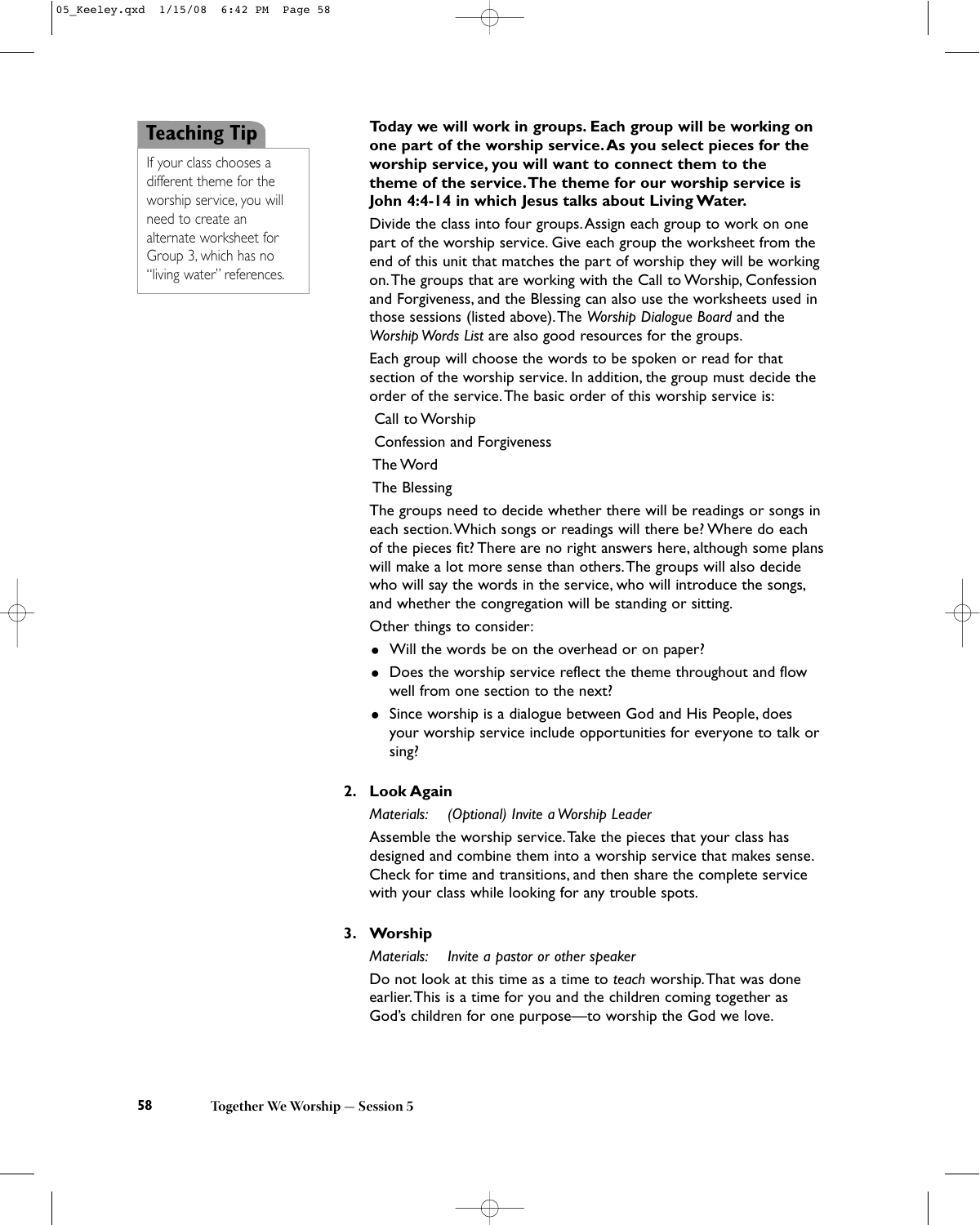## **Optional Activities**

- Make a worship folder for the service.The worship folder should include the order of worship, titles of songs, readings, and Bible passages, as well as student art work.
- Songs you can use with this lesson:
	- "There Is a Redeemer" *Sing a New Creation,* CRC Publications, 2001 #145.
	- "Come Thou Fount of Every Blessing" *Psalter Hymnal,* CRC Publications, 1988 #486.
	- "Grace Flows Down" performed by Passion Band music and lyrics by David Bell, Louie Giglio and Rod Padgett on the CD *Worship Together the Heart of Worship,* (Worship Together, 2003).
	- "Shine, Jesus, Shine" *Sing a New Creation,* CRC Publications, 2001 #128.
	- "I Heard the Voice of Jesus Say" *Psalter Hymnal,* CRC Publications, 1988 #488.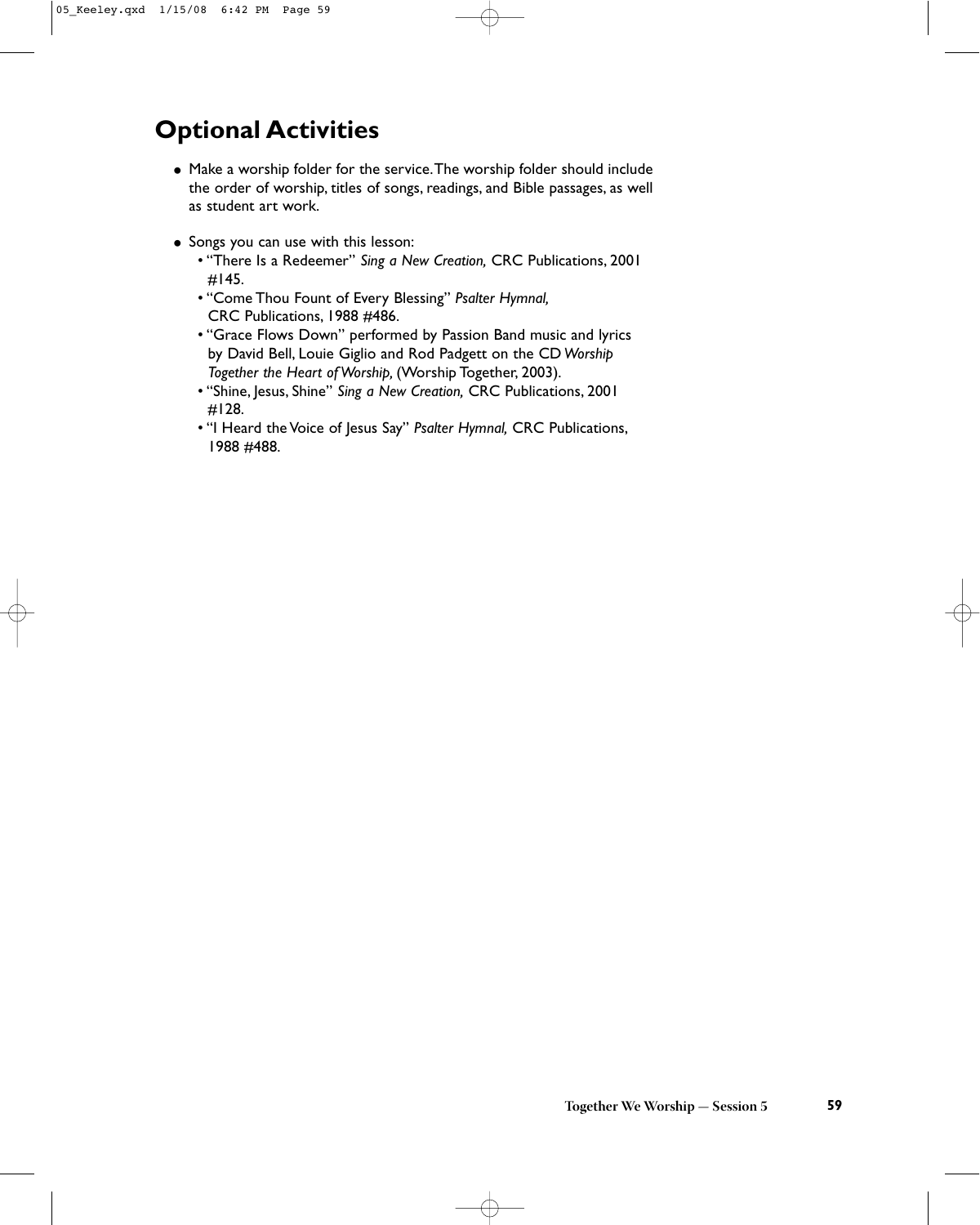## **Worksheet: Call to Worship**

Worship Service Theme:

Choose three statements for the opening of the worship service. Use some of the words that we learned in our first lesson on worship (check the Worship Dialogue Board), or write your own.

and the control of the control of the control of the control of the control of the control of the control of the

• **A** From Us to God

 $\cdot \mathbf{\n}$  From God to Us

 $\cdot \leftrightarrow$  From us to us

Choose a song:

|  |  | Why did you choose this song? |  |  |
|--|--|-------------------------------|--|--|
|--|--|-------------------------------|--|--|

In what order should these four things happen?

Who will say these things?

Who will introduce the song?

Will the people be standing or sitting?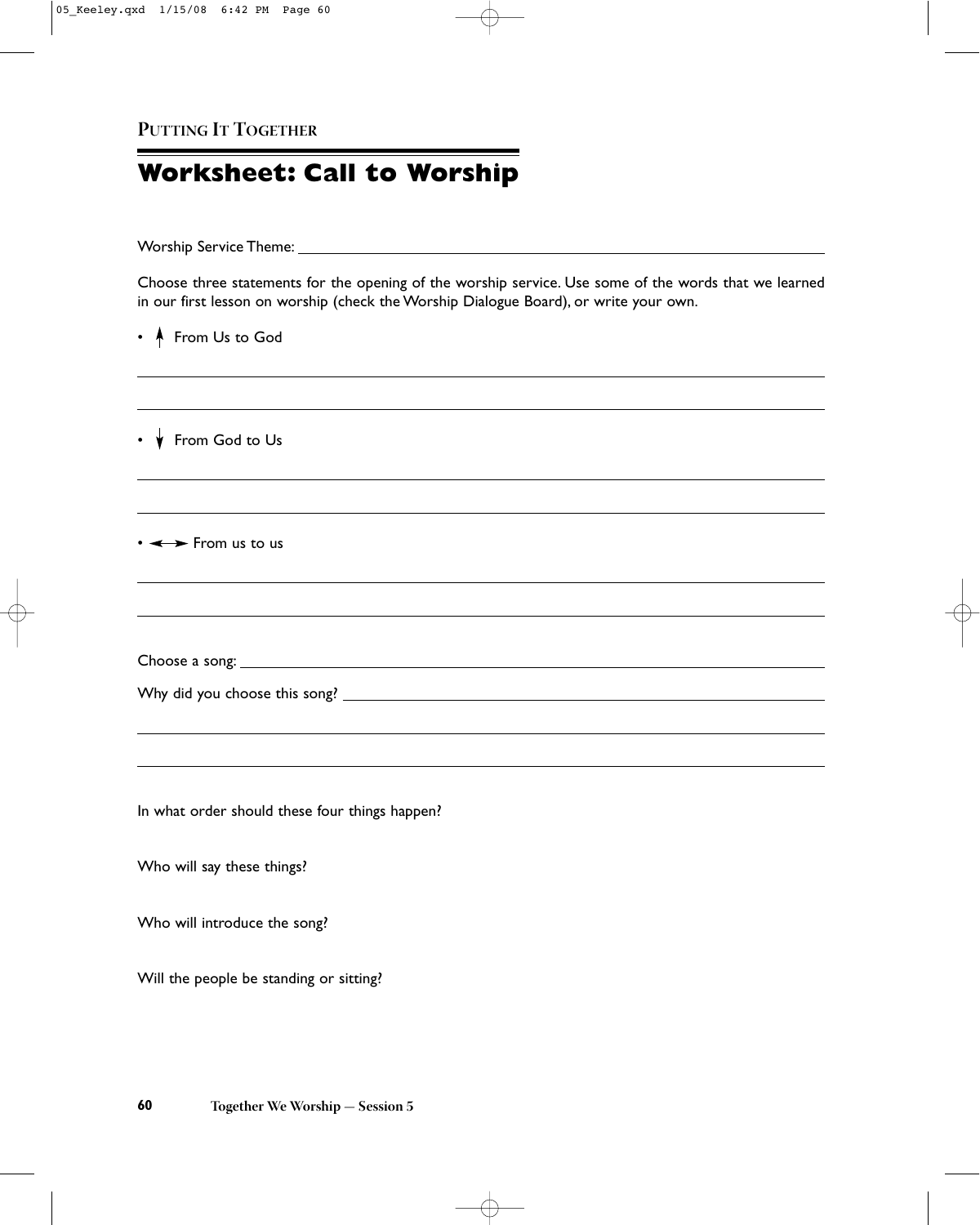## **Worksheet: Confession and Forgiveness**

Worship Service Theme:

Choose the words that you will use for a time of confession. Use words from Psalm 51, or write your own words. Sometimes words from a song are appropriate.

• **A** From Us to God

Choose words of forgiveness. Use words from Psalm 103, or write your own.Words from a song may also be used.

 $\cdot \mathbf{v}$  From God to Us

Choose a song:

Does the song express forgiveness or confession or both? Why did you choose it?

Who will say the words that you chose?

Who will introduce the song?

Will the people be standing or sitting?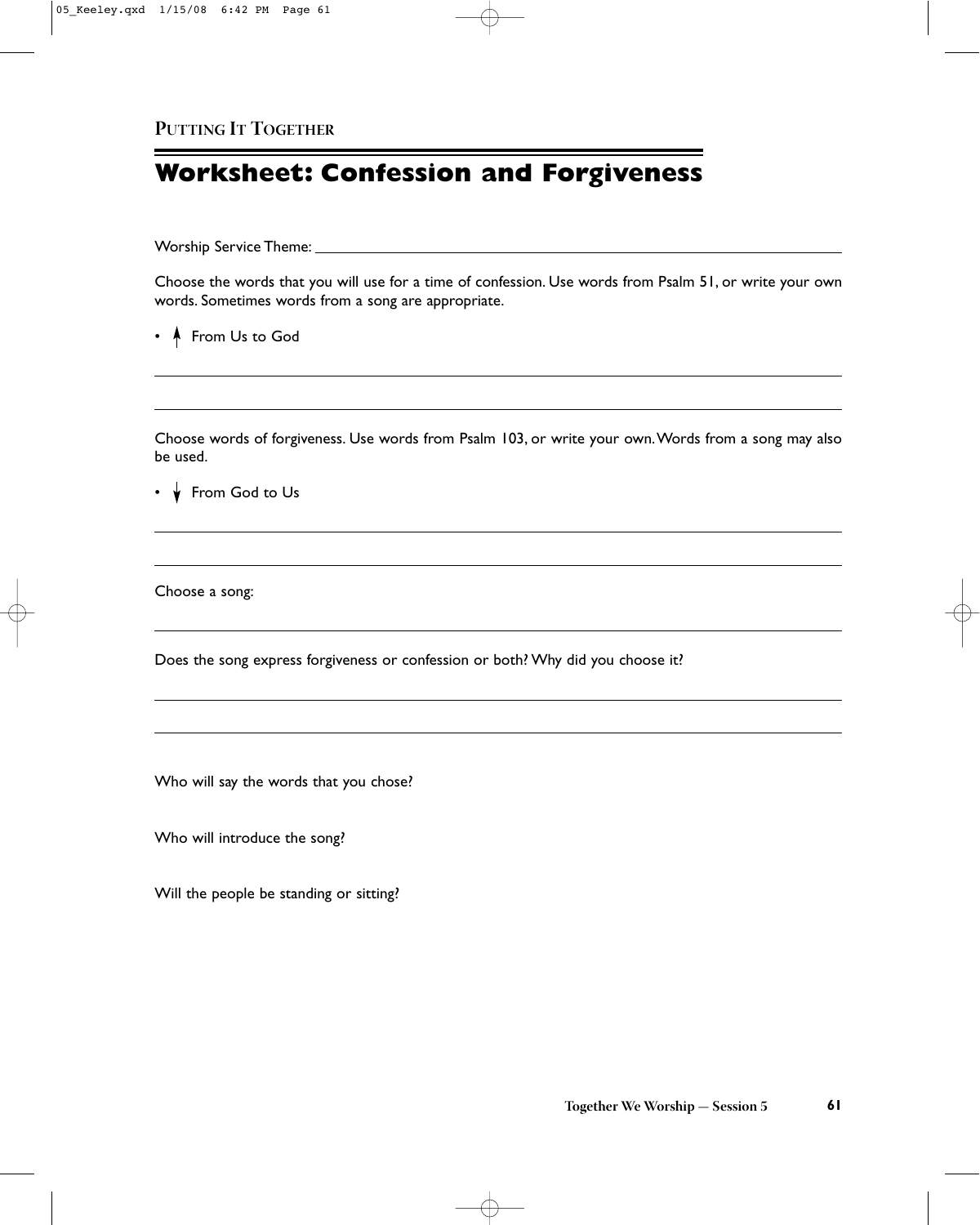## **Worksheet: Shaped by God—The Word**

Worship Service Theme:

Write a prayer asking God to help you to listen to His Word. Also, pray for the person who is giving the message.

• **A** From Us to God

•  $\overrightarrow{v}$  From God to Us The Bible passage is John 4:4-14. Who will read this passage?

Who will present the message?

The message today is about "living water." Choose a song that will go with this message.

Some possible songs are listed here:

- "There Is a Redeemer" *Sing a New Creation* #145
- "Come Thou Fount of Every Blessing" *Psalter Hymnal* #486
- "Grace Flows Down" on the CD *Worship Together the Heart of Worship,* (Worship Together, 2003).
- "Shine, Jesus, Shine" *Sing a New Creation* #128
- "I Heard the Voice of Jesus Say" *Psalter Hymnal* #488

Who will read the prayer?

Who will introduce the song?

How will the events be ordered?

Will the people be standing or sitting?

How might we *visually* represent this theme of "living water"? Should we have some art or pictures of water, fountains, or lakes on display? You can get some of these from books or the World Wide Web.They could be scanned and displayed or shown on a screen. Perhaps you could put together a collection to be shown as the song is sung or after the message.Ask your teacher for suggestions.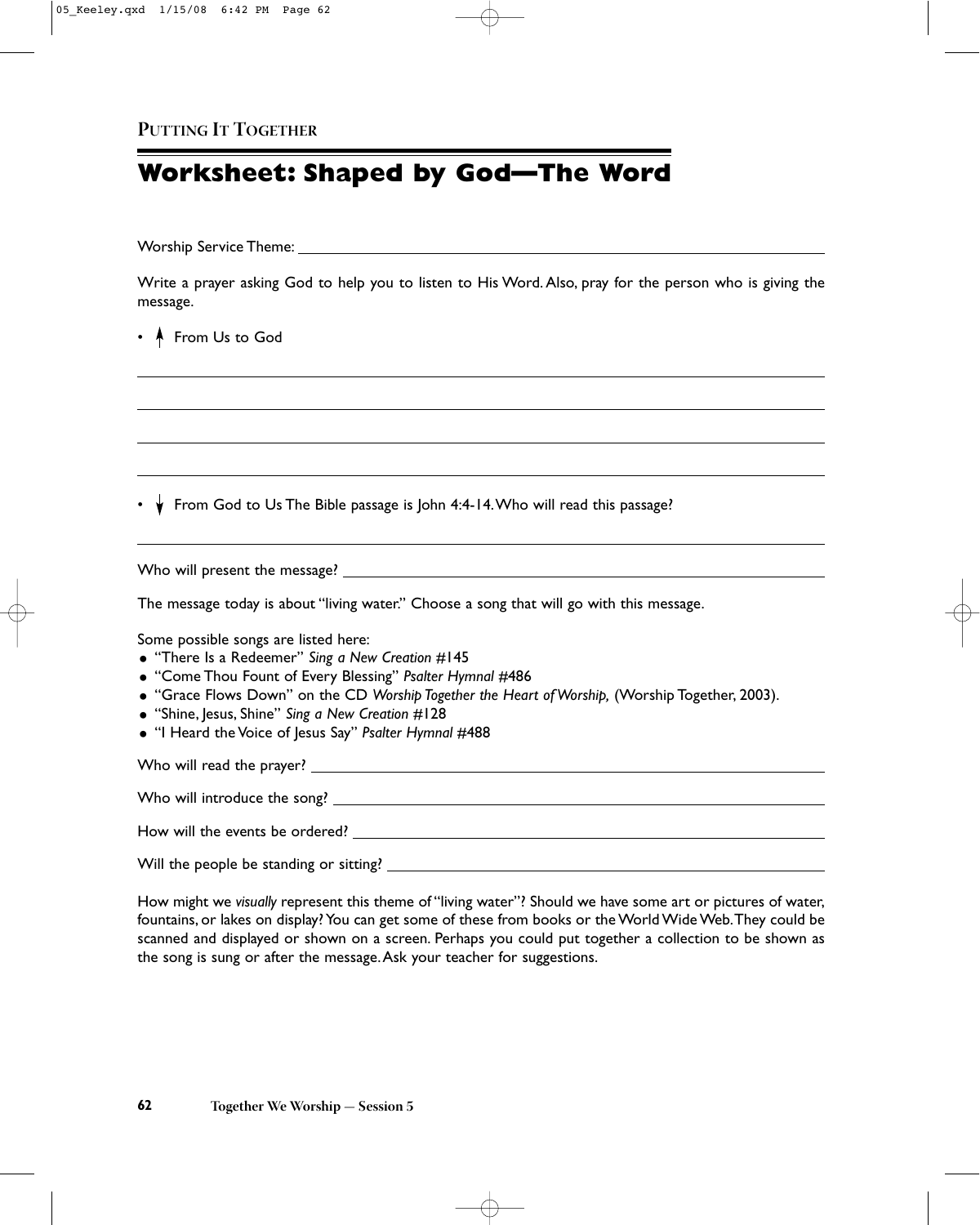## **Worksheet: God with Us—The Blessing**

Worship Service Theme:

Write a closing prayer that will encourage the worship participants to go out into the rest of the school day, knowing that God is with them.

Choose a blessing from the list used in your fourth lesson about worship, or write your own blessing.

Choose a closing song:

In what order will these three things happen?

| How will announce the closing song?       |  |
|-------------------------------------------|--|
| Will the people be standing or sitting? _ |  |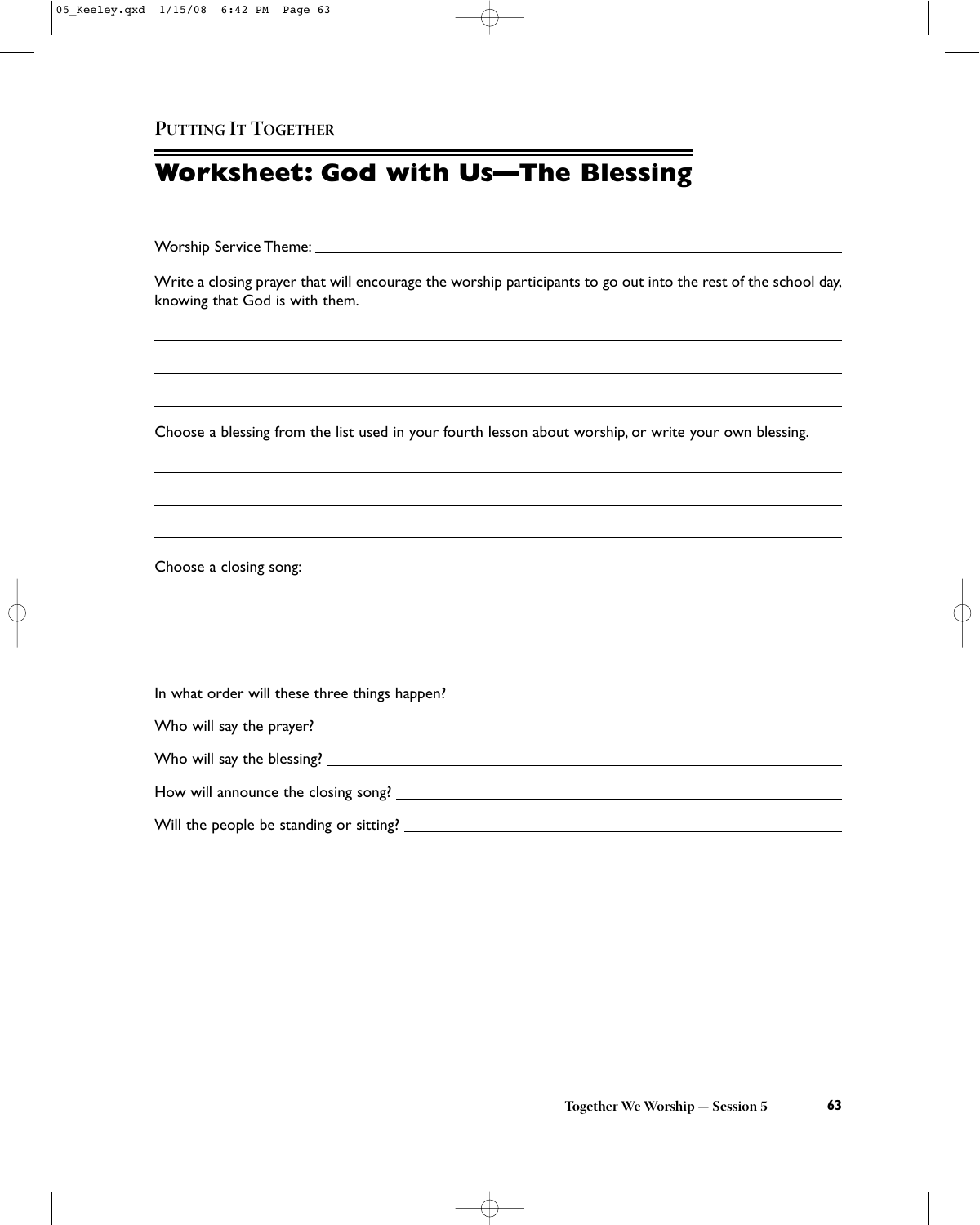## **Notes on the Message**

#### John 4:4-14 (NIV)

JN 4:4 Now he had to go through Samaria.<sup>5</sup> So he came to a town in Samaria called Sychar, near the plot of ground Jacob had given to his son Joseph. <sup>6</sup> Jacob's well was there, and Jesus, tired as he was from the journey, sat down by the well. It was about the sixth hour.

JN 4:7 When a Samaritan woman came to draw water, lesus said to her, "Will you give me a drink?"<sup>8</sup> (His disciples had gone into the town to buy food.)

JN 4:9 The Samaritan woman said to him, "You are a Jew and I am a Samaritan woman. How can you ask me for a drink?" (For Jews do not associate with Samaritans.)

JN 4:10 Jesus answered her, "If you knew the gift of God and who it is that asks you for a drink, you would have asked him and he would have given you living water."

JN 4:11 "Sir," the woman said, "you have nothing to draw with and the well is deep. Where can you get this living water?  $12$  Are you greater than our father Jacob, who gave us the well and drank from it himself, as did also his sons and his flocks and herds?"

 $J<sup>N 4:13</sup>$  Jesus answered, "Everyone who drinks this water will be thirsty again,<sup>14</sup> but whoever drinks the water I give him will never thirst. Indeed, the water I give him will become in him a spring of water welling up to eternal life."

- 1. Jews and Samaritans didn't mix at all
	- a. A "good Israelite" would not ask a Samaritan woman for a drink.
	- b. The Jews believed that the Samaritans were "unclean" and if they drank water from a cup handled by a Samaritan they would have to go through a special ceremony to become clean again.
	- c. The woman is surprised at Jesus' request because she knew that Jews and Samaritans didn't talk or ask for drinks from each other.
- 2. Jesus responds to her question and tells her about "living water."
	- a. What do you think he means by this?
	- b. The woman is confused because she doesn't really know what it means either.
	- c. Later (in John 7:38) Jesus says "Whoever believes in me, as the Scripture has said, streams of living water will flow from within him." Then, the gospel writer explains (John 7:39a) by saying "By this he meant the Spirit, whom those who believed in him were later to receive."
		- i. The living water in our passage could mean "the Holy Spirit."
		- ii. The living water could mean "eternal life."
		- iii. It could mean "the Holy Spirit who brings eternal life."
	- d. Eternal life does not just mean when we are in heaven.This life begins here on earth—our life is better if we commit ourselves to serving Jesus.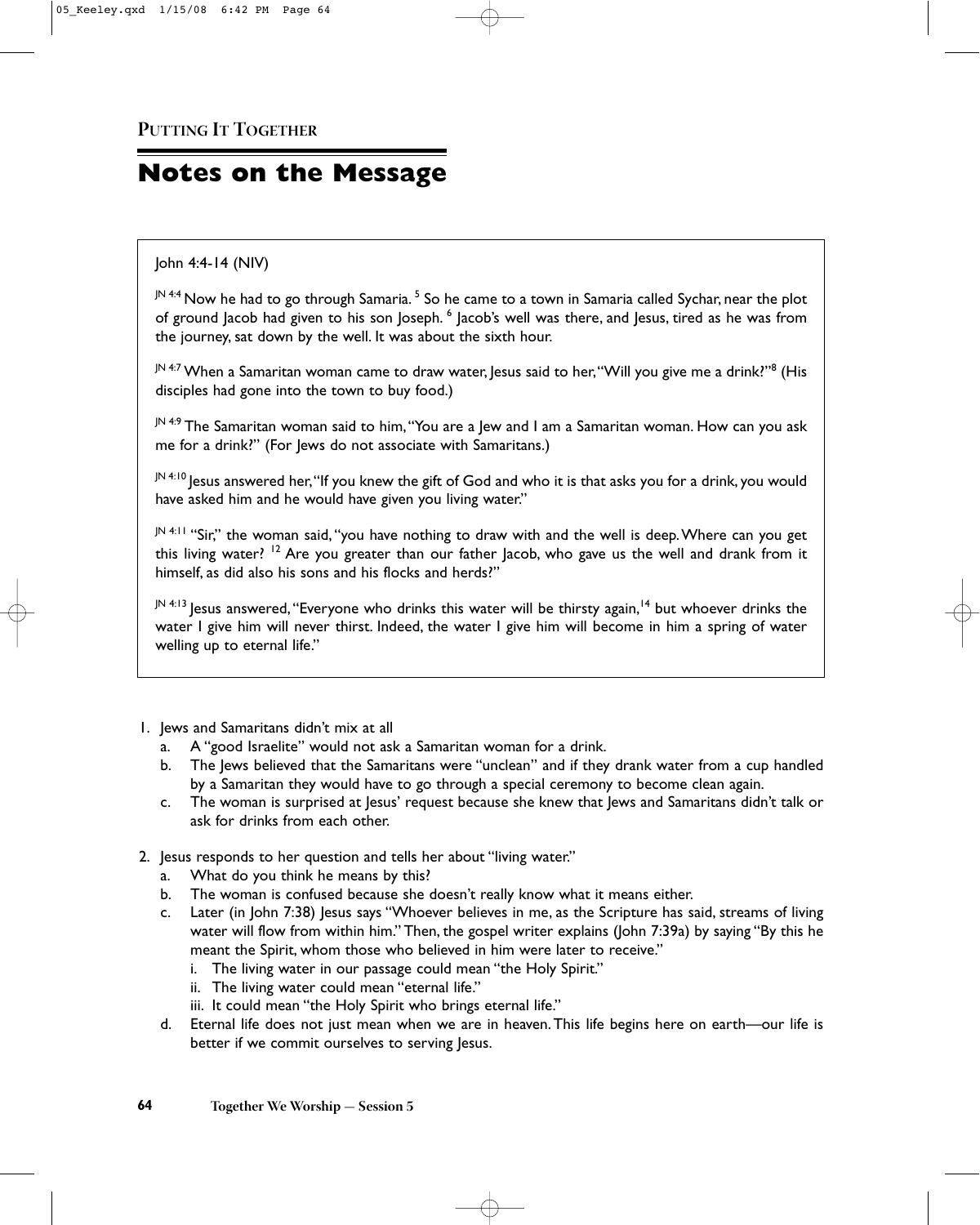- 3. Jesus' words to the woman at the well are words to us also.
	- a. Later in this story, in a part we didn't read, Jesus tells the woman many things about her life. Jesus *knows* this woman inside and out.
	- b. Jesus knows us the same way.
	- c. Even though this woman was a Samaritan—the type of person a good Jew wouldn't talk to—Jesus talked to her. It doesn't matter what we've done or who we are—Jesus comes to us in the same way he came to the woman, offering us living water.
	- d. If we ask him, he will fill us with his spirit and will give us eternal life.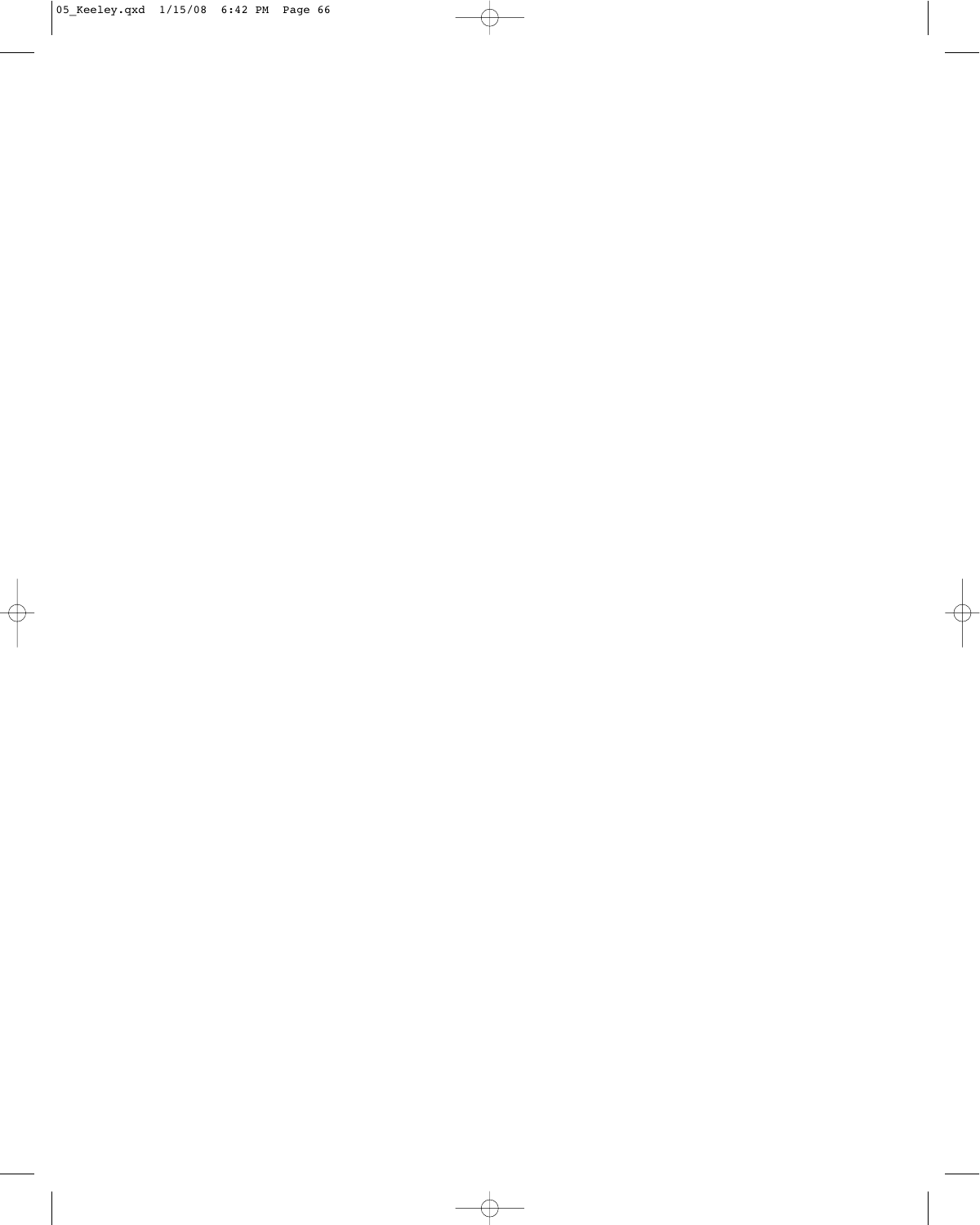## **Appendix**

## *Sample Letter to Parents*

Dear Parents:

The fifth-grade general music class has begun a unit,"Together We Worship," which focuses on four elements of Christian worship that have been passed down through the centuries:

- Call to Worship-God Calls, We Respond
- Confession and Forgiveness—Freedom in Christ
- The Word—Shaped by God
- The Blessing-God with Us

We are using the image of "dialogue" for the Church worshipping together.The students will learn how some elements of worship reflect God speaking to us, others show us speaking to God, and sometimes we worshippers speak to each other.After studying the four elements listed above, the students will plan a worship service for chapel.

As we work through this unit, I'd like to encourage you to have your children participate in your own church service and perhaps even visit other churches that may have a different worship style. The students will learn to identify how dialogue is taking place in the various parts of the worship service. If there is a bulletin or order of worship, your child could draw arrows on it to indicate the direction of the dialogue. Your child can then bring these to school to share with our class.

I am confident that God will use this unit to draw these students closer to Him as they continue their journey to understand His call to worship Him.